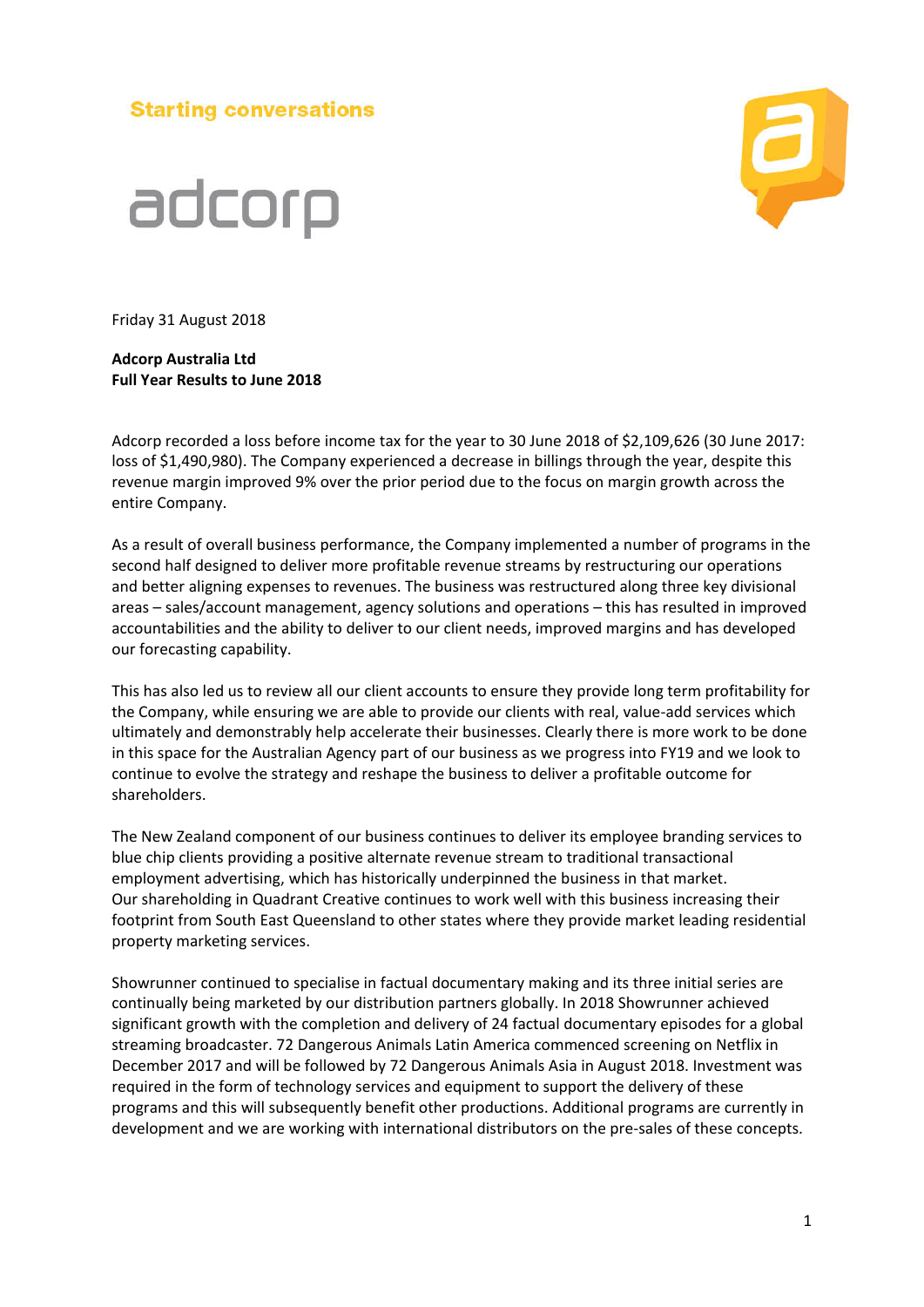# **Shootsta Holdings Pty Ltd (15% Investment)**

Shootsta is an innovative start-up providing its clients with filming equipment and an editing hub that allows the rapid turnaround of high-quality video content. The financial year saw rapid overseas expansion of the Shootsta business with their geographic footprint expanding to Asia, the United Kingdom and the United States. Sales teams have been formed in these regions and brand awareness is growing as are sales volumes. These international teams are backed by the Australian operations which continue to perform to expectations.

# **Dentsu Mitchell Media Dispute**

During the financial year we finalised our substantial evidence in this dispute and we remain confident in the strength of our case. The matter is ongoing.

# **Financing**

The Company has had a debtor finance facility in place with Cashflow Finance Australia Pty Ltd, previously 1st Cash Pty Ltd, trading as Thorn Trade and Debtor Finance ("Thorn") since December 2016. The facility has been operating effectively and will be maintained to fund working capital requirements over the next twelve months.

The Company also has ongoing access to a \$750,000 loan from Millennium Company Pty Ltd ATF The Rodwell (New Millennium) Trust.

# **Financial Performance**

The loss for the Consolidated Entity after providing for income tax and non-controlling interest amounted to \$2,109,626 (30 June 2017: loss of \$1,490,980).

The loss before income tax and non-controlling interest amounted to \$2,362,185 with a loss in the first half of \$788,189 and subsequently in the second half of \$1,573,996.

Total billings of \$45,010,350 were down 12% from \$51,210,238. Net Operating Revenues (including Production Revenue, excluding rental income and interest) decreased 4% to \$12,786,202 from \$13,301,528 in the prior period, while revenue margins increased 9% to 28.4%.

Total operating expenses increased by \$761,978 (up 5% against prior period) to \$15,103,358 due to an increase in TV Production costs of \$1,473,925.

Administration, Office and Communication costs decreased \$222,863 (down 6% against prior period) from \$3,569,203 to \$3,346,340. This was achieved through ongoing initiatives to reduce IT service contracts costs and reviewing contracts with all other vendors.

Client Service labour costs decreased \$485,703 (down 5% against prior period) from \$9,443,748 to \$8,958,045 on the prior period. This reduction is the result of ongoing analysis of existing resources to ensure efficient utilisation.

The Consolidated entities cash balance as at 30 June 2018 of \$1,466,553 declined from \$3,054,760 as at 30 June 2017. This is primarily due to \$1,929,566 cash payments towards TV projects completed by Showrunner; prior year cash payment was \$196,289. Net Cash outflows from operating activities increased from \$112,927 to \$476,323. This was due to increased TV production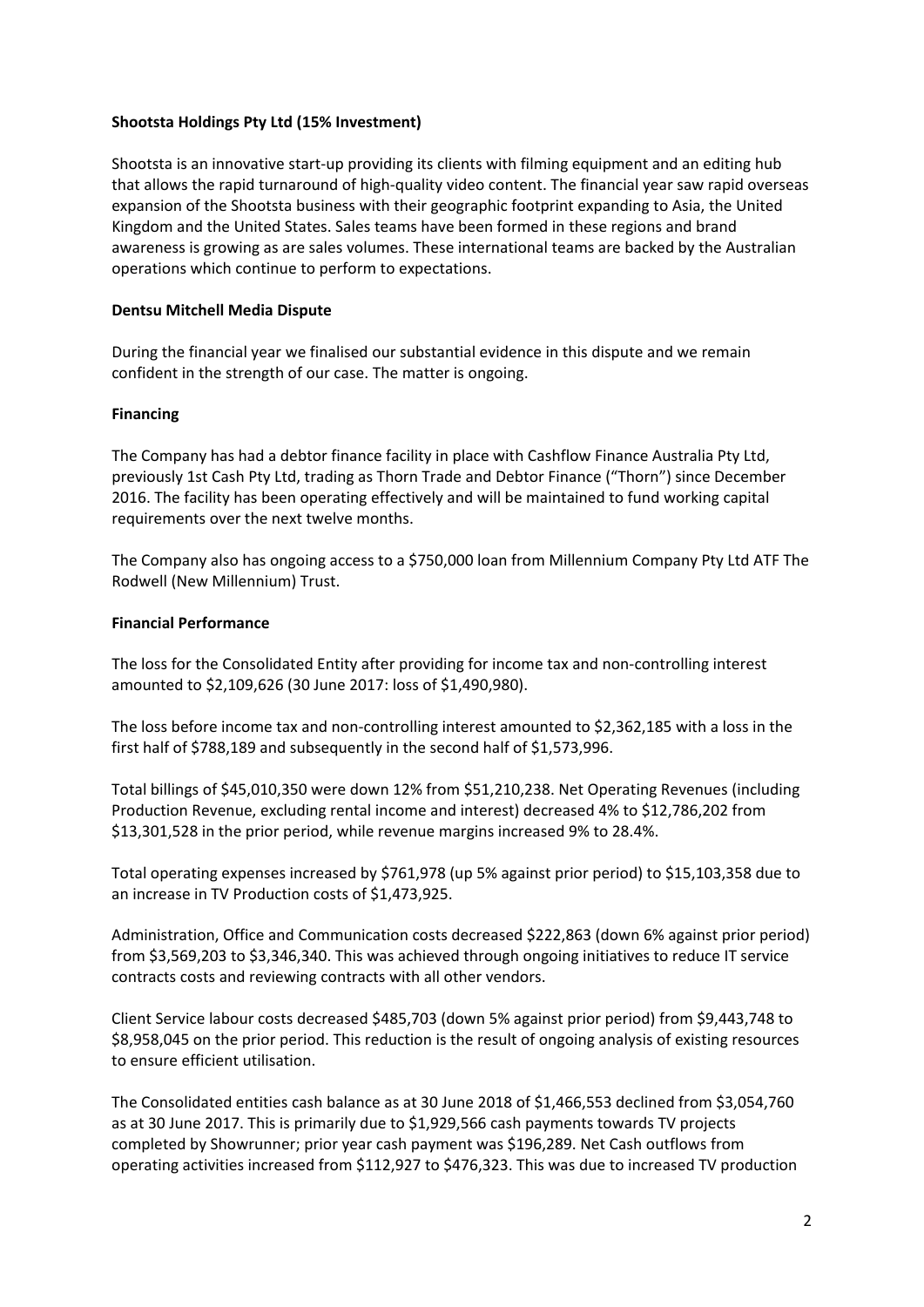costs and offset by savings in employment and rental costs. The Consolidated entities continue to focus on managing cashflow through ongoing cost reductions and rigour in cash collections.

The next financial year is expected to see increased contributions to the Company's revenues from our investments in both Showrunner and Shootsta and this along with a stabilisation of our Agency business through the series of initiatives designed to remove unprofitable revenues, reduce cost and allow the Company to be confident that financial performance will improve.

The Board has determined that no dividends will be payable to shareholders for the year ended 30 June 2018 and will review this position once the Company demonstrates sustained profit and cashflow growth.

The attached financial statements detail the performance and financial position of the Consolidated Entity for the year ended 30 June 2018.

\_\_\_\_\_\_\_\_\_\_\_\_\_\_\_\_\_\_\_\_\_\_\_\_\_\_\_\_\_\_\_\_\_\_\_\_\_\_\_\_\_\_\_\_\_\_\_\_\_\_\_\_\_\_\_\_\_\_\_\_\_\_\_\_\_\_\_\_\_\_\_\_\_\_\_\_\_\_\_\_\_\_

~ends~

For further information, please contact: Alex Parsons Chief Executive Officer & Managing Director Adcorp Australia Limited + 61 2 8524 8500 alexparsons@adcorp.com.au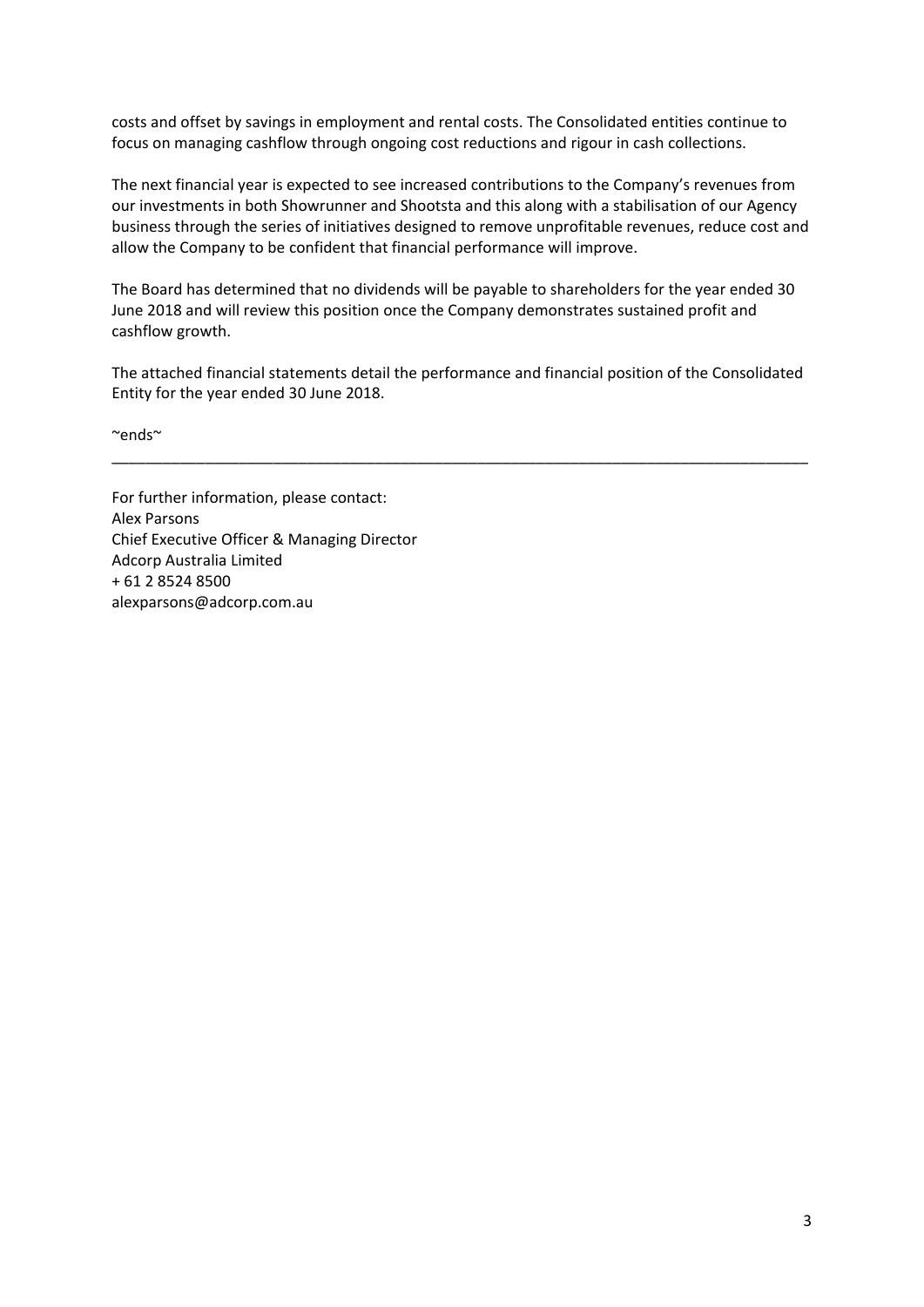# **Adcorp Australia Limited Appendix 4E Preliminary final report**

# **1. Company details**

| Name of entity:   | Adcorp Australia Limited        |
|-------------------|---------------------------------|
| ABN:              | 72 002 208 915                  |
| Reporting period: | For the year ended 30 June 2018 |
| Previous period:  | For the year ended 30 June 2017 |

#### **2. Results for announcement to the market**

| Revenues from ordinary activities                                                                 | down | $3.9\%$ to | 12,786,202  |
|---------------------------------------------------------------------------------------------------|------|------------|-------------|
| Loss from ordinary activities after tax attributable to the owners of Adcorp<br>Australia Limited | down | 41.5% to   | (2,109,626) |
| Loss for the year attributable to the owners of Adcorp Australia Limited                          | down | 41.5% to   | (2,109,626) |

#### Dividends

There were no dividends paid, recommended or declared during the current financial period.

#### **Comments**

The loss for the Consolidated Entity after providing for income tax and non-controlling interest amounted to \$2,109,626 (30 June 2017: \$1,490,980).

For detailed commentary on results for the year, refer to the Full Year Results announcement preceding this Appendix 4E.

# **3. Net tangible assets**

|                                           | Reporting<br>period<br><b>Cents</b> | <b>Previous</b><br>period<br><b>Cents</b> |
|-------------------------------------------|-------------------------------------|-------------------------------------------|
| Net tangible assets per ordinary security | (2.19)                              | (0.73)                                    |

# **4. Control gained over entities**

Not applicable.

# **5. Loss of control over entities**

Not applicable.

# **6. Dividends**

Current period There were no dividends paid, recommended or declared during the current financial period.

Previous period There were no dividends paid, recommended or declared during the previous financial period.

# **7. Dividend reinvestment plans**

Not applicable.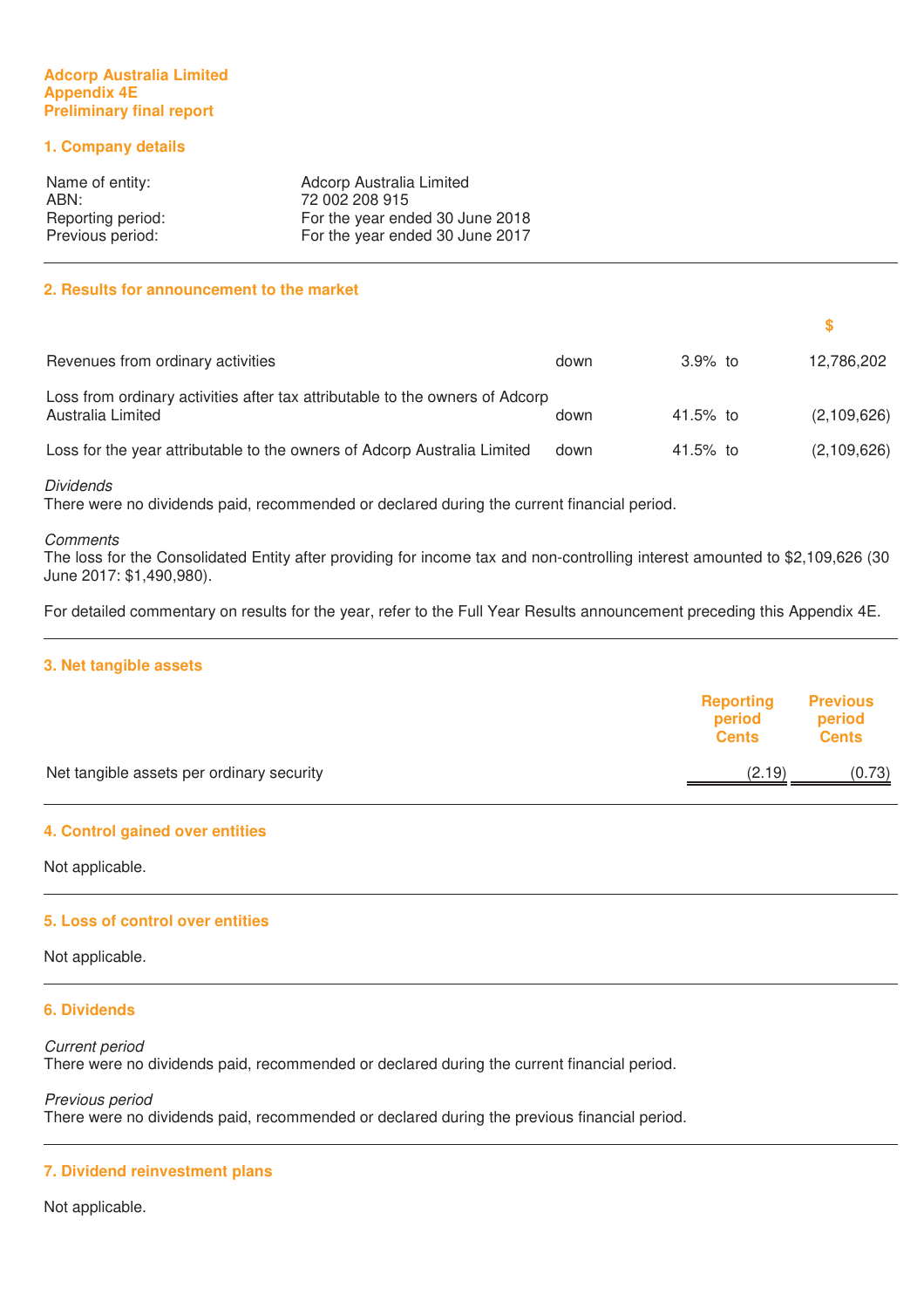# **8. Details of associates and joint venture entities**

|                                                                                                                                                | <b>Reporting entity's</b><br>percentage holding |                                | <b>Contribution to profit/(loss)</b><br>(where material) |                                |
|------------------------------------------------------------------------------------------------------------------------------------------------|-------------------------------------------------|--------------------------------|----------------------------------------------------------|--------------------------------|
| Name of associate / joint venture                                                                                                              | <b>Reporting</b><br>period<br>%                 | <b>Previous</b><br>period<br>℅ | <b>Reporting</b><br>period                               | <b>Previous</b><br>period<br>S |
| Shootsta Holdings Pty Ltd (Associate)<br>HR by the Hour Pty Ltd (Joint Venture)                                                                | 15.00%<br>50.00%                                | 15.00%<br>50.00%               | (45,029)                                                 | (46,930)                       |
| Group's aggregate share of associates and joint venture<br>entities' profit/(loss)<br>Profit/(loss) from ordinary activities before income tax |                                                 |                                | (45, 029)                                                | (46, 930)                      |

Shootsta Holdings Pty Ltd ('Shootsta'), is a 15% owned associated entity acquired on 22 July 2016 for a consideration of \$965,000 using a mix of cash and services. Adcorp also took a seat on the Shootsta board as part of the transaction. Shootsta is a company that empowers companies to create their own professional videos using a Shootsta kit. This investment is accounted for under the equity accounting method.

HR by the Hour Pty Ltd ('HRBTH') is a 50% owned joint venture entity acquired on 14 January 2016. HRBTH provides Recruitment and HR related services. As at 30 June 2017, a \$40,000 working capital loan had been advanced to HRBTH. The joint venture is accounted for under the equity accounting method. For the year ended 30 June 2018, the share of profit in HRBTH was nil.

# **9. Foreign entities**

Details of origin of accounting standards used in compiling the report:

Not applicable.

# **10. Audit qualification or review**

Details of audit/review dispute or qualification (if any):

The financial statements have been audited and an unqualified opinion has been issued.

# **11. Attachments**

Details of attachments (if any):

The Annual Report of Adcorp Australia Limited for the year ended 30 June 2018 is attached.

**12. Signed** 

Signed

Date: 31 August 2018

David Franks Company Secretary Sydney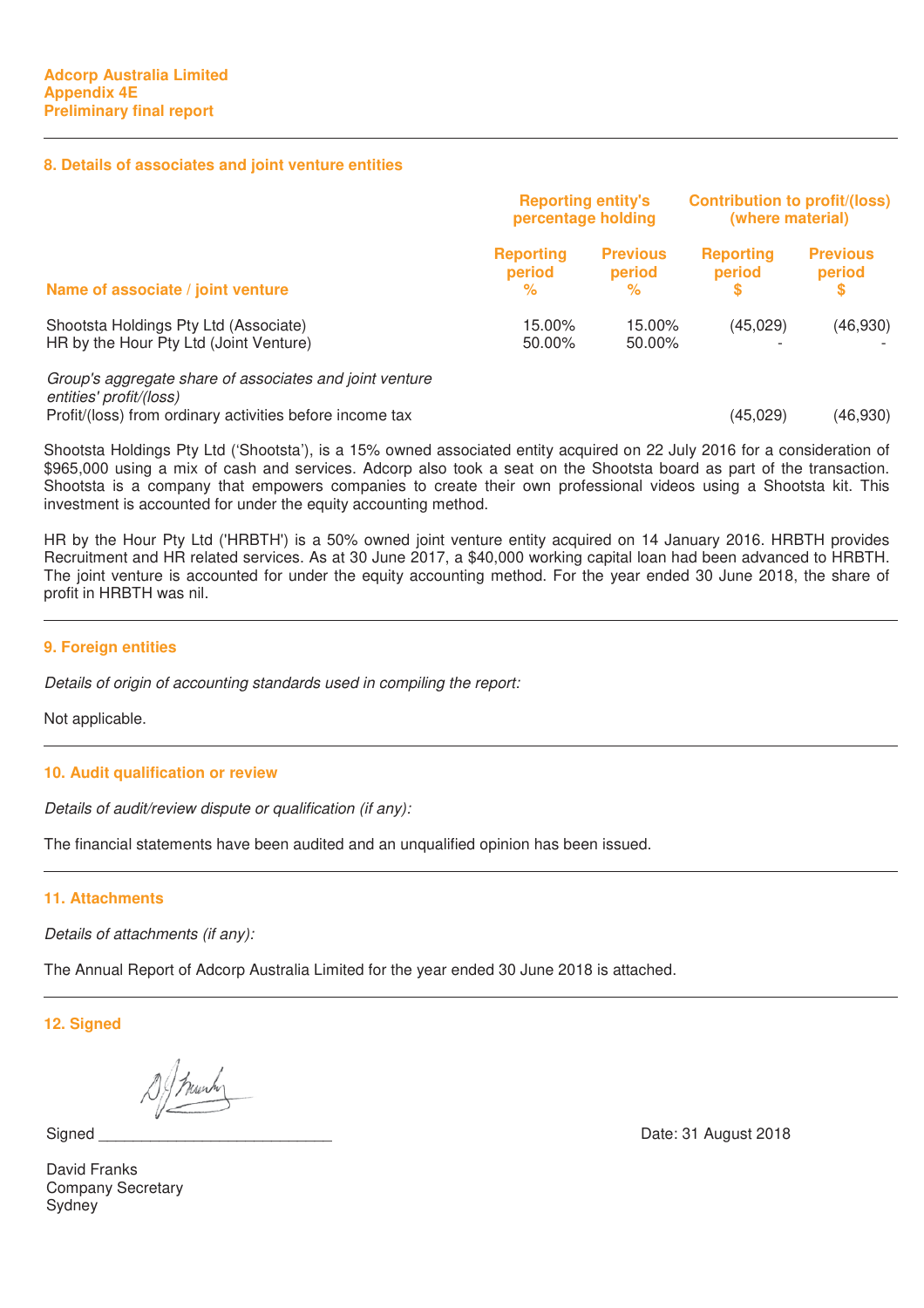# **Adcorp Australia Limited**

**ABN 72 002 208 915**

**Annual Report - 30 June 2018**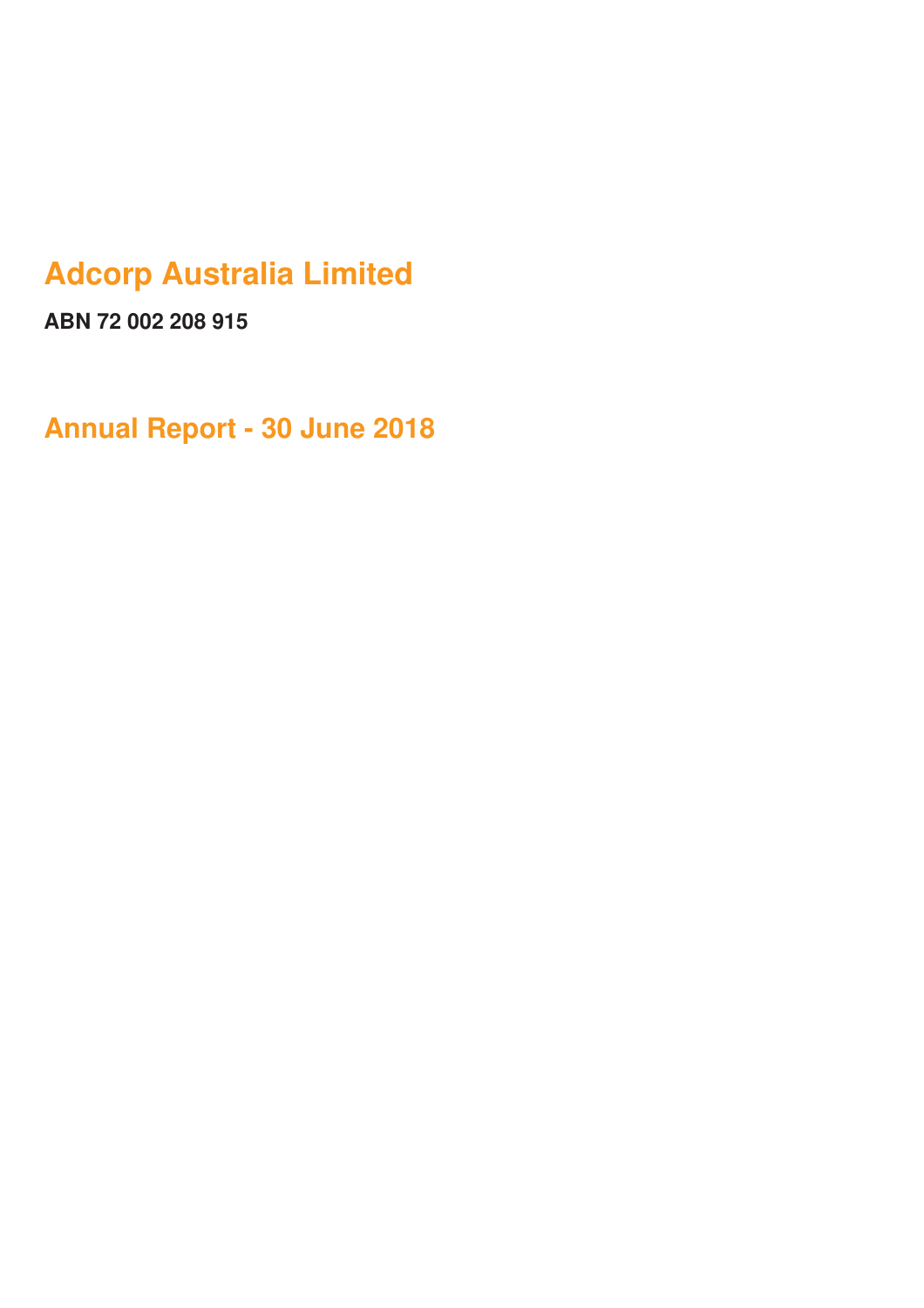# **Adcorp Australia Limited Contents 30 June 2018**

| Corporate directory                                                     | 2  |
|-------------------------------------------------------------------------|----|
| Directors' report                                                       | 3  |
| Auditor's independence declaration                                      | 14 |
| Statement of profit or loss and other comprehensive income              | 15 |
| Statement of financial position                                         | 16 |
| Statement of changes in equity                                          | 17 |
| Statement of cash flows                                                 | 18 |
| Notes to the financial statements                                       | 19 |
| Directors' declaration                                                  | 56 |
| Independent auditor's report to the members of Adcorp Australia Limited | 57 |
| Shareholder information                                                 | 61 |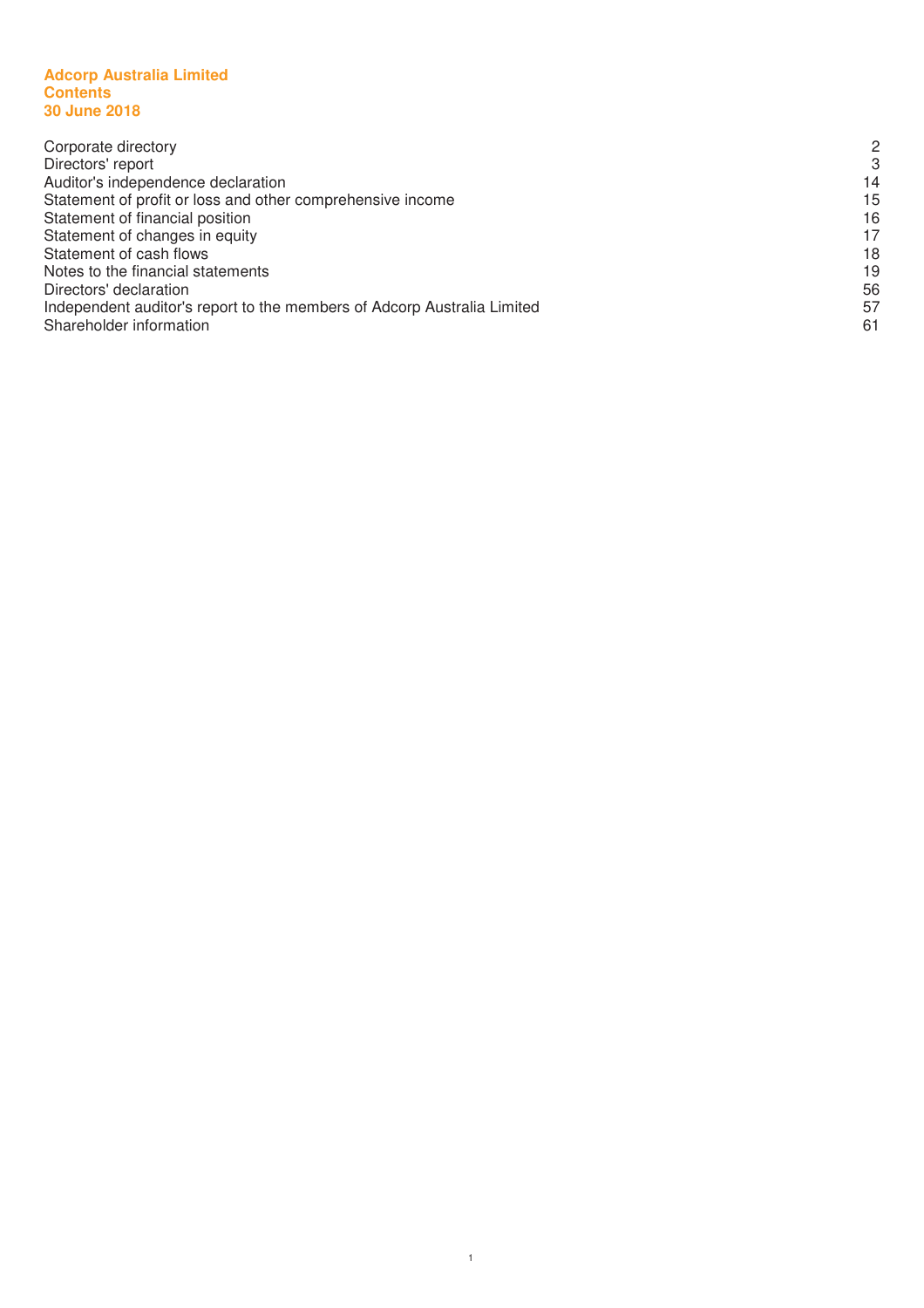# **Adcorp Australia Limited Corporate directory 30 June 2018**

| <b>Directors</b>                                     | lan Rodwell<br>Alex Parsons<br>David Morrison<br>Dean Capobianco                                                                                                                                                                                                                                                                                                                                                                                                |
|------------------------------------------------------|-----------------------------------------------------------------------------------------------------------------------------------------------------------------------------------------------------------------------------------------------------------------------------------------------------------------------------------------------------------------------------------------------------------------------------------------------------------------|
| Company secretary                                    | David Franks                                                                                                                                                                                                                                                                                                                                                                                                                                                    |
| Notice of annual general meeting                     | The annual general meeting will be held on 19 November 2018 at 12pm at:<br><b>Grant Thornton</b><br>Level 17<br>383 Kent Street<br>Sydney NSW 2000                                                                                                                                                                                                                                                                                                              |
| Registered office and principal<br>place of business | Level 2<br>309 George Street<br>Sydney NSW 2000<br>Tel: +61 2 8524 8500<br>Fax: +61 2 8524 8700                                                                                                                                                                                                                                                                                                                                                                 |
| Share register                                       | Computershare Investor Services Pty Limited<br>Level 4<br>60 Carrington Street<br>Sydney NSW 2000<br>Phone: 1300 787 272                                                                                                                                                                                                                                                                                                                                        |
| Auditor                                              | <b>Grant Thornton Audit Pty Ltd</b><br>Level 17<br>383 Kent Street<br>Sydney NSW 2000                                                                                                                                                                                                                                                                                                                                                                           |
| Stock exchange listing                               | Adcorp Australia Limited shares are listed on the Australian Securities Exchange<br>(ASX code: AAU)                                                                                                                                                                                                                                                                                                                                                             |
| Website                                              | www.adcorp.com.au                                                                                                                                                                                                                                                                                                                                                                                                                                               |
| Corporate governance statement                       | The Company's directors and management are committed to conducting the<br>Consolidated Entity's business in an ethical manner and in accordance with the<br>highest standards of corporate governance. The Company has adopted and<br>substantially complies with the ASX Corporate Governance Principles and<br>Recommendations (3rd Edition) ('Recommendations') to the extent appropriate to the<br>size and nature of the Consolidated Entity's operations. |
|                                                      | The Company has prepared a Corporate Governance Statement which sets out the<br>corporate governance practices that were in operation throughout the financial year,<br>identifies any Recommendations that have not been followed, and provides reasons<br>for not following such Recommendations.                                                                                                                                                             |
|                                                      | The Company's Corporate Governance Statement and policies, which is approved at<br>the same time as the Annual Report, can be found on its website:<br>www.adcorp.com.au/investors                                                                                                                                                                                                                                                                              |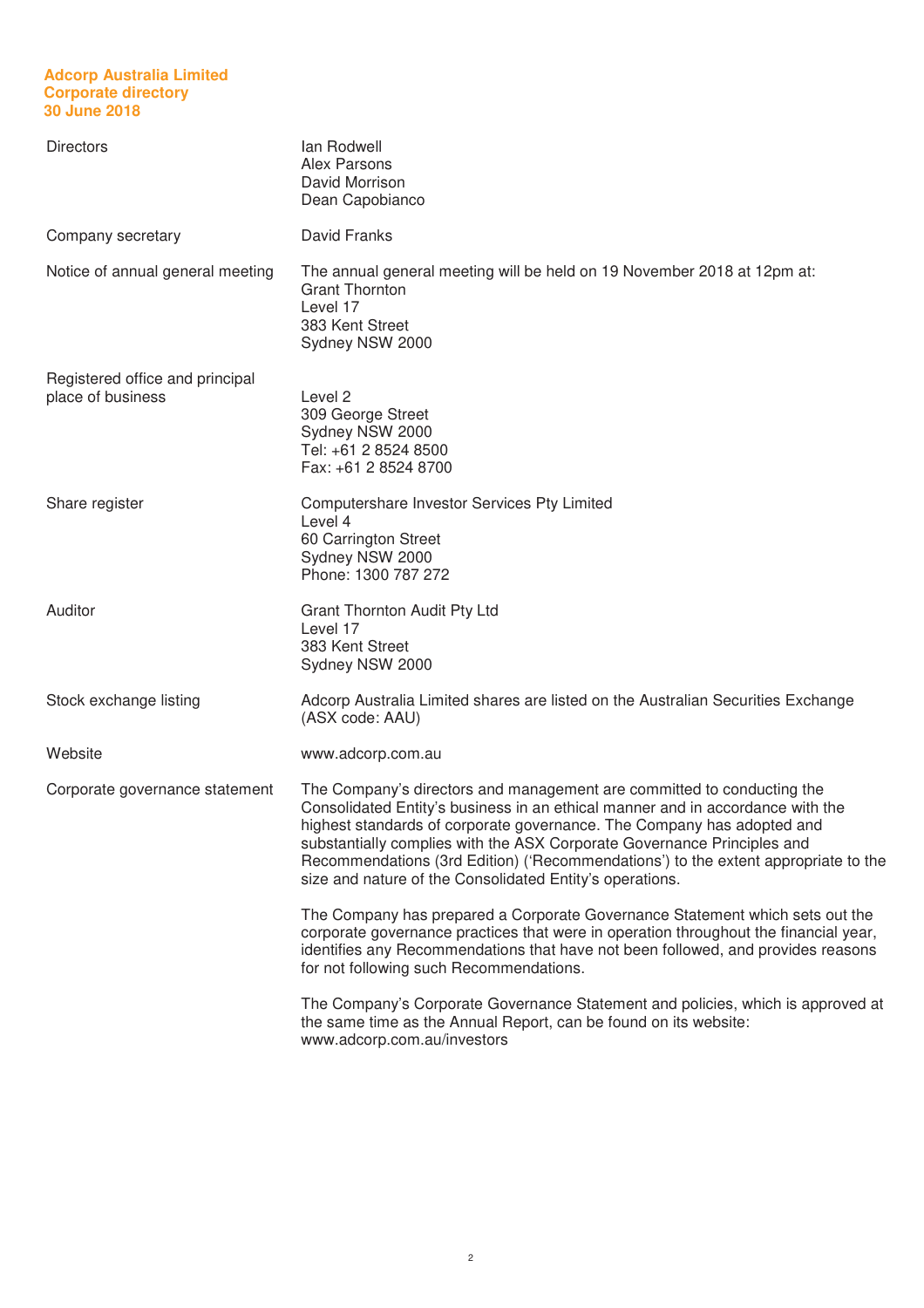The Directors present their report, together with the financial statements, on the Consolidated Entity (referred to hereafter as the 'Consolidated Entity' or 'Adcorp') consisting of Adcorp Australia Limited (referred to hereafter as the 'Company' or 'parent entity') and the entities it controlled at the end of, or during, the year ended 30 June 2018.

# **Directors**

The following persons were Directors of Adcorp Australia Limited during the whole of the financial year and up to the date of this report, unless otherwise stated:

Ian Rodwell Alex Parsons (appointed 13 March 2018) David Morrison Dean Capobianco Garry Lemair (resigned 17 October 2017)

# **Principal activities**

During the financial year the principal continuing activities of the Consolidated Entity consisted of:

- Advertising agency services specialising in human resources, real estate, government, motor vehicle, education and retail;
- Ɣ Website design, development and database support services;
- Digital marketing services and consulting, including supply of web-based products, and strategic employment solutions;
- Video production and marketing solutions; and
- Television production.

# **Dividends**

There were no dividends paid, recommended or declared during the current or previous financial year.

# **Review of operations**

The Company experienced a decrease in billings through the year, despite this revenue margin improved 9% over the prior period due to the focus on margin growth across the entire Company.

As a result of overall business performance, the Company implemented a number of programs in the second half designed to deliver more profitable revenue streams by restructuring our operations and better aligning expenses to revenues. The business was restructured along three key divisional areas – sales/account management, agency solutions and operations – this has resulted in improved accountabilities and the ability to deliver to our client needs, improved margins and has developed our forecasting capability.

This has also led us to review all our client accounts to ensure they provide long term profitability for the Company, while ensuring we are able to provide our clients with real, value-add services which ultimately and demonstrably help accelerate their businesses. Clearly there is more work to be done in this space for the Australian Agency part of our business as we progress into FY19 and we look to continue to evolve the strategy and reshape the business to deliver a profitable outcome for shareholders.

The New Zealand component of our business continues to deliver its employee branding services to blue chip clients providing a positive alternate revenue stream to traditional transactional employment advertising, which has historically underpinned the business in that market.

Our shareholding in Quadrant Creative continues to work well with this business increasing their footprint from South East Queensland to other states where they provide market leading residential property marketing services.

Showrunner continued to specialise in factual documentary making and its three initial series are continually being marketed by our distribution partners globally. In 2018 Showrunner achieved significant growth with the completion and delivery of 24 factual documentary episodes for a global streaming broadcaster. 72 Dangerous Animals Latin America commenced screening on Netflix in December 2017 and will be followed by 72 Dangerous Animals Asia in August 2018. Investment was required in the form of technology services and equipment to support the delivery of these programs and this will subsequently benefit other productions. Additional programs are currently in development and we are working with international distributors on the pre-sales of these concepts.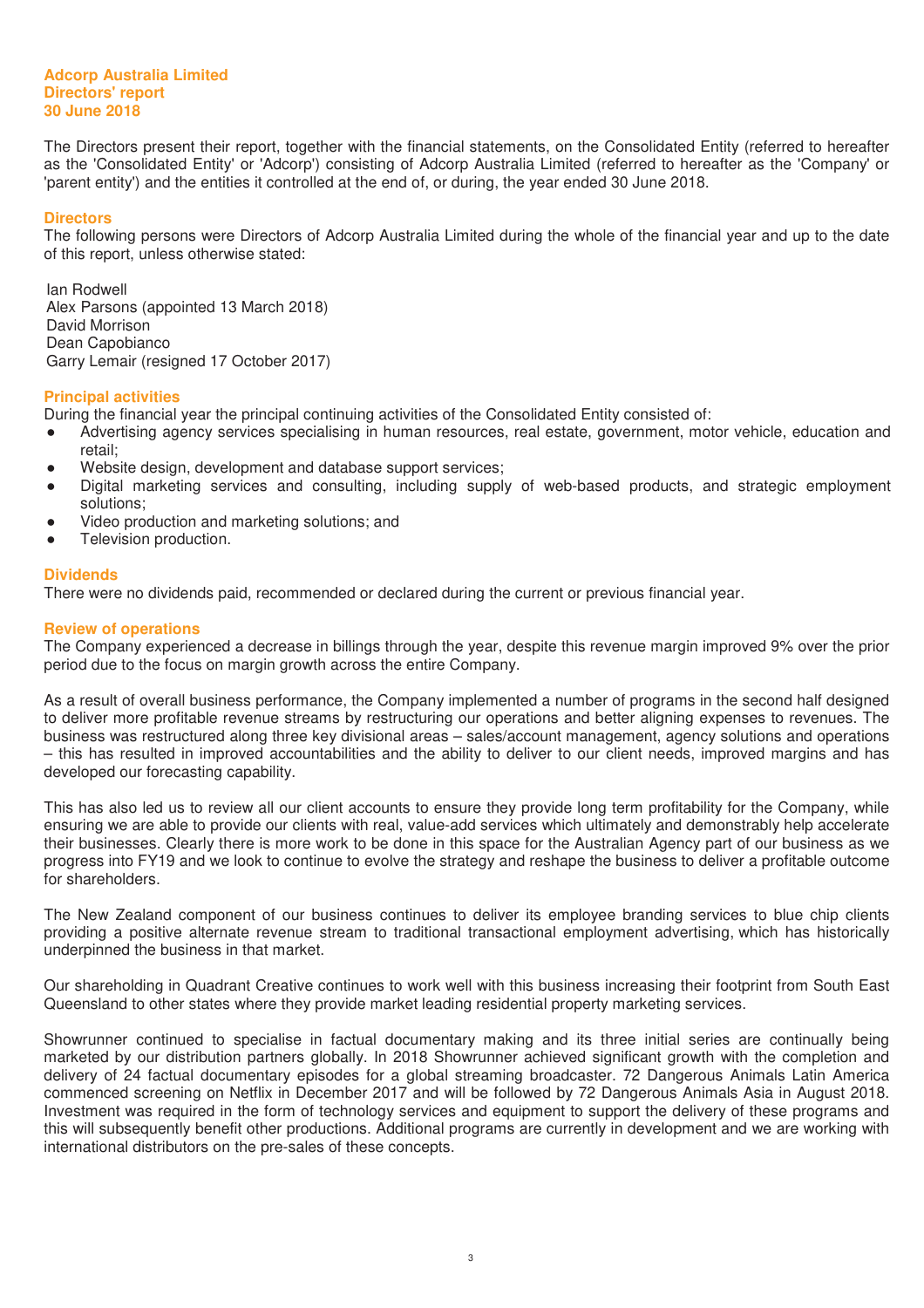# *Shootsta Holdings Pty Ltd (15% Investment)*

Shootsta is an innovative start-up providing its clients with filming equipment and an editing hub that allows the rapid turnaround of high-quality video content. The financial year saw rapid overseas expansion of the Shootsta business with their geographic footprint expanding to Asia, the United Kingdom and the United States. Sales teams have been formed in these regions and brand awareness is growing as are sales volumes. These international teams are backed by the Australian operations which continue to perform to expectations.

# *Dentsu Mitchell Media Dispute*

During the financial year we finalised our substantial evidence in this dispute and we remain confident in the strength of our case. The matter is ongoing.

#### *Financing*

The Company has had a debtor finance facility in place with Cashflow Finance Australia Pty Ltd, previously 1st Cash Pty Ltd, trading as Thorn Trade and Debtor Finance ("Thorn") since December 2016. The facility has been operating effectively and will be maintained to fund working capital requirements over the next twelve months.

The Company also has ongoing access to a \$750,000 loan from Millennium Company Pty Ltd ATF The Rodwell (New Millennium) Trust.

# *Financial Performance*

The loss for the Consolidated Entity after providing for income tax and non-controlling interest amounted to \$2,109,626 (30 June 2017: loss of \$1,490,980).

The loss before income tax and non-controlling interest amounted to \$2,362,185 with a loss in the first half of \$788,189 and subsequently in the second half of \$1,573,996.

Total billings of \$45,010,350 were down 12% from \$51,210,238. Net Operating Revenues (including Production Revenue, excluding rental income and interest) decreased 4% to \$12,786,202 from \$13,301,528 in the prior period, while revenue margins increased 9% to 28.4%.

Total operating expenses increased by \$761,978 (up 5% against prior period) to \$15,103,358 due to an increase in TV Production costs of \$1,473,925.

Administration, Office and Communication costs decreased \$222,863 (down 6% against prior period) from \$3,569,203 to \$3,346,340. This was achieved through ongoing initiatives to reduce IT service contracts costs and reviewing contracts with all other vendors.

Client Service labour costs decreased \$485,703 (down 5% against prior period) from \$9,443,748 to \$8,958,045 on the prior period. This reduction is the result of ongoing analysis of existing resources to ensure efficient utilisation.

The Consolidated entities cash balance as at 30 June 2018 of \$1,466,553 declined from \$3,054,760 as at 30 June 2017. This is primarily due to \$1,929,566 cash payments towards TV projects completed by Showrunner; prior year cash payment was \$196,289. Net Cash outflows from operating activities increased from \$112,927 to \$476,323. This was due to increased TV production costs and offset by savings in employment and rental costs. The Consolidated entities continue to focus on managing cashflow through ongoing cost reductions and rigour in cash collections.

The next financial year is expected to see increased contributions to the Company's revenues from our investments in both Showrunner and Shootsta and this along with a stabilisation of our Agency business through the series of initiatives designed to remove unprofitable revenues, reduce cost and allow the Company to be confident that financial performance will improve.

The Board has determined that no dividends will be payable to shareholders for the year ended 30 June 2018 and will review this position once the Company demonstrates sustained profit and cashflow growth.

The attached financial statements detail the performance and financial position of the Consolidated Entity for the year ended 30 June 2018.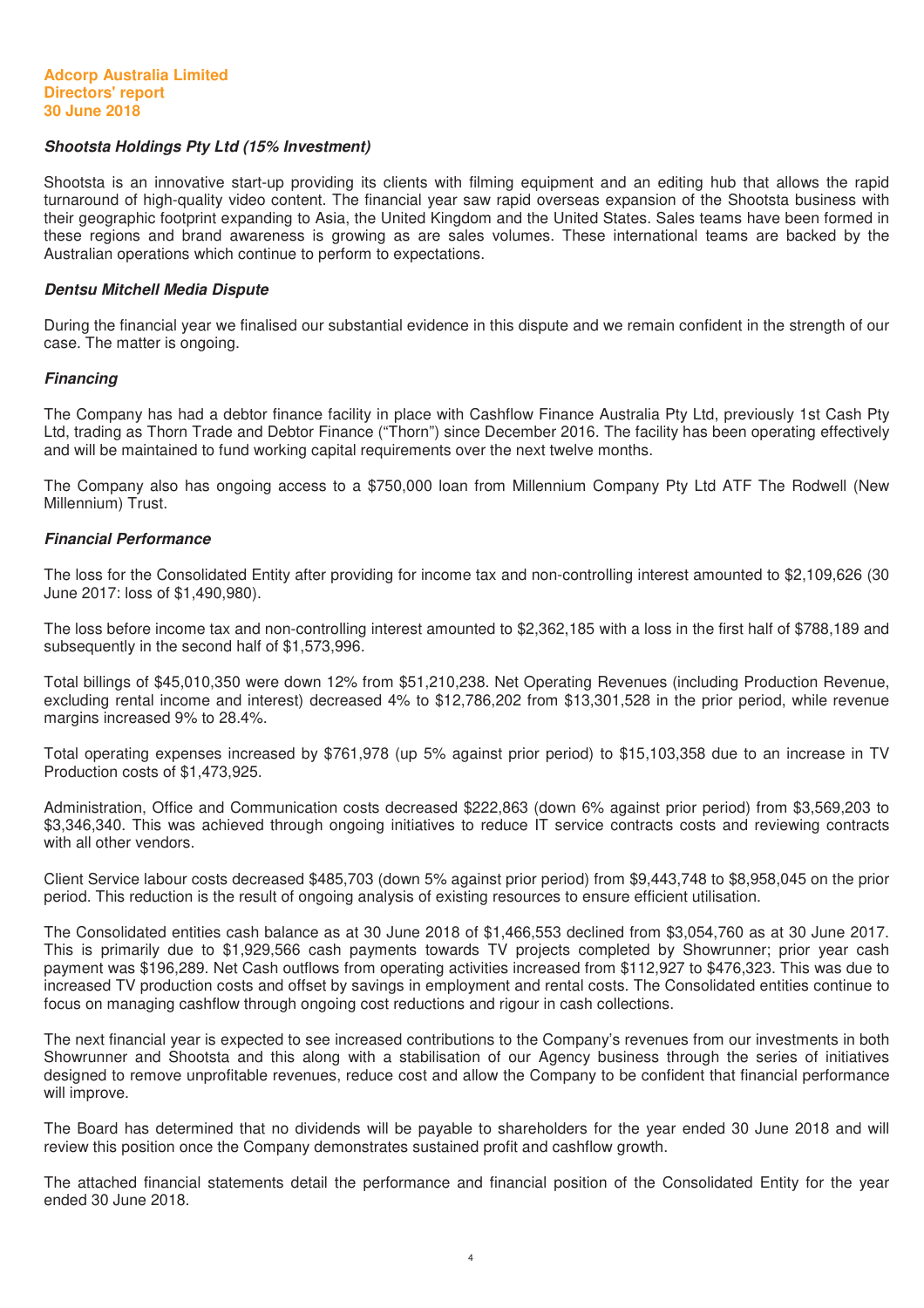# **Significant changes in the state of affairs**

Adcorp has had an invoice finance facility since December 2016 with Thorn. This facility was increased for a short period, effective 25 January 2018, and comprised two elements:

- Increased advance rate on debtors ledger for an eight week period to generate approximately \$200,000 additional funding; and
- \$200,000 short term loan which was repayable on or before 27 April 2018.

The increased facility was secured by Adcorp New Zealand Ltd's asset and debtors' ledger. Whilst this additional funding expired on 27 April 2018, Adcorp repaid the additional funding to Thorn out of normal operating cash flow on 19 March 2018.

On 24 January 2018, Adcorp secured a short-term loan of \$500,000 from Millennium Company Pty Ltd ATF The Rodwell (New Millennium) Trust ('Millennium'), a company associated with Adcorp's major shareholder and Chairman, Ian Rodwell. The loan bears interest at 12% per annum. The loan facility is secured by a second ranking security in favour of the lender. As this is a related party loan, Adcorp received a waiver of ASX Listing Rule 10.1 to allow the security to be granted without obtaining shareholder approval. On 27 February 2018, Millennium provided an extension of the loan until 31 March 2019. This loan was repaid in full on 29 March 2018.

On 6 June 2018, Adcorp secured a \$750,000 loan from Millennium Company Pty Ltd ATF The Rodwell (New Millennium) Trust , a company associated with Adcorp's major shareholder and Chairman, Ian Rodwell. This loan replaces the shortterm loan mentioned above and will be used as required to fund working capital. The loan bears interest at 12% per annum. The Loan Facility is secured by a second ranking security in favour of the Lender. As this is a related party loan, Adcorp sought and received a waiver of ASX Listing Rule 10.1 to allow the Security to be granted without obtaining Shareholder approval under ASX Listing Rule 10.1. Consent was obtained from the Company's first secured lender, Thorn. Balance drawdown from this loan as at 30 June 2018 is zero. However should we drawdown at a later date, this loan has a repayment date of 31 March 2019.

There were no other significant changes in the state of affairs of the Consolidated Entity during the financial year.

# **Matters subsequent to the end of the financial year**

On 7 June 2018, shareholders agreed to the provision of directors loans to certain directors to fund the issue of Share Units in the Adcorp Executive Incentive Scheme. The provision of directors loans were approved on 1 July 2018 for a total of \$1,977,600 and have interest rates of 5% per annum, however they are yet to be advanced. Interest is payable on 1 July each year commencing 1 July 2019.

On 16 August 2018, Adcorp made the decision to provide notice to terminate its Service Agreement with Colliers International as its preferred supplier of real estate advertising services. The Service Agreement will conclude on 14 December 2018.

No other matter or circumstance has arisen since 30 June 2018 that has significantly affected, or may significantly affect the Consolidated Entity's operations, the results of those operations, or the Consolidated Entity's state of affairs in future financial years.

# **Likely developments and expected results of operations**

Print media continues to decline however this has been offset by growth in outdoor, radio and digital media advertising. The fundamental growth opportunities however remain in digital and social media channels; particularly those optimised for mobile devices and with video capability and this is one of the areas of focus for our media team that is now supported by a number of research tools that allow us to develop and deliver focused media campaigns.

Adcorp continues to focus on bringing these opportunities to our current and future clients, with the goal of delivering effective strategic marketing and communications solutions that can be measured against campaign objectives with our agency solutions teams delivering client results.

We are expanding the development of content solutions delivered to global entertainment companies through Showrunner Productions and we expect to grow its contribution to earnings over the next several years. Showrunner has now completed six series of television and is rapidly gaining a reputation for quality productions globally.

The market and economic uncertainty remains challenging however our strategic focus on delivering strategic marketing communications continued operating realignment and enhanced sales capability will start to deliver results to help us achieve profitable growth in our business and overall positive financial performance.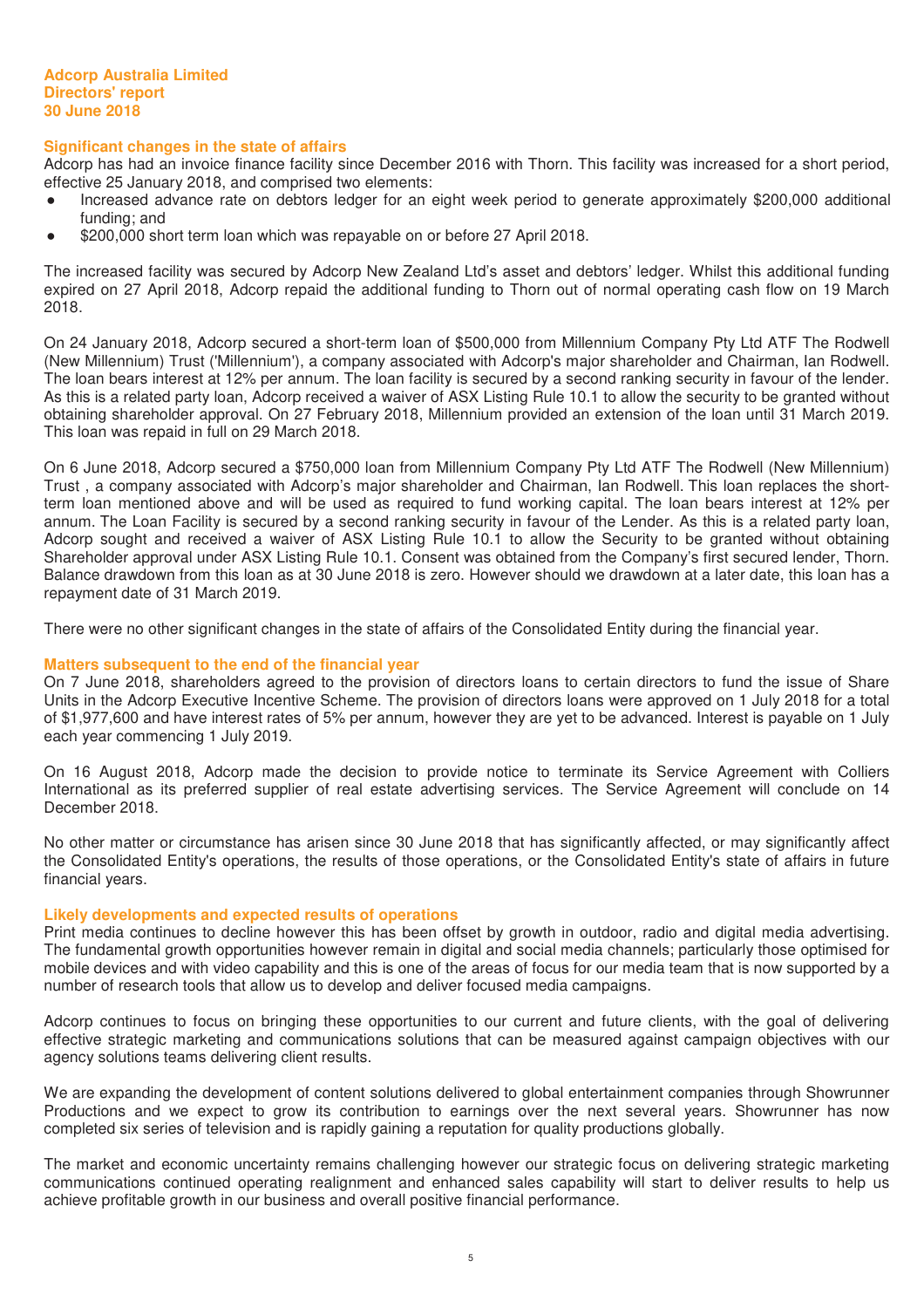We would like to acknowledge and thank all of our staff for their dedication and support while we implemented significant change across the business to deliver operational efficiencies. Adcorp's management team is committed to continue adapting to meet the challenges of a rapidly changing market within our heritage areas of business and to identify and prosecute revenue from new opportunities.

# **Environmental regulation**

The Consolidated Entity is not subject to any significant environmental regulation under Australian Commonwealth or State law.

| <b>Information on Directors</b><br>Name:<br>Title:<br>Qualifications: | lan Rodwell<br>Non-Executive Chairman<br><b>B</b> Com                                                                                                                                                                                                                                                                                                                                                                                                                                                                                                                                                                                                                                                                                                                              |
|-----------------------------------------------------------------------|------------------------------------------------------------------------------------------------------------------------------------------------------------------------------------------------------------------------------------------------------------------------------------------------------------------------------------------------------------------------------------------------------------------------------------------------------------------------------------------------------------------------------------------------------------------------------------------------------------------------------------------------------------------------------------------------------------------------------------------------------------------------------------|
| Experience and expertise:                                             | lan Rodwell is the founder of the Adcorp Group and held the position of Managing<br>Director from Adcorp's inception until his retirement in January 2004. He is also a<br>Director of the Diabetes Australia Research Trust ('DART'), an organisation<br>responsible for the raising of funds for diabetes research and awarding of grants to<br>medical researchers in Australia; Director of Optalert Holdings Pty Ltd, a company<br>developing an innovative technology product to measure both alertness and<br>drowsiness, as an aid to the global transport and mining industries.                                                                                                                                                                                          |
| Other current directorships:                                          | None                                                                                                                                                                                                                                                                                                                                                                                                                                                                                                                                                                                                                                                                                                                                                                               |
| Former directorships (last 3 years):                                  | None                                                                                                                                                                                                                                                                                                                                                                                                                                                                                                                                                                                                                                                                                                                                                                               |
| Special responsibilities:                                             | Member of the Audit Committee                                                                                                                                                                                                                                                                                                                                                                                                                                                                                                                                                                                                                                                                                                                                                      |
| Interests in shares:                                                  | 135,312,960 ordinary shares                                                                                                                                                                                                                                                                                                                                                                                                                                                                                                                                                                                                                                                                                                                                                        |
| Contractual rights to shares:                                         | None                                                                                                                                                                                                                                                                                                                                                                                                                                                                                                                                                                                                                                                                                                                                                                               |
| Name:<br>Title:<br>Qualifications:<br>Experience and expertise:       | Alex Parsons<br>Chief Executive Officer and Managing Director<br>B Bus, GC Mgmt<br>Alex Parsons has extensive experience in both local and international businesses,<br>most recently as Chief Digital Officer at Nine Entertainment Company. Responsible<br>for product, marketing and sales functions, he oversaw significant growth in both<br>revenue and profit. Mr Parsons' experience at Nine, coupled with his roles at<br>RateCity, eBay and other consulting firms has created strength and ability to navigate<br>markets, utilise technologies and create long term sustainable value for businesses.                                                                                                                                                                  |
| Other current directorships:                                          | None                                                                                                                                                                                                                                                                                                                                                                                                                                                                                                                                                                                                                                                                                                                                                                               |
| Former directorships (last 3 years):                                  | None                                                                                                                                                                                                                                                                                                                                                                                                                                                                                                                                                                                                                                                                                                                                                                               |
| Special responsibilities:                                             | None                                                                                                                                                                                                                                                                                                                                                                                                                                                                                                                                                                                                                                                                                                                                                                               |
| Interests in shares:                                                  | None                                                                                                                                                                                                                                                                                                                                                                                                                                                                                                                                                                                                                                                                                                                                                                               |
| Contractual rights to shares:                                         | 36,000,000 ordinary shares                                                                                                                                                                                                                                                                                                                                                                                                                                                                                                                                                                                                                                                                                                                                                         |
| Name:                                                                 | David Morrison                                                                                                                                                                                                                                                                                                                                                                                                                                                                                                                                                                                                                                                                                                                                                                     |
| Title:                                                                | Executive Director and Former Chief Executive Officer (until 13 March 2018)                                                                                                                                                                                                                                                                                                                                                                                                                                                                                                                                                                                                                                                                                                        |
| Qualifications:<br>Experience and expertise:                          | B Bus (Hons)<br>David Morrison has over 20 years' experience in the advertising and marketing<br>industry commencing with TMP Worldwide prior to joining Adcorp in 2003. In his 7<br>years managing the WA, SA and NT regions, David was responsible for diversifying<br>the services provided by the Company and expanding into new sectors. This<br>diversification included the formation of Adcorp's in-house TV Production facility that<br>is based in Perth. David has also been instrumental in Adcorp's push into<br>Government advertising from both a strategic and operational perspective along with<br>the winning and retention of some of our largest corporate clients. David was<br>appointed by the Board to the role of Chief Executive Officer in March 2011. |
| Other current directorships:                                          | None                                                                                                                                                                                                                                                                                                                                                                                                                                                                                                                                                                                                                                                                                                                                                                               |
| Former directorships (last 3 years):                                  | None                                                                                                                                                                                                                                                                                                                                                                                                                                                                                                                                                                                                                                                                                                                                                                               |
| Special responsibilities:                                             | Member of the Audit Committee                                                                                                                                                                                                                                                                                                                                                                                                                                                                                                                                                                                                                                                                                                                                                      |
| Interests in shares:                                                  | 3,677,081 ordinary shares                                                                                                                                                                                                                                                                                                                                                                                                                                                                                                                                                                                                                                                                                                                                                          |
| Contractual rights to shares:                                         | 12,000,000 ordinary shares                                                                                                                                                                                                                                                                                                                                                                                                                                                                                                                                                                                                                                                                                                                                                         |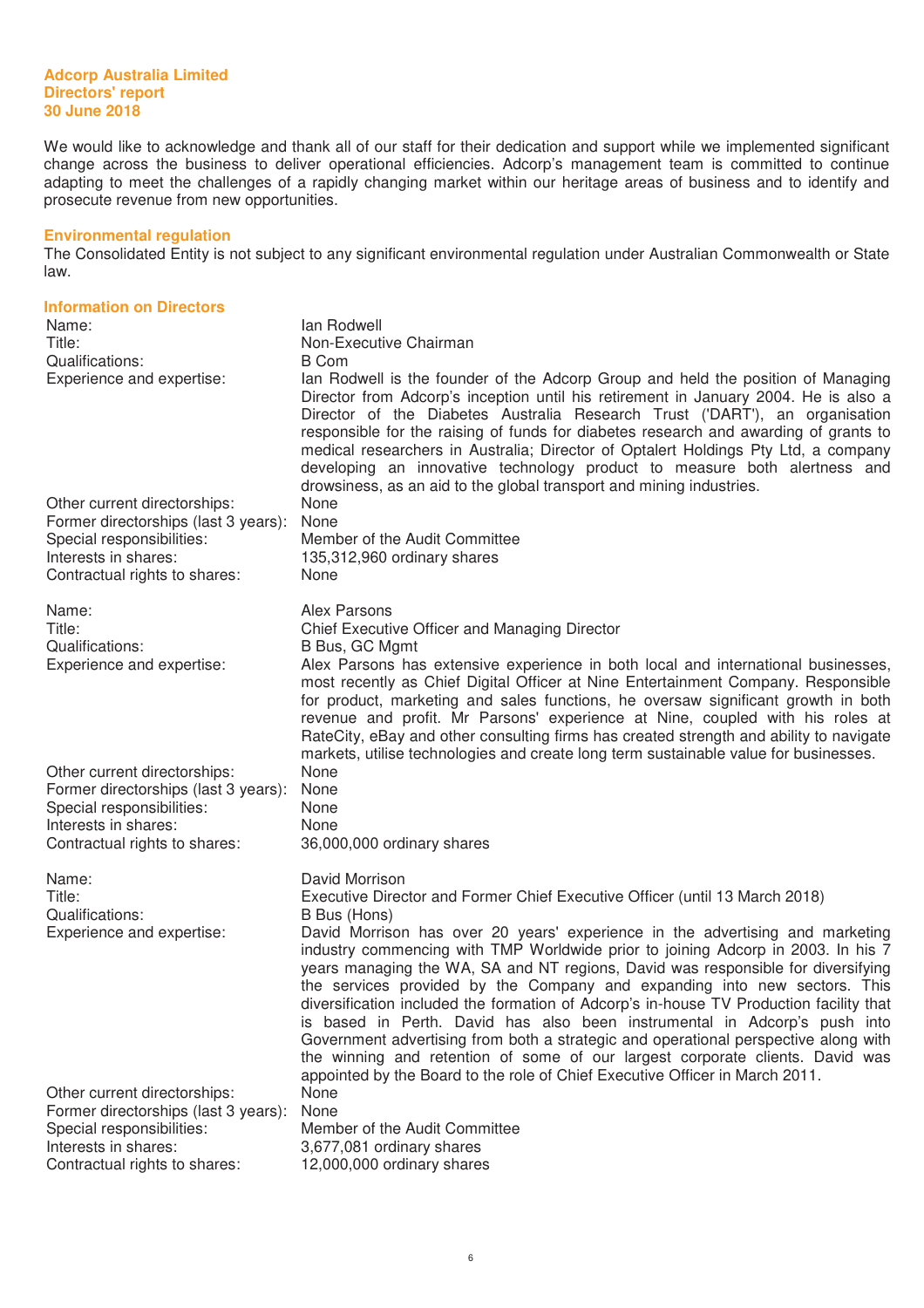| Name:<br>Title:                      | Dean Capobianco<br>Non-Executive Director                                                                                                                                                                                                                                                                                                                                                 |
|--------------------------------------|-------------------------------------------------------------------------------------------------------------------------------------------------------------------------------------------------------------------------------------------------------------------------------------------------------------------------------------------------------------------------------------------|
| Qualifications:                      | GC Bus.Admin                                                                                                                                                                                                                                                                                                                                                                              |
| Experience and expertise:            | Dean Capobianco has a wealth of experience in the online media environment having<br>held senior roles with Ninemsn, Yahoo! Search Marketing and most recently as<br>interim Chief Executive Officer with CareerOne. Dean is a director of The Trading<br>Desk that is a licensee of China Search International; a paid search reseller for the<br>largest search engine in China, BAIDU. |
| Other current directorships:         | Managing Director of Acxiom Corporation (NASDAQ: ACXM) and Non-Executive<br>Director of InnovaDerma PLC (EU: MLIDP)                                                                                                                                                                                                                                                                       |
| Former directorships (last 3 years): | None                                                                                                                                                                                                                                                                                                                                                                                      |
| Special responsibilities:            | Member of the Audit Committee                                                                                                                                                                                                                                                                                                                                                             |
| Interests in shares:                 | None                                                                                                                                                                                                                                                                                                                                                                                      |
| Contractual rights to shares:        | None                                                                                                                                                                                                                                                                                                                                                                                      |

'Other current directorships' quoted above are current directorships for listed entities only and excludes directorships in all other types of entities, unless otherwise stated.

'Former directorships (in the last 3 years)' quoted above are directorships held in the last 3 years for listed entities only and excludes directorships in all other types of entities, unless otherwise stated.

# **Company secretary**

David Franks (BEc, CA, FFin, JP) is the Company Secretary. David has over 20 years' experience in finance and accounting, initially qualifying as a Chartered Accountant with Price Waterhouse in their Business Services and Corporate Finance Divisions. Since that time, he has been CFO, Company Secretary and/or Director for numerous ASX listed and unlisted public and private companies, in a range of industries covering energy, retail, transport, financial services, mineral exploration, technology, automotive, software development and healthcare.

#### **Meetings of Directors**

The number of meetings of the Company's Board of Directors ('the Board') and of each Board committee held during the year ended 30 June 2018, and the number of meetings attended by each Director were:

|                 |          | <b>Full Board</b> |          |      |
|-----------------|----------|-------------------|----------|------|
|                 | Attended | <b>Held</b>       | Attended | Held |
| lan Rodwell     | 12       | 12                |          | 2    |
| Alex Parsons    | 3        |                   |          |      |
| David Morrison  | 12       | 12                |          | 2    |
| Dean Capobianco | 12       | 12                |          | 2    |
| Garry Lemair    | 4        |                   |          |      |

Held: represents the number of meetings held during the time the Director held office or was a member of the relevant committee.

The Remuneration and Nomination Committee meetings are incorporated into Board meetings.

#### **Remuneration report (audited)**

The remuneration report, which has been audited, outlines the Director and other key management personnel (executives) remuneration arrangements for the Consolidated Entity, in accordance with the requirements of the Corporations Act 2001 and its Regulations.

Key management personnel are those persons having authority and responsibility for planning, directing and controlling the activities of the entity, directly or indirectly, including all Directors.

The remuneration report is set out under the following main headings:

- Principles used to determine the nature and amount of remuneration
- Details of remuneration<br>• Service agreements
- Service agreements
- Share-based compensation
- Additional disclosures relating to key management personnel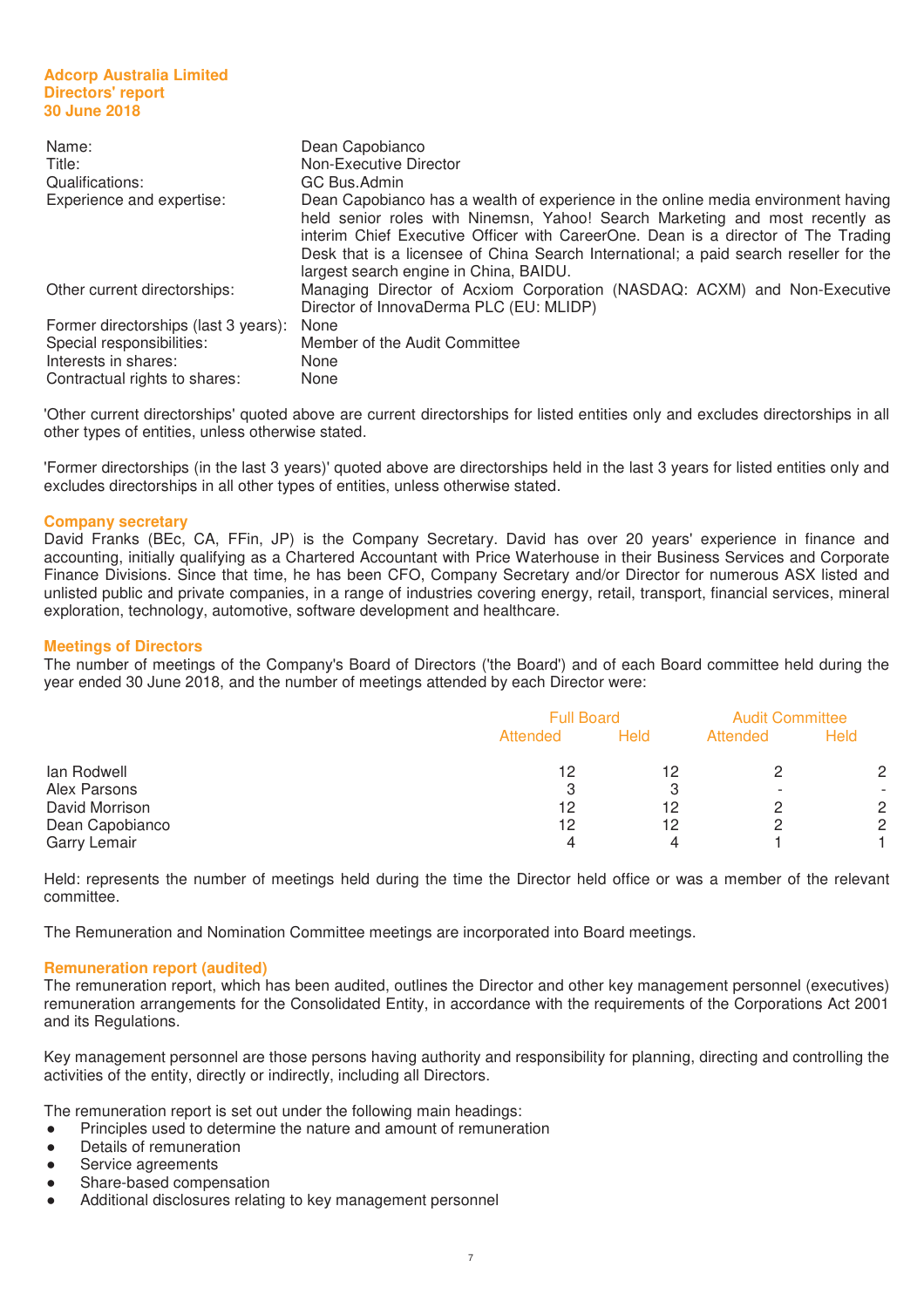# *Principles used to determine the nature and amount of remuneration*

The principles of the Remuneration and Nomination Committee, which is currently undertaken by the full Board of Directors (the 'Board'), is responsible for determining and reviewing compensation arrangements for the Directors, the Chief Executive Officer and the executive team. The Remuneration and Nomination Committee assesses the appropriateness of the nature and amount of emoluments of such officers on a periodic basis by reference to relevant employment market conditions with the overall objective of ensuring maximum stakeholder benefit from the retention of a high quality Board and executive team. Such officers are given the opportunity to receive their base emolument in a variety of forms including cash and fringe benefits such as motor vehicles and expense payment plans. It is intended that the manner of payment chosen will be optimal for the recipient without creating undue cost for the Consolidated Entity.

The performance of the Consolidated Entity is dependent upon the attraction, motivation and retention of highly skilled and experienced directors and executives.

To achieve this, the Consolidated Entity may embody some or all of the following principles into its remuneration framework:

- Provide competitive remuneration packages to attract highly skilled and experienced executives;
- Significant proportion of executive remuneration 'at risk', dependent upon meeting predetermined performance benchmarks;
- Performance benchmarks are aligned to the creation of shareholder value; and
- Participation in Adcorp Employee Option Plan to create long term incentives.

Additionally, the reward framework should seek to enhance executives' interests by:

- Rewarding capability and experience;
- Reflecting competitive reward for contribution to growth in shareholder wealth; and
- Providing a clear structure for earning rewards.

In accordance with best practice corporate governance, the structure of non-executive director and executive director remuneration is separate.

# Non-executive directors remuneration

The constitution and the ASX Listing Rules specify that the aggregate remuneration of non-executive directors shall be determined from time to time by a general meeting. An amount not exceeding the amount determined is then allocated to the directors as agreed. The latest determination was at the Annual General Meeting held in October 2004 when the shareholders approved a maximum aggregate amount of \$250,000 per year. Non-executive directors are not entitled to performance-based bonuses.

# Executive remuneration

The Consolidated Entity aims to remunerate and reward executives, based on their position and responsibility, with a level and mix of remuneration so as to:

- Ɣ Reward executives for achievement of Company and Consolidated Entity, business unit and individual objectives against appropriate benchmarks;
- Align interest of executives with those of shareholders; and
- Ensure total remuneration is competitive by market standards.

Remuneration consists of the following key elements:

- Fixed remuneration:
- Variable short term incentive remuneration; and
- Ɣ Variable long term incentive remuneration.

The combination of these comprises the executive's total remuneration.

Fixed remuneration, consisting of base salary, superannuation and non-monetary benefits, are reviewed annually by the Nomination and Remuneration Committee, based on individual and business unit performance, the overall performance of the Consolidated Entity and comparable market remunerations.

Executives can receive their fixed remuneration in the form of cash or other fringe benefits (for example motor vehicle benefits) where it does not create any additional costs to the Consolidated Entity and provides additional value to the executive.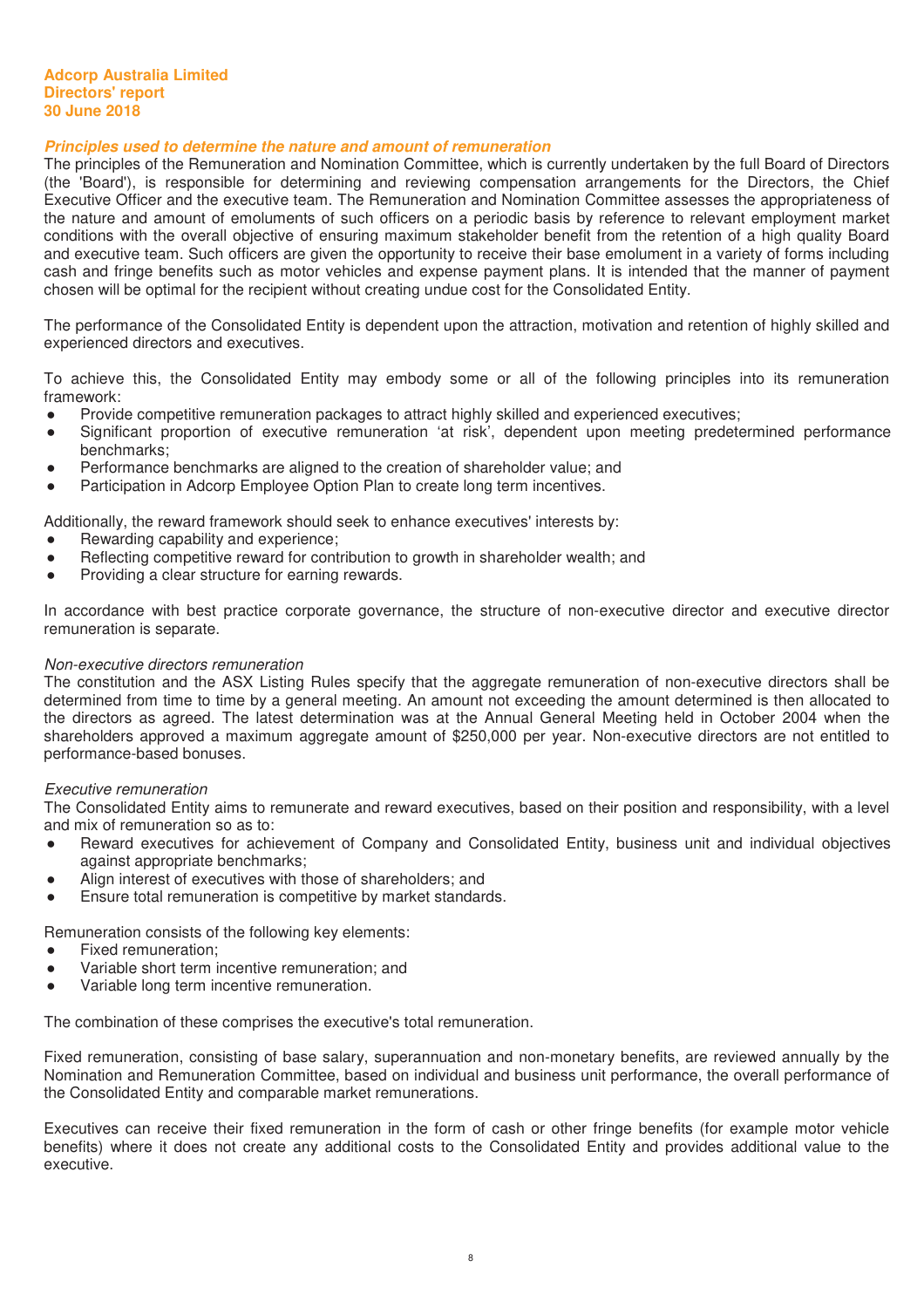The variable short-term incentives ('STI') are set covering financial and operational measures of performance. Measures include business unit and overall Consolidated Entity performances. The total potential STI available is set at a level so as to provide a sufficient incentive for the executive to achieve the operational targets of the Consolidated Entity and so that the cost to the Consolidated Entity is reasonable in the circumstances. Actual STI payments are made subject to the extent that specific targets set at the beginning of the financial year are met. Payments made are usually delivered as a cash bonus.

The variable long-term incentives ('LTI') are designed to reward executives in a manner which aligns this element of the remuneration with the creation of shareholder value. LTI grants to executives are delivered in the form of options. LTI grants are only made to executives who are able to influence the generation of shareholder wealth and thus have a direct impact on the Consolidated Entity's performance. No LTI grants were issued during the current financial year.

# Consolidated Entity performance and link to remuneration

Executive fixed remuneration is directly linked to the performance of the Company and Consolidated Entity. Bonus and incentive payments are at the discretion of the Board. Incentives have not been accrued to key management personnel during the financial year under review as the performance targets were from 1 July 2018.

# *Executive Incentive Share Plan*

On 7 June 2018, shareholders approved the Adcorp Australia Limited Executive Incentive Share Plan ('EISP') to assist in attracting, retaining and motivating key employees of the Consolidated Entity.

# **Eligibility**

Participants in the EISP may be employees of the Consolidated Entity, a director of the Consolidated Entity, or any other person determined by the Board to be eligible to participate in the EISP.

# **Trust**

The EISP will be operated and administered through a special purpose Trust known as the Adcorp Executive Incentive Scheme ('EIS') which will be established for the purposes of:

- Ɣ issuing to certain participants share units in the EIS that carry an entitlement to receive distributions of income received from the Company and which entitle the holder to shares of the Company ('Plan Shares') upon satisfaction of certain conditions that attach to the Plan Shares ('Performance Conditions') before the participants are entitled to the Plan Shares; and
- acquiring or subscribing for and holding Plan Shares in the capital of the Company for the benefit of those participants.

# Share Units

A Share Unit will entitle the holder of the Share Unit to have distributed to them in specie a certain number of Plan Shares designated as allocated shares if the performance conditions are met or in other specified circumstances.

# Performance Conditions

The right of the eligible person holding Share Units to receive Plan Shares may be subject to Performance Conditions as determined by the Board.

# Cessation of Employment

On cessation of employment, other than by reason of special circumstances, the Share Units will lapse and the holder will not be entitled to transfer the allotted shares.

# Issue Price

The issue price of Share Units and Plan Shares respectively will be determined by the Board at the time of issue. There may be different issue prices for different participants.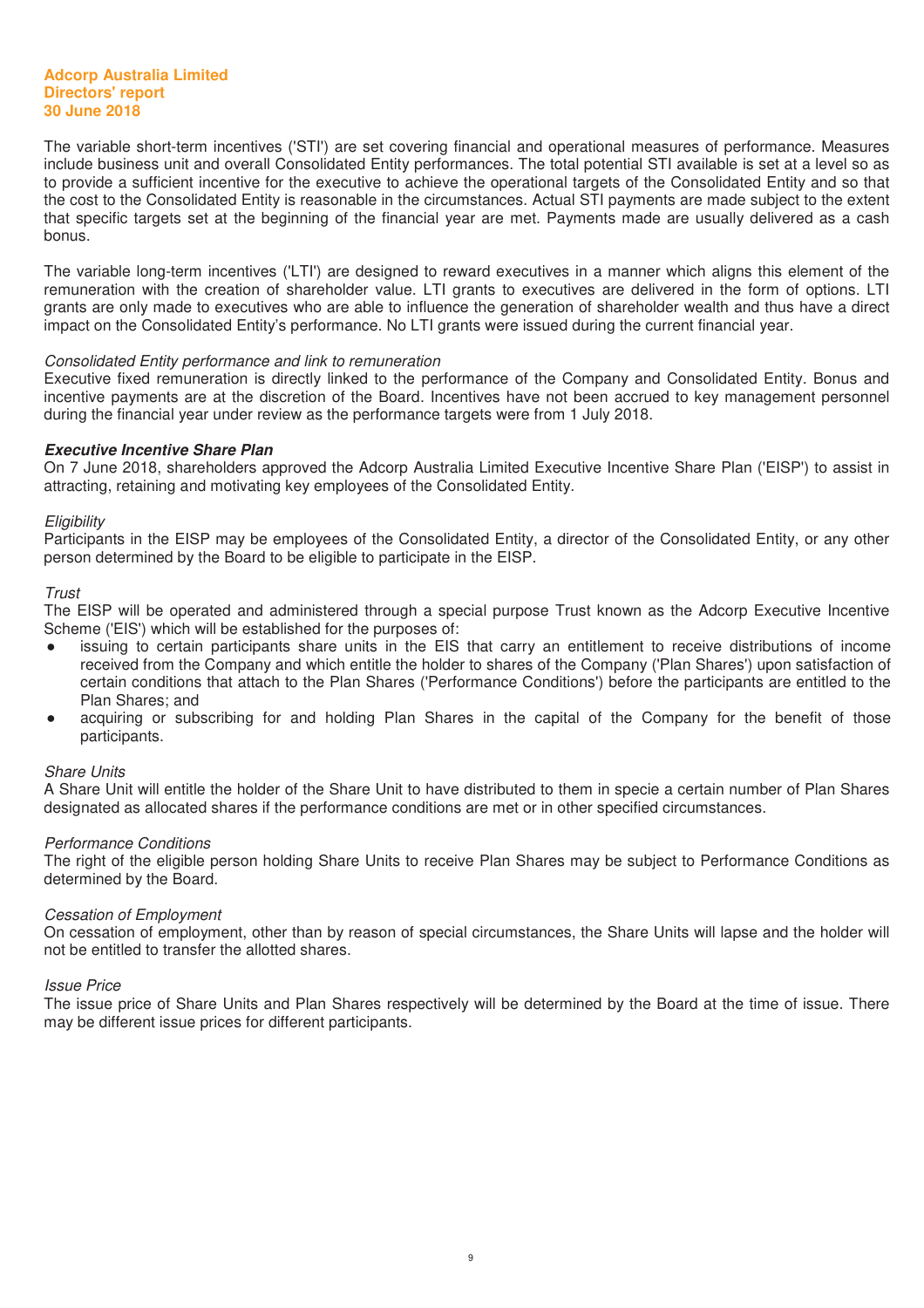# Issue of Units on 1 July 2018

The following were agreed to be issued to Directors and key management personnel on 1 July 2018, and are yet to be issued:

#### Alex Parsons David Morrison

Tranche A - 12,000,000 units representing 12,000,000 ordinary shares

Tranche B - 12,000,000 units representing 12,000,000 ordinary shares Tranche C - 12,000,000 units representing 12,000,000 ordinary shares

Use of remuneration consultants

 Tranche A - 4,000,000 units representing 4,000,000 ordinary shares

 Tranche B - 4,000,000 units representing 4,000,000 ordinary shares

 Tranche C - 4,000,000 units representing 4,000,000 ordinary shares

During the financial year ended 30 June 2018, the Company did not engage remuneration consultants to review its existing remuneration policies and provide recommendations on how to improve both the STI and LTI programs.

Voting and comments made at the Company's 2017 Annual General Meeting ('AGM') At the last AGM 89.1% of the shareholders voted to adopt the remuneration report for the year ended 30 June 2017. The Company did not receive any specific feedback at the AGM regarding its remuneration practices.

#### *Details of remuneration*

The key management personnel of the Consolidated Entity consisted of the following Directors of Adcorp Australia Limited:

- Ian Rodwell Non-Executive Chairman
- Alex Parsons (appointed 13 March 2018) Managing Director and Chief Executive Officer
- David Morrison Executive Director and Former Chief Executive Officer
- Dean Capobianco Non-Executive Director
- Ɣ Garry Lemair (resigned 17 October 2017) Former Non-Executive Director

Details of the remuneration of the Directors and key management personnel are set out in the following tables:

|                                 |                               | Short-term benefits          |             | Post-<br>employment Long-term<br>benefits            | benefits                     | Share-<br>based<br>payments |                    |
|---------------------------------|-------------------------------|------------------------------|-------------|------------------------------------------------------|------------------------------|-----------------------------|--------------------|
| 2018                            | Cash salary<br>and fees<br>\$ | <b>Bonus</b><br>\$           | Other<br>\$ | Super-<br>annuation<br>\$                            | Leave<br>benefits<br>\$      | Equity-<br>settled<br>\$    | <b>Total</b><br>\$ |
| <b>Non-Executive Directors:</b> |                               |                              |             |                                                      |                              |                             |                    |
| D Capobianco                    | 43,800                        | $\overline{\phantom{a}}$     |             | $\overline{\phantom{a}}$<br>$\overline{\phantom{a}}$ | $\qquad \qquad \blacksquare$ | $\overline{\phantom{a}}$    | 43,800             |
| G Lemair**                      | 14,600                        | $\overline{\phantom{a}}$     |             | $\overline{\phantom{a}}$<br>$\overline{\phantom{a}}$ | $\overline{\phantom{a}}$     | $\overline{\phantom{a}}$    | 14,600             |
| <b>Executive Directors:</b>     |                               |                              |             |                                                      |                              |                             |                    |
| A Parsons*                      | 172,436                       | $\overline{\phantom{a}}$     |             | 16,381<br>$\overline{\phantom{a}}$                   |                              | $\overline{\phantom{a}}$    | 188,817            |
| D Morrison                      | 323,530                       | $\overline{\phantom{a}}$     |             | 20,049<br>$\overline{\phantom{a}}$                   |                              | $\overline{\phantom{a}}$    | 343,579            |
|                                 | 554,366                       | $\qquad \qquad \blacksquare$ |             | 36,430<br>$\overline{\phantom{a}}$                   |                              | $\overline{\phantom{a}}$    | 590,796            |
|                                 |                               |                              |             |                                                      |                              |                             |                    |

Remuneration disclosed is for the period 13 March 2018 to 30 June 2018.

Remuneration disclosed is for the period 1 July 2017 to 17 October 2017.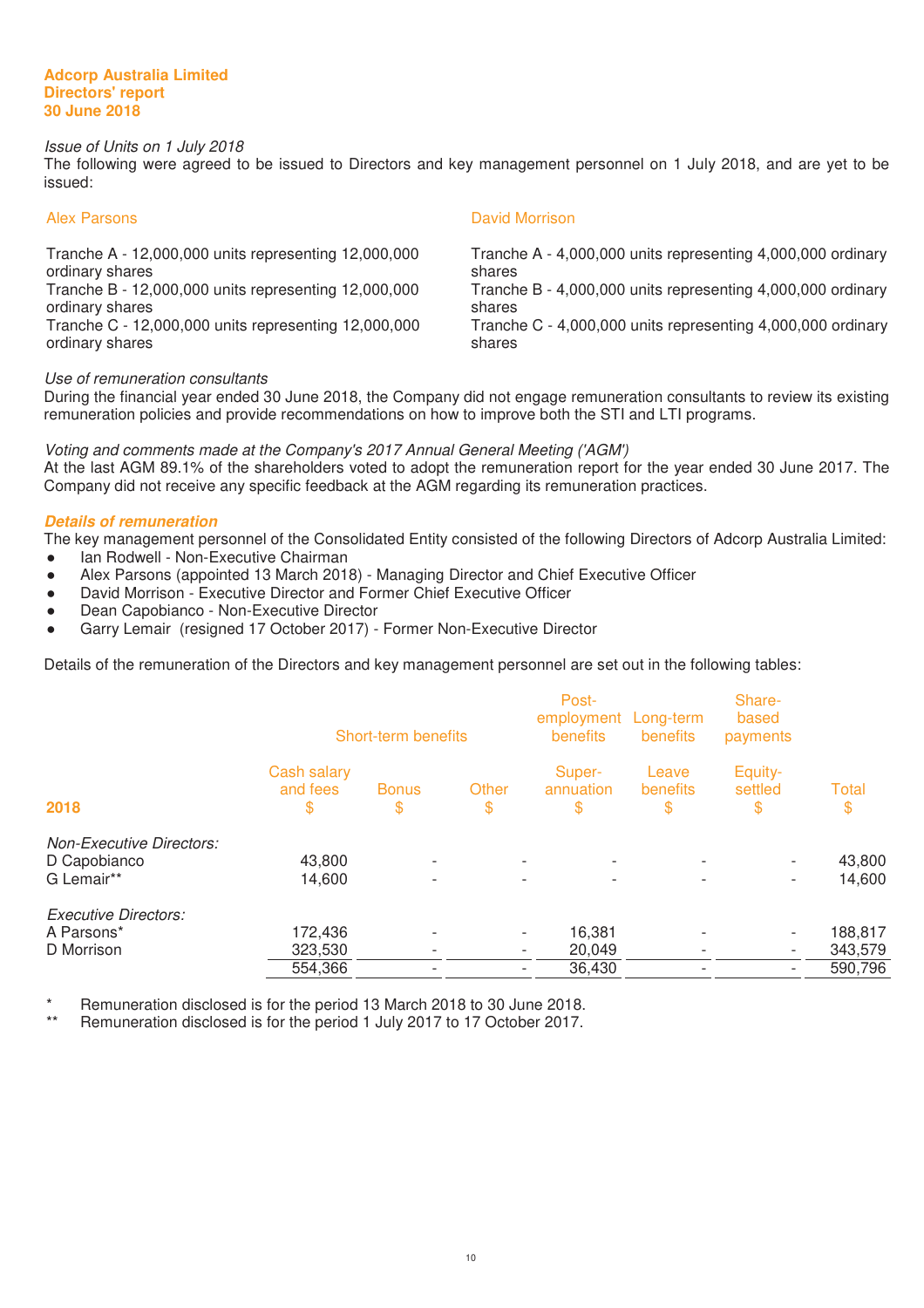|                                                             |                               | Short-term benefits                                  |                                                      | Post-<br>employment<br>benefits                      | Long-term<br>benefits                                | Share-<br>based<br>payments                          |                    |
|-------------------------------------------------------------|-------------------------------|------------------------------------------------------|------------------------------------------------------|------------------------------------------------------|------------------------------------------------------|------------------------------------------------------|--------------------|
| 2017                                                        | Cash salary<br>and fees<br>\$ | <b>Bonus</b><br>\$                                   | Other<br>\$                                          | Super-<br>annuation<br>\$                            | Leave<br>benefits<br>\$                              | Equity-<br>settled<br>\$                             | <b>Total</b><br>\$ |
| <b>Non-Executive Directors:</b><br>D Capobianco<br>G Lemair | 43,800<br>43,800              | $\overline{\phantom{a}}$<br>$\overline{\phantom{a}}$ | $\overline{\phantom{a}}$<br>$\overline{\phantom{a}}$ | $\overline{\phantom{a}}$<br>$\overline{\phantom{a}}$ | $\overline{\phantom{a}}$<br>$\overline{\phantom{a}}$ | $\overline{\phantom{a}}$<br>$\overline{\phantom{a}}$ | 43,800<br>43,800   |
| <b>Executive Directors:</b><br>D Morrison                   | 323,530                       | $\overline{\phantom{a}}$                             | $\overline{\phantom{a}}$                             | 19,616                                               |                                                      | $\overline{\phantom{a}}$                             | 343,146            |
| <b>Other Key Management</b><br>Personnel:<br>N Kountouris*  | 72,532                        | $\overline{\phantom{a}}$                             | 20,064                                               | 8,292                                                |                                                      | $\overline{\phantom{a}}$                             | 100,888            |
|                                                             | 483,662                       | $\overline{\phantom{0}}$                             | 20,064                                               | 27,908                                               |                                                      | $\overline{\phantom{a}}$                             | 531,634            |

There is no remuneration disclosed for Ian Rodwell in either 2018 or 2017 as he waived his Directors fees from 1 July 2013.

The proportion of remuneration linked to performance and the fixed proportion are as follows:

|                                                             |              | <b>Fixed remuneration</b> |                                                      | At risk - STI                                        |      | At risk - LTI |  |
|-------------------------------------------------------------|--------------|---------------------------|------------------------------------------------------|------------------------------------------------------|------|---------------|--|
| <b>Name</b>                                                 | 2018         | 2017                      | 2018                                                 | 2017                                                 | 2018 | 2017          |  |
| <b>Non-Executive Directors:</b><br>D Capobianco<br>G Lemair | 100%<br>100% | 100%<br>100%              | $\overline{\phantom{a}}$<br>$\overline{\phantom{0}}$ | $\overline{\phantom{0}}$<br>$\overline{\phantom{0}}$ |      |               |  |
| <b>Executive Directors:</b><br>A Parsons<br>D Morrison      | 100%<br>100% | 100%                      | $\overline{\phantom{a}}$                             | $\overline{\phantom{0}}$<br>$\overline{\phantom{0}}$ |      |               |  |
| <b>Other Key Management</b><br>Personnel:<br>N Kountouris   |              | 100%                      |                                                      | $\overline{\phantom{0}}$                             |      |               |  |

# *Service agreements*

Remuneration and other terms of employment for key management personnel are formalised in service agreements. Details of these agreements are as follows:

| Name:                                                                     | Alex Parsons                                                                                                                                                                                                                                                                                 |
|---------------------------------------------------------------------------|----------------------------------------------------------------------------------------------------------------------------------------------------------------------------------------------------------------------------------------------------------------------------------------------|
| Title:                                                                    | Managing Director and Chief Executive Officer                                                                                                                                                                                                                                                |
| Agreement commenced:                                                      | 13 March 2018                                                                                                                                                                                                                                                                                |
| Term of agreement:                                                        | No fixed term                                                                                                                                                                                                                                                                                |
| Details:                                                                  | Remuneration package of \$500,000. 12 month restraint provision applies.                                                                                                                                                                                                                     |
| Name:<br>Title:<br>Agreement commenced:<br>Term of agreement:<br>Details: | David Morrison<br>Executive Director and Former Chief Executive Officer<br>21 March 2011<br>No fixed term<br>Remuneration package of \$340,000 with discretionary indexed CPI increase annually<br>plus short term incentives based on financial performance of the Company for the<br>year. |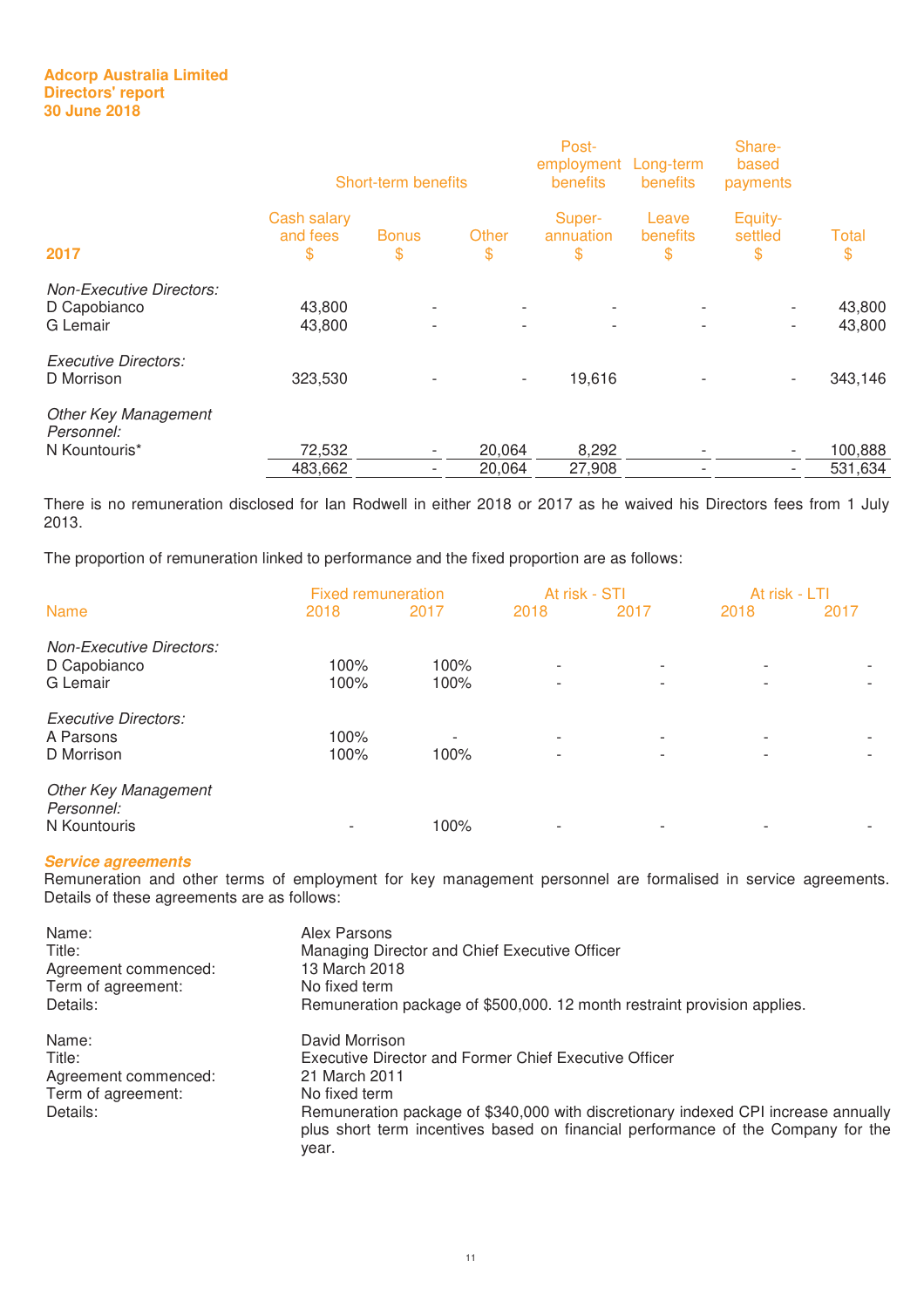Executives' employment contracts require employees to provide three months' notice or the Consolidated Entity to provide a standard three months' notice. Other than the terms outlined, the employment contracts of key management personnel are consistent with normal employment contracts of the Consolidated Entity.

In addition, all executives, other than the CEO, are entitled to annual bonuses payable upon the achievement of annual profitability measures and other KPI's including achievement of new business targets.

Key management personnel have no entitlement to termination payments in the event of removal for misconduct.

#### *Share-based compensation*

#### Issue of shares

There were no shares issued to Directors and other key management personnel as part of compensation during the year ended 30 June 2018.

#### *Additional disclosures relating to key management personnel*

#### **Shareholding**

The number of shares in the Company held during the financial year by each Director and other members of key management personnel of the Consolidated Entity, including their personally related parties, is set out below:

|                 | <b>Balance at</b><br>the start of<br>the year | Received<br>as part of<br>remuneration | <b>Additions</b> | Disposals/<br>other | <b>Balance at</b><br>the end of<br>the year |
|-----------------|-----------------------------------------------|----------------------------------------|------------------|---------------------|---------------------------------------------|
| Ordinary shares |                                               |                                        |                  |                     |                                             |
| lan Rodwell     | 135,312,960                                   |                                        |                  |                     | 135,312,960                                 |
| David Morrison  | 3,677,081                                     | $\overline{\phantom{0}}$               |                  |                     | 3,677,081                                   |
|                 | 138,990,041                                   |                                        |                  |                     | 138,990,041                                 |
|                 |                                               |                                        |                  |                     |                                             |

*This concludes the remuneration report, which has been audited.* 

#### **Loans to Directors and executives**

On 7 June 2018, shareholders agreed to the provision of directors loans to certain directors to fund the issue of Share Units in the Adcorp Executive Incentive Scheme. The loans were approved on 1 July 2018 and are yet to be issued. They will have interest rates of 5% per annum. Interest is payable on 1 July each year commencing 1 July 2019.

|                                                                                                                                                                             | <b>Consolidated</b><br>2018<br>S |
|-----------------------------------------------------------------------------------------------------------------------------------------------------------------------------|----------------------------------|
| Approvals for loans have been granted from 1 July 2018 but are yet to be advanced in the Adcorp<br><b>Executive Incentive Scheme:</b><br>- Alex Parsons<br>- David Morrison | 1,483,200<br>494,400             |
|                                                                                                                                                                             | 1,977,600                        |

#### **Indemnity and insurance of officers**

The Company has indemnified the Directors of the Company for costs incurred, in their capacity as a Director, for which they may be held personally liable, except where there is a lack of good faith.

The Company paid an insurance premium of \$15,763 in respect of a contract insuring each of the Directors of the Company named earlier in this report, and each Director and secretary of the Consolidated Entity, against all liabilities and expenses arising as a result of work performed in their respective capacities, to the extent permitted by law.

#### **Indemnity and insurance of auditor**

The Company has not, during or since the financial year, indemnified or agreed to indemnify the auditor of the Company or any related entity against a liability incurred by the auditor.

During the financial year, the Company has not paid a premium in respect of a contract to insure the auditor of the Company or any related entity.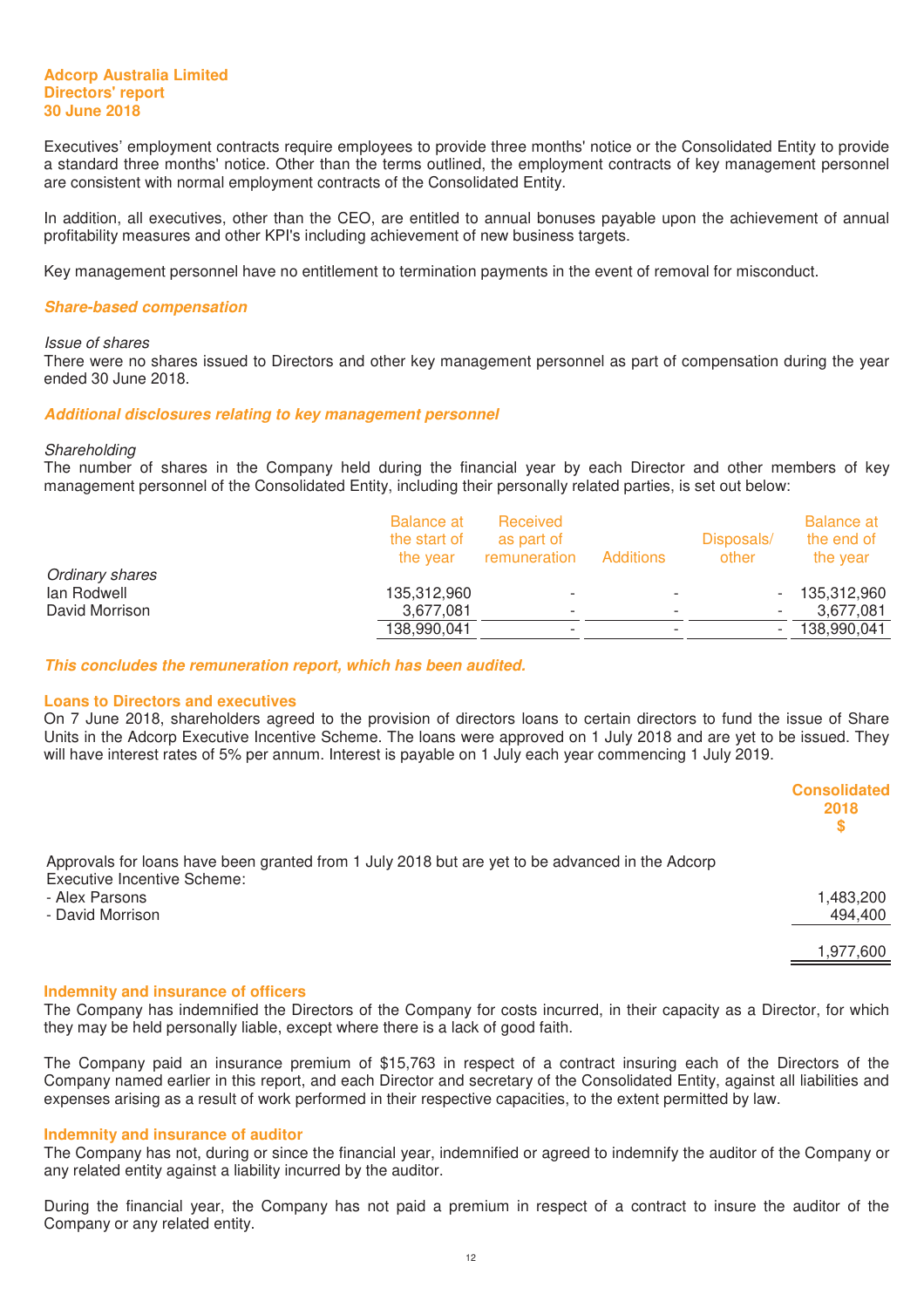# **Proceedings on behalf of the Company**

No person has applied to the Court under section 237 of the Corporations Act 2001 for leave to bring proceedings on behalf of the Company, or to intervene in any proceedings to which the Company is a party for the purpose of taking responsibility on behalf of the Company for all or part of those proceedings.

#### **Non-audit services**

Details of the amounts paid or payable to the auditor for non-audit services provided during the financial year by the auditor are outlined in note 28 to the financial statements.

The Directors are satisfied that the provision of non-audit services during the financial year, by the auditor (or by another person or firm on the auditor's behalf), is compatible with the general standard of independence for auditors imposed by the Corporations Act 2001.

The Directors are of the opinion that the services as disclosed in note 28 to the financial statements do not compromise the external auditor's independence requirements of the Corporations Act 2001 for the following reasons:

- all non-audit services have been reviewed and approved to ensure that they do not impact the integrity and objectivity of the auditor; and
- none of the services undermine the general principles relating to auditor independence as set out in APES 110 Code of Ethics for Professional Accountants issued by the Accounting Professional and Ethical Standards Board, including reviewing or auditing the auditor's own work, acting in a management or decision-making capacity for the Company, acting as advocate for the Company or jointly sharing economic risks and rewards.

# **Officers of the Company who are former partners of Grant Thornton Audit Pty Ltd**

There are no officers of the Company who are former partners of Grant Thornton Audit Pty Ltd.

# **Auditor's independence declaration**

A copy of the Auditor's independence declaration as required under section 307C of the Corporations Act 2001 is set out immediately after this Directors' report.

#### **Auditor**

Grant Thornton Audit Pty Ltd continues in office in accordance with section 327 of the Corporations Act 2001.

This report is made in accordance with a resolution of Directors, pursuant to section 298(2)(a) of the Corporations Act 2001.

On behalf of the Directors

 $\overline{\phantom{a}}$  , and the set of the set of the set of the set of the set of the set of the set of the set of the set of the set of the set of the set of the set of the set of the set of the set of the set of the set of the s

Alex Parsons Chief Executive Officer and Managing Director

31 August 2018 **Sydney**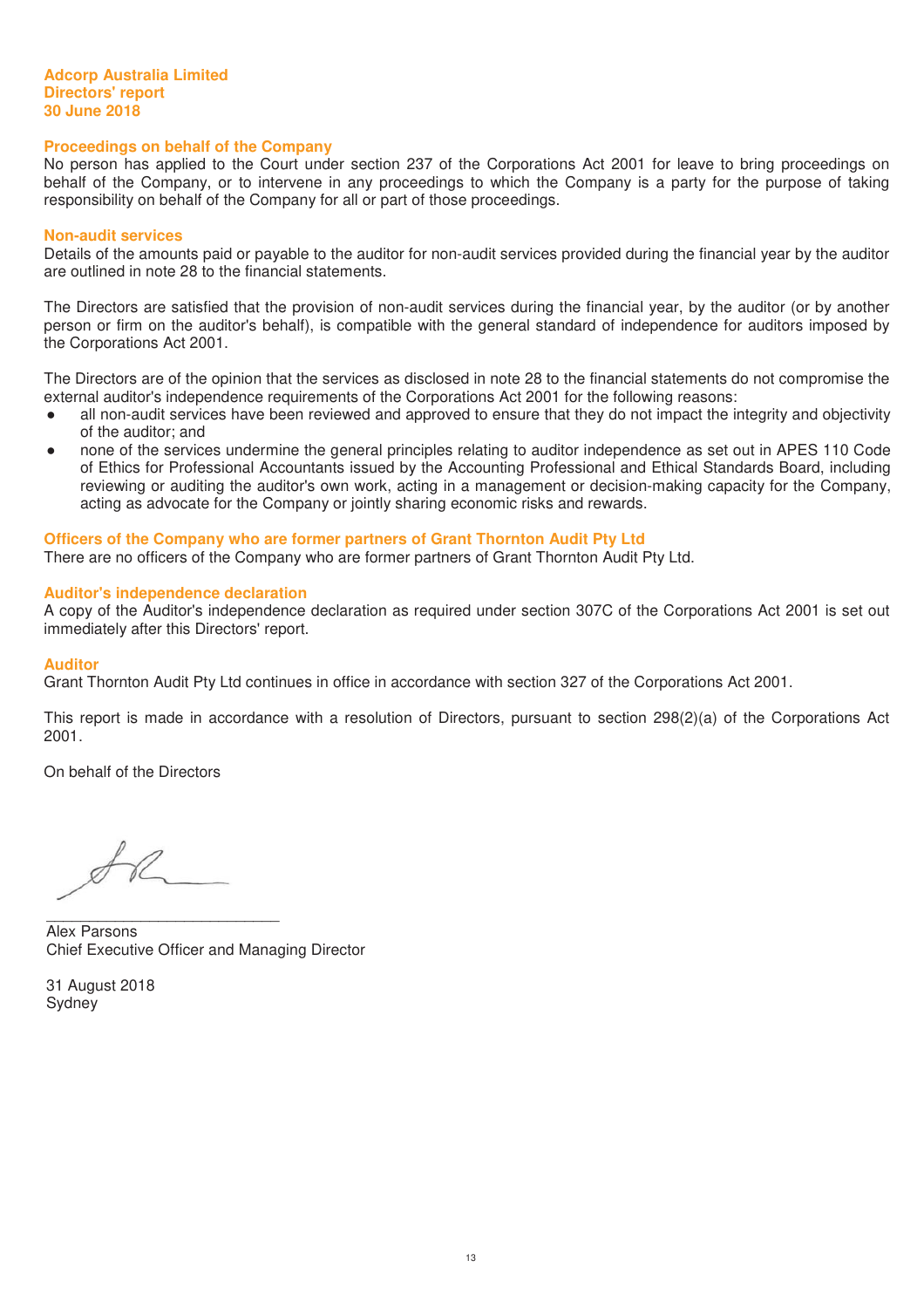

Level 17, 383 Kent Street Sydney NSW 2000

Correspondence to: Locked Bag Q800 QVB Post Office Sydney NSW 1230

**T** +61 2 8297 2400 **F** +61 2 9299 4445 **E** info.nsw@au.gt.com **W** www.grantthornton.com.au

# **Auditor's Independence Declaration**

To the Directors of Adcorp Australia Limited

In accordance with the requirements of section 307C of the Corporations Act 2001, as lead auditor for the audit of Adcorp Australia Limited for the year ended 30 June 2018, I declare that, to the best of my knowledge and belief, there have been:

a no contraventions of the auditor independence requirements of the Corporations Act 2001 in relation to the audit; and

b no contraventions of any applicable code of professional conduct in relation to the audit.

Crant Thomton

Grant Thornton Audit Pty Ltd Chartered Accountants

Rylsbell

R J Isbell Partner – Audit & Assurance

Sydney, 31 August 2018

Grant Thornton Audit Pty Ltd ACN 130 913 594 a subsidiary or related entity of Grant Thornton Australia Ltd ABN 41 127 556 389

'Grant Thornton' refers to the brand under which the Grant Thornton member firms provide assurance, tax and advisory services to their clients and/or refers to one or more member firms, as the context requires. Grant Thornton Australia Ltd is a member firm of Grant Thornton International Ltd (GTIL). GTIL and the member firms are not a worldwide partnership. GTIL and each member firm is a separate legal entity. Services are<br>delivered by the member firms. GTIL does not provide services to clients. GTIL and i another and are not liable for one another's acts or omissions. In the Australian context only, the use of the term 'Grant Thomton' may refer to<br>Grant Thornton Australia Limited ABN 41 127 556 389 and its Australian subsid Grant Thornton Australia Limited.

Liability limited by a scheme approved under Professional Standards Legislation.

**www.grantthornton.com.au**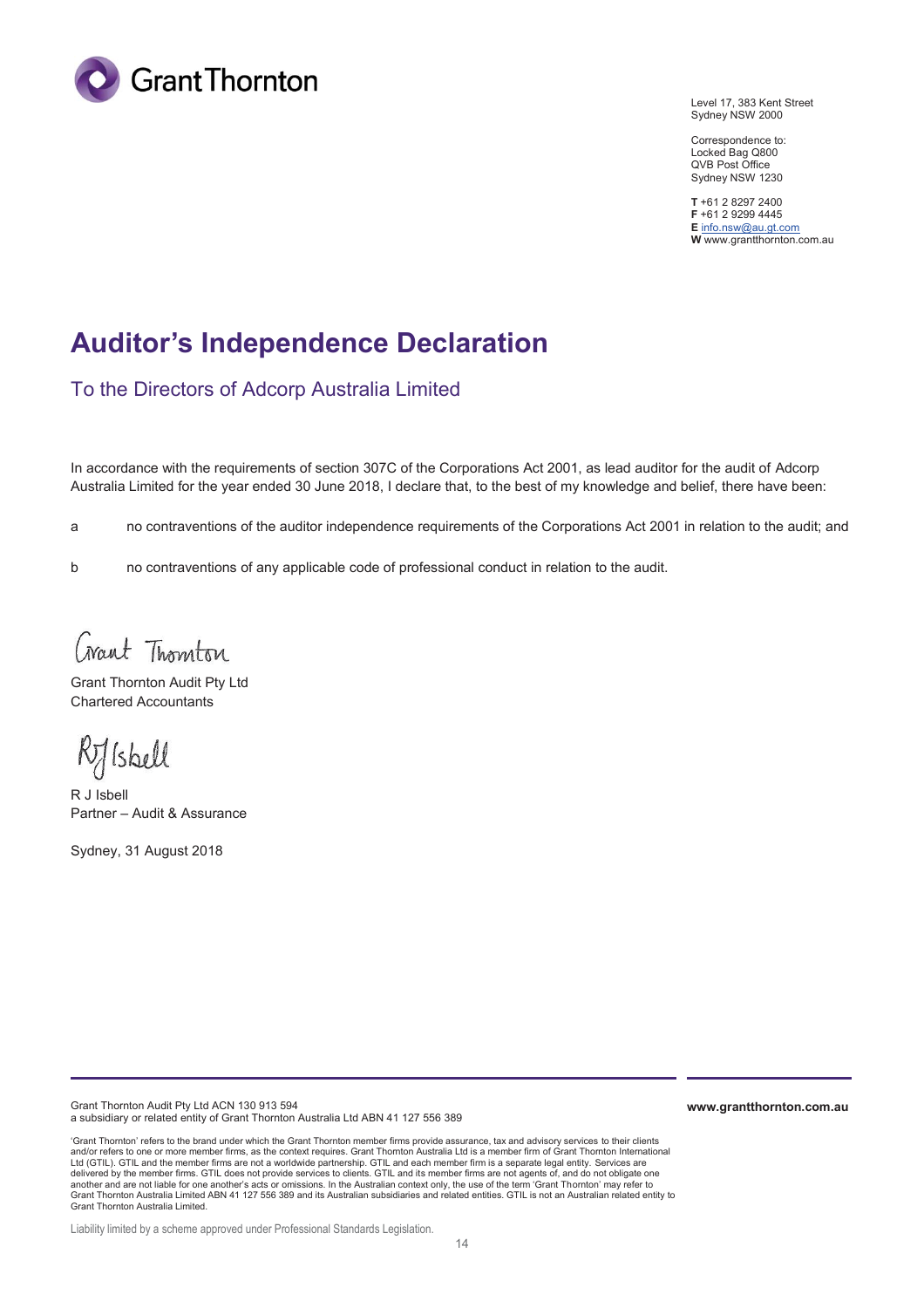# **Adcorp Australia Limited Statement of profit or loss and other comprehensive income For the year ended 30 June 2018**

|                                                                                                                                                                                                                      |             | <b>Consolidated</b>                                                                                  |                                                                                                  |
|----------------------------------------------------------------------------------------------------------------------------------------------------------------------------------------------------------------------|-------------|------------------------------------------------------------------------------------------------------|--------------------------------------------------------------------------------------------------|
|                                                                                                                                                                                                                      | <b>Note</b> | 2018<br>\$                                                                                           | 2017<br>\$                                                                                       |
| <b>Revenue</b>                                                                                                                                                                                                       | 5           | 12,786,202                                                                                           | 13,301,528                                                                                       |
| Share of losses of associates accounted for using the equity method                                                                                                                                                  | 13          | (45,029)                                                                                             | (46,930)                                                                                         |
| <b>Expenses</b><br>Client service expenses<br>Administrative expenses<br>Marketing expenses<br>Office and communication expenses<br>Production expenses<br>Finance costs<br>Loss before income tax (expense)/benefit | 6           | (8,958,045)<br>(1,048,337)<br>(681, 192)<br>(2, 298, 003)<br>(2,054,115)<br>(63, 666)<br>(2,362,185) | (9,443,748)<br>(906, 954)<br>(735, 345)<br>(2,662,249)<br>(580, 190)<br>(12, 894)<br>(1,086,782) |
| Income tax (expense)/benefit                                                                                                                                                                                         | 7           | 277,442                                                                                              | (322, 316)                                                                                       |
| Loss after income tax (expense)/benefit for the year                                                                                                                                                                 |             | (2,084,743)                                                                                          | (1,409,098)                                                                                      |
| Other comprehensive income                                                                                                                                                                                           |             |                                                                                                      |                                                                                                  |
| Items that may be reclassified subsequently to profit or loss<br>Foreign currency translation                                                                                                                        |             | (29, 807)                                                                                            | (1, 543)                                                                                         |
| Other comprehensive income for the year, net of tax                                                                                                                                                                  |             | (29, 807)                                                                                            | (1, 543)                                                                                         |
| Total comprehensive income for the year                                                                                                                                                                              |             | (2, 114, 550)                                                                                        | (1,410,641)                                                                                      |
| Loss for the year is attributable to:<br>Non-controlling interest<br>Owners of Adcorp Australia Limited                                                                                                              |             | 24,883<br>(2,109,626)<br>(2,084,743)                                                                 | 81,882<br>(1,490,980)<br>(1,409,098)                                                             |
| Total comprehensive income for the year is attributable to:<br>Non-controlling interest<br>Owners of Adcorp Australia Limited                                                                                        |             | 24,883<br>(2, 139, 433)<br>(2, 114, 550)                                                             | 81,882<br>(1, 492, 523)<br>(1,410,641)                                                           |
|                                                                                                                                                                                                                      |             | <b>Cents</b>                                                                                         | <b>Cents</b>                                                                                     |
| Basic earnings per share<br>Diluted earnings per share                                                                                                                                                               | 38<br>38    | (1.16)<br>(1.16)                                                                                     | (0.82)<br>(0.82)                                                                                 |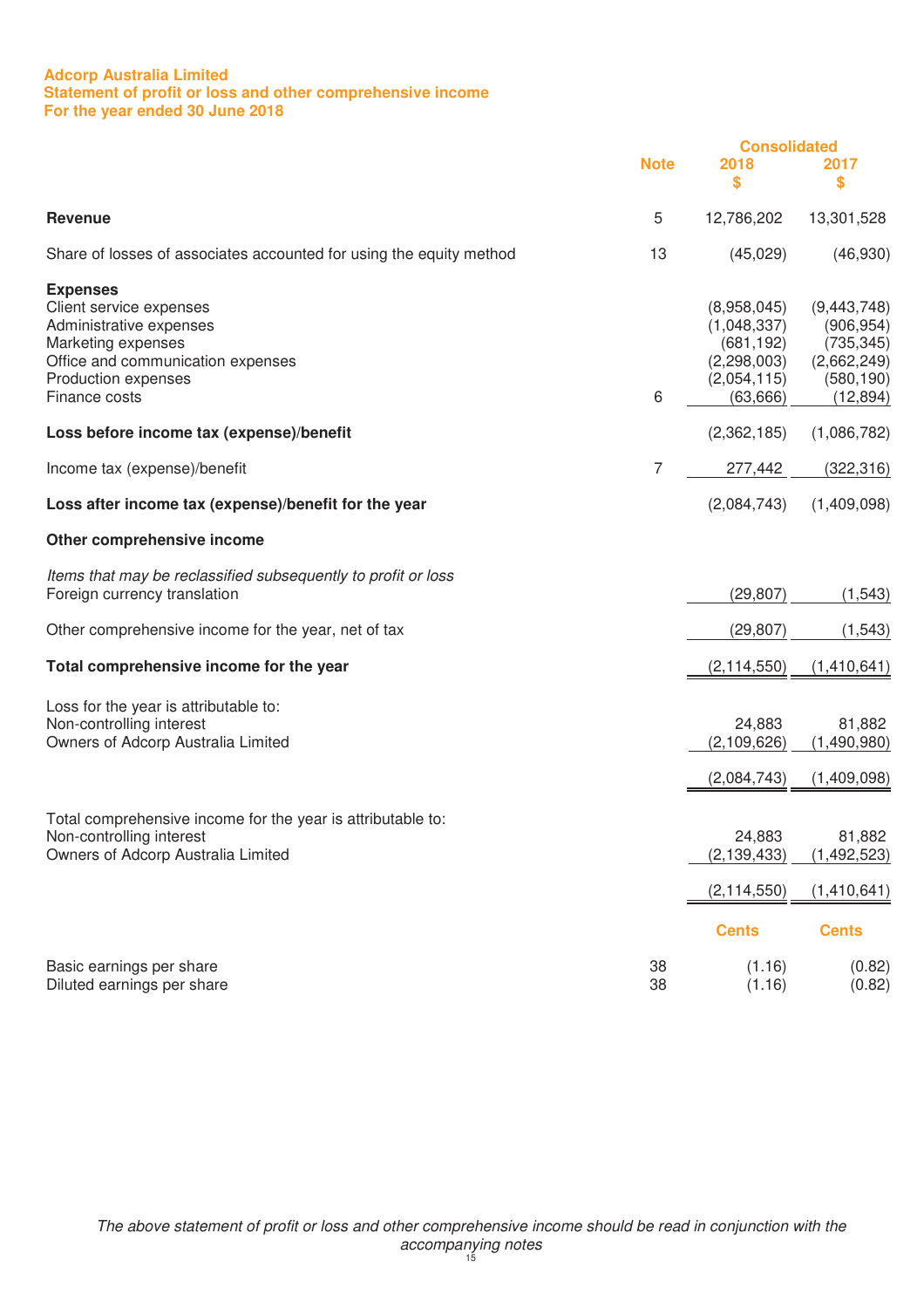# **Adcorp Australia Limited Statement of financial position As at 30 June 2018**

|                                                                            |                | <b>Consolidated</b> |                |
|----------------------------------------------------------------------------|----------------|---------------------|----------------|
|                                                                            | <b>Note</b>    | 2018                | 2017           |
|                                                                            |                | \$                  | \$             |
| <b>Assets</b>                                                              |                |                     |                |
| <b>Current assets</b>                                                      |                |                     |                |
| Cash and cash equivalents                                                  | 8              | 1,466,553           | 3,054,760      |
| Trade and other receivables                                                | 9              | 4,875,626           | 5,108,830      |
| Intangibles                                                                | 10             | 1,280,617           | 1,006,848      |
| Other financial assets                                                     | 11             |                     | 481,525        |
| Income tax refund due                                                      | $\overline{7}$ | 87                  | 7,887          |
| Other                                                                      | 12             | 647,038             | 729,433        |
| <b>Total current assets</b>                                                |                | 8,269,921           | 10,389,283     |
| <b>Non-current assets</b>                                                  |                |                     |                |
| Investments accounted for using the equity method                          | 13             | 917,225             | 962,254        |
| Property, plant and equipment                                              | 14             | 611,357             | 642,231        |
| Intangibles                                                                | 15             | 338,367             | 383,808        |
| Deferred tax                                                               | 7              | 1,108,071           | 769,826        |
| Total non-current assets                                                   |                | 2,975,020           | 2,758,119      |
| <b>Total assets</b>                                                        |                | 11,244,941          | 13,147,402     |
| <b>Liabilities</b>                                                         |                |                     |                |
|                                                                            |                |                     |                |
| <b>Current liabilities</b>                                                 |                |                     |                |
| Trade and other payables                                                   | 16             | 10,388,392          | 10,487,530     |
| <b>Borrowings</b>                                                          | 17             | 81,205              | 29,868         |
| Income tax                                                                 | 7              | 17,661              | 90,049         |
| Provisions                                                                 | 18             | 829,148             | 830,744        |
| Other financial liabilities                                                | 19             | 548,428             |                |
| Deferred revenue                                                           |                | 29,000              | 374,271        |
| <b>Total current liabilities</b>                                           |                | 11,893,834          | 11,812,462     |
| <b>Non-current liabilities</b>                                             |                |                     |                |
| Payables                                                                   |                | 105,981             | 93,128         |
| Borrowings                                                                 | 20             | 193,379             | 57,656         |
| Deferred tax                                                               | 7              | 127,050             | 103,165        |
| Provisions                                                                 | 21             | 302,237             | 343,981        |
| Total non-current liabilities                                              |                | 728,647             | 597,930        |
| <b>Total liabilities</b>                                                   |                | 12,622,481          | 12,410,392     |
| Net assets/(liabilities)                                                   |                | (1, 377, 540)       | 737,010        |
|                                                                            |                |                     |                |
| <b>Equity</b><br>Issued capital                                            | 22             | 32,353,386          | 32,353,386     |
| Purchased controlling interest reserve                                     |                | (113, 074)          | (113, 074)     |
| Foreign currency reserve                                                   |                | (375, 932)          | (346, 125)     |
| <b>Accumulated losses</b>                                                  |                | (33,372,979)        | (31, 263, 353) |
| Equity/(deficiency) attributable to the owners of Adcorp Australia Limited |                | (1,508,599)         | 630,834        |
| Non-controlling interest                                                   | 23             | 131,059             | 106,176        |
|                                                                            |                |                     |                |
| Total equity/(deficiency)                                                  |                | (1, 377, 540)       | 737,010        |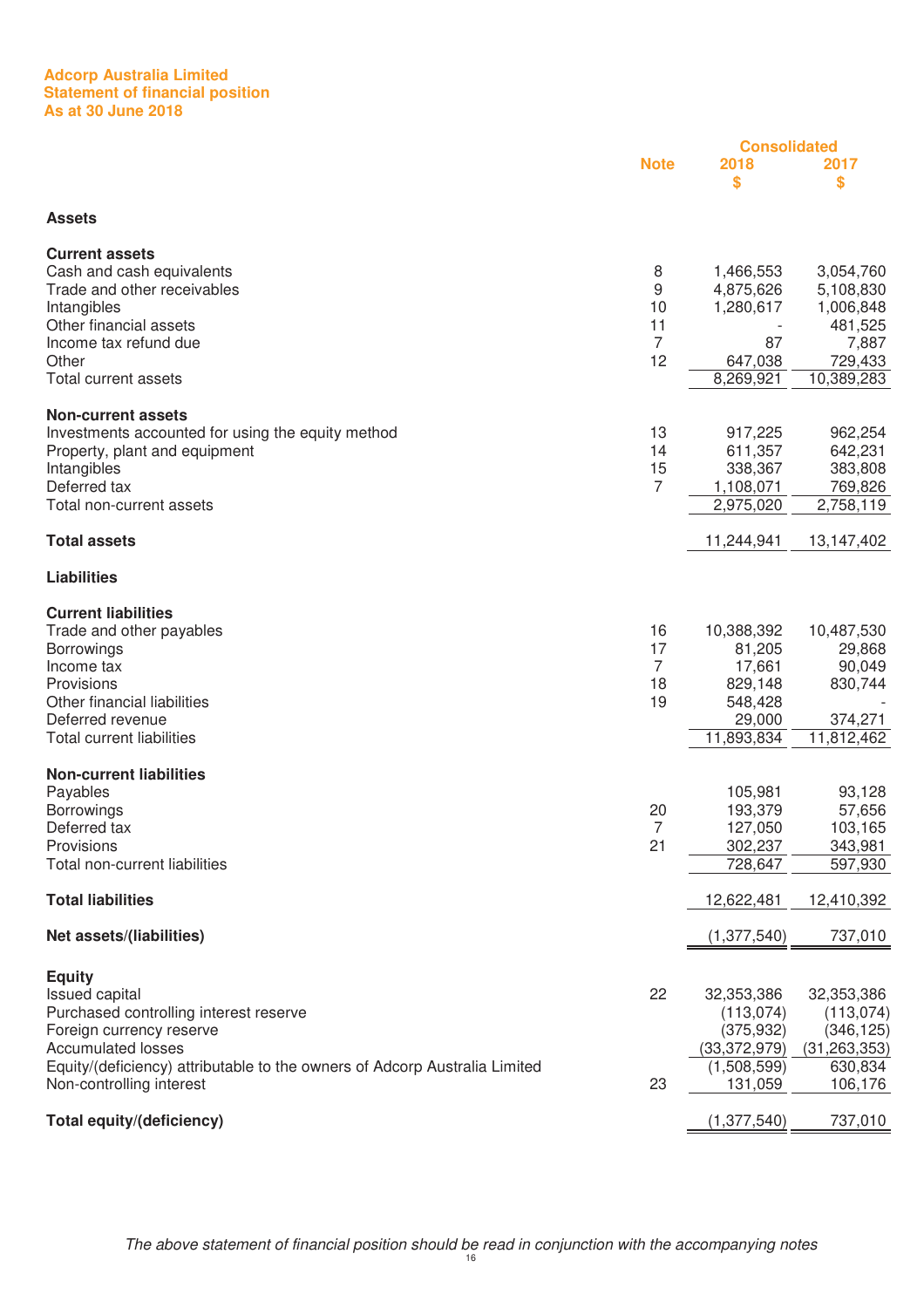# **Adcorp Australia Limited Statement of changes in equity For the year ended 30 June 2018**

| <b>Consolidated</b>                                                                                              | <b>Issued</b><br>capital<br>S | <b>Purchased</b><br>controlling<br><i>interest</i><br>reserve<br>\$ | <b>Foreign</b><br>currency<br>reserve<br>\$ | <b>Accumulated</b><br><b>losses</b><br>\$ | Non-<br>controlling<br><b>interest</b><br>S | <b>Total equity</b>                          |
|------------------------------------------------------------------------------------------------------------------|-------------------------------|---------------------------------------------------------------------|---------------------------------------------|-------------------------------------------|---------------------------------------------|----------------------------------------------|
| Balance at 1 July 2016                                                                                           | 32,353,386                    | (113, 074)                                                          | (344, 582)                                  | (29, 772, 373)                            | 24,294                                      | 2,147,651                                    |
| Profit/(loss) after income tax<br>expense for the year<br>Other comprehensive income<br>for the year, net of tax |                               |                                                                     | (1, 543)                                    | (1,490,980)                               | 81,882                                      | (1,409,098)<br>(1, 543)                      |
| Total comprehensive income for<br>the year                                                                       |                               |                                                                     | (1, 543)                                    | (1,490,980)                               | 81,882                                      | (1,410,641)                                  |
| Balance at 30 June 2017                                                                                          | 32,353,386                    | (113, 074)                                                          | (346, 125)                                  | (31, 263, 353)                            | 106,176                                     | 737,010                                      |
|                                                                                                                  |                               |                                                                     |                                             |                                           |                                             |                                              |
| <b>Consolidated</b>                                                                                              | <b>Issued</b><br>capital<br>S | <b>Purchased</b><br>controlling<br><b>interest</b><br>reserve<br>\$ | <b>Foreign</b><br>currency<br>reserve<br>S  | <b>Accumulated</b><br><b>losses</b><br>\$ | Non-<br>controlling<br><b>interest</b><br>S | <b>Total</b><br>deficiency in<br>equity<br>S |
| Balance at 1 July 2017                                                                                           | 32,353,386                    | (113, 074)                                                          | (346, 125)                                  | (31, 263, 353)                            | 106,176                                     | 737,010                                      |
| Profit/(loss) after income tax<br>benefit for the year<br>Other comprehensive income<br>for the year, net of tax |                               |                                                                     | (29, 807)                                   | (2,109,626)                               | 24,883                                      | (2,084,743)<br>(29, 807)                     |
| Total comprehensive income for<br>the year                                                                       |                               |                                                                     | (29, 807)                                   | (2, 109, 626)                             | 24,883                                      | (2, 114, 550)                                |

#### Purchased controlling interest reserve

The purchased controlling interest reserve reflects the change in non-controlling interest due to changing levels of ownership of controlled assets.

# Foreign currency reserve

The reserve is used to recognise exchange differences arising from translation of the financial statements of foreign operations to Australian dollars.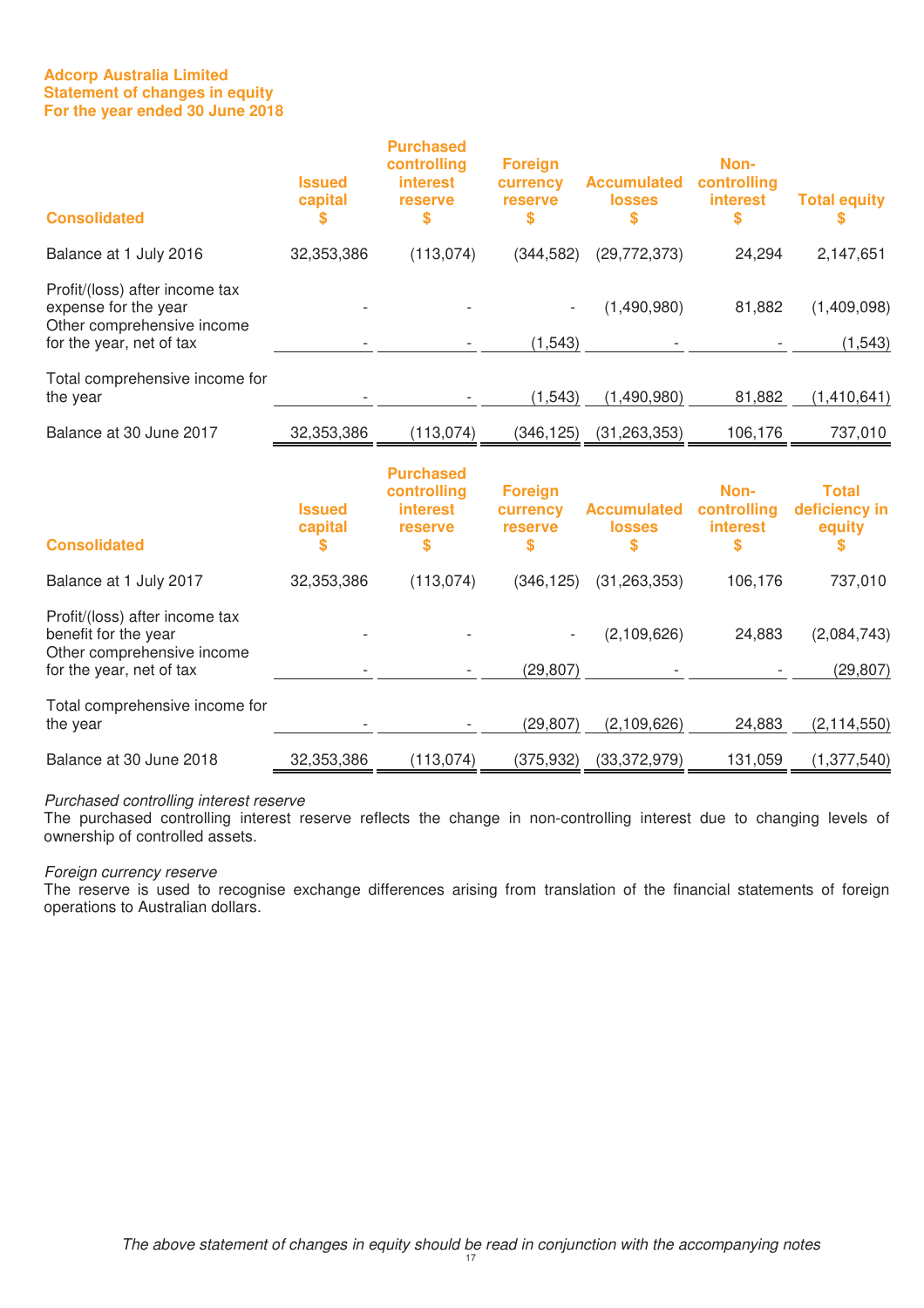#### **Adcorp Australia Limited Statement of cash flows For the year ended 30 June 2018**

|                                                                                             |             | <b>Consolidated</b>   |                         |
|---------------------------------------------------------------------------------------------|-------------|-----------------------|-------------------------|
|                                                                                             | <b>Note</b> | 2018                  | 2017                    |
|                                                                                             |             | \$                    | \$                      |
| Cash flows from operating activities                                                        |             |                       |                         |
| Receipts from customers (inclusive of GST)                                                  |             | 48,573,569            | 58,470,476              |
| Payments to suppliers and employees (inclusive of GST)                                      |             | (48, 893, 879)        | (58, 564, 239)          |
|                                                                                             |             |                       |                         |
|                                                                                             |             | (320, 310)            | (93, 763)               |
| Interest received                                                                           |             | 13,522                | 23,767                  |
| Interest and other finance costs paid<br>Income taxes refunded                              |             | (63, 666)<br>7,595    | (12, 894)<br>25,112     |
| Income taxes paid                                                                           |             | (113, 464)            | (55, 149)               |
|                                                                                             |             |                       |                         |
| Net cash used in operating activities                                                       | 35          | (476, 323)            | (112, 927)              |
|                                                                                             |             |                       |                         |
| Cash flows from investing activities                                                        |             |                       |                         |
| Payments for investments                                                                    | 13          |                       | (764, 664)              |
| Payment for expenses relating to acquisitions<br>Payments for property, plant and equipment |             | (279, 243)            | (44, 520)<br>(197, 174) |
| Payments for intangibles                                                                    |             | (1,929,566)           | (196, 289)              |
| Payments for security deposits                                                              |             | (5,984)               | (273, 780)              |
| Proceeds from disposal of property, plant and equipment                                     |             | 150                   | 4,100                   |
| Proceeds from release of security deposits                                                  |             | 37,098                |                         |
| Net cash used in investing activities                                                       |             | (2, 177, 545)         | (1,472,327)             |
|                                                                                             |             |                       |                         |
| Cash flows from financing activities                                                        |             |                       |                         |
| Payments for invoice financing                                                              |             | (33,766,300)          | (44, 599, 631)          |
| Proceeds from invoice financing<br>Proceeds from borrowings                                 |             | 34,644,900<br>953,918 | 44,513,386<br>97,662    |
| Repayment of borrowings                                                                     |             | (766, 857)            | (10, 468)               |
|                                                                                             |             |                       |                         |
| Net cash from financing activities                                                          |             | 1,065,661             | 949                     |
| Net decrease in cash and cash equivalents                                                   |             | (1,588,207)           | (1,584,305)             |
| Cash and cash equivalents at the beginning of the financial year                            |             | 3,054,760             | 4,639,065               |
| Cash and cash equivalents at the end of the financial year                                  | 8           | 1,466,553             | 3,054,760               |
|                                                                                             |             |                       |                         |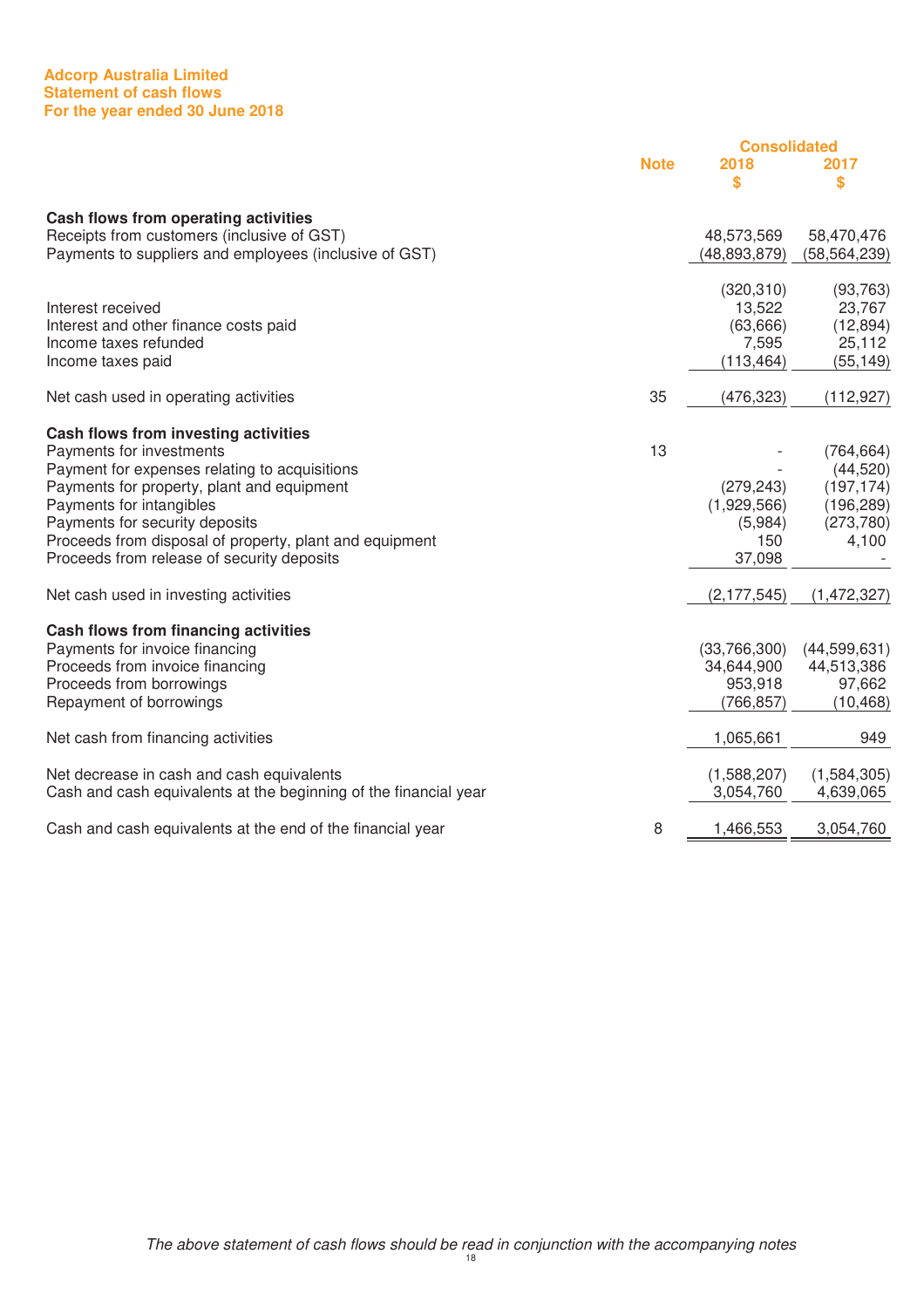# **Note 1. General information**

The financial statements cover Adcorp Australia Limited as a Consolidated Entity consisting of Adcorp Australia Limited ('Company' or 'parent entity') and the entities it controlled at the end of, or during, the year (collectively referred to as 'Consolidated Entity' or 'Adcorp'). The financial statements are presented in Australian dollars, which is Adcorp Australia Limited's functional and presentation currency.

Adcorp Australia Limited is a listed public company limited by shares, incorporated and domiciled in Australia. Its registered office and principal place of business is:

Level 2 309 George Street Sydney NSW 2000

A description of the nature of the Consolidated Entity's operations and its principal activities are included in the Directors' report, which is not part of the financial statements.

The financial statements were authorised for issue, in accordance with a resolution of Directors, on 31 August 2018. The Directors have the power to amend and reissue the financial statements.

# **Note 2. Significant accounting policies**

The principal accounting policies adopted in the preparation of the financial statements are set out below. These policies have been consistently applied to all the years presented, unless otherwise stated.

# **New or amended Accounting Standards and Interpretations adopted**

The Consolidated Entity has adopted all of the new or amending Accounting Standards and Interpretations issued by the Australian Accounting Standards Board ('AASB') that are mandatory for the current reporting period. The adoption of these Accounting Standards and Interpretations did not have any significant impact on the financial performance or position of the Consolidated Entity.

Any new or amended Accounting Standards or Interpretations that are not yet mandatory have not been early adopted.

# **Going concern**

As at 30 June 2018, the Consolidated Entity had cash and cash equivalents of \$1,466,553 (2017: \$3,054,760) and has a net current liability position of \$3,623,913 (2017: \$1,423,179). Loss for the year after non-controlling interest and other comprehensive income was \$2,109,626 (2017: \$1,410,641) and net cash outflows from operating activities were \$476,323 (2017: \$112,927).

Due to continued losses, management is restructuring the business and is making significant reductions in the cost base to mitigate against further losses. The termination of the Colliers service agreement will deliver further cost savings in the second half of the next financial year.

The Consolidated Entity will continue to utilise a debtor finance facility and draw down on the Millennium loan to fund working capital requirements and will continue to manage these arrangements to ensure financing is available when needed. Other financing arrangements are being reviewed and considered by the board and management. These facilities, complemented by robust processes for cash management, are considered adequate to support short term cash needs during restructuring and transition.

Therefore, while there is material uncertainty that the Consolidated Entity will achieve its projected cashflows, the Directors are of a view that it is a going concern. The Consolidated Entity has, and will continue to, initiate a number of substantial changes in order to return to profitability and positive net asset value and the Consolidated Entity will be able to meet its debts as they fall due. The financial statements have therefore been prepared on a going concern basis. The financial statements do not include any adjustments relating to recoverability and classification of recorded asset amounts or the amount and classification of liabilities that might not be necessary should the Consolidated Entity not continue as a going concern.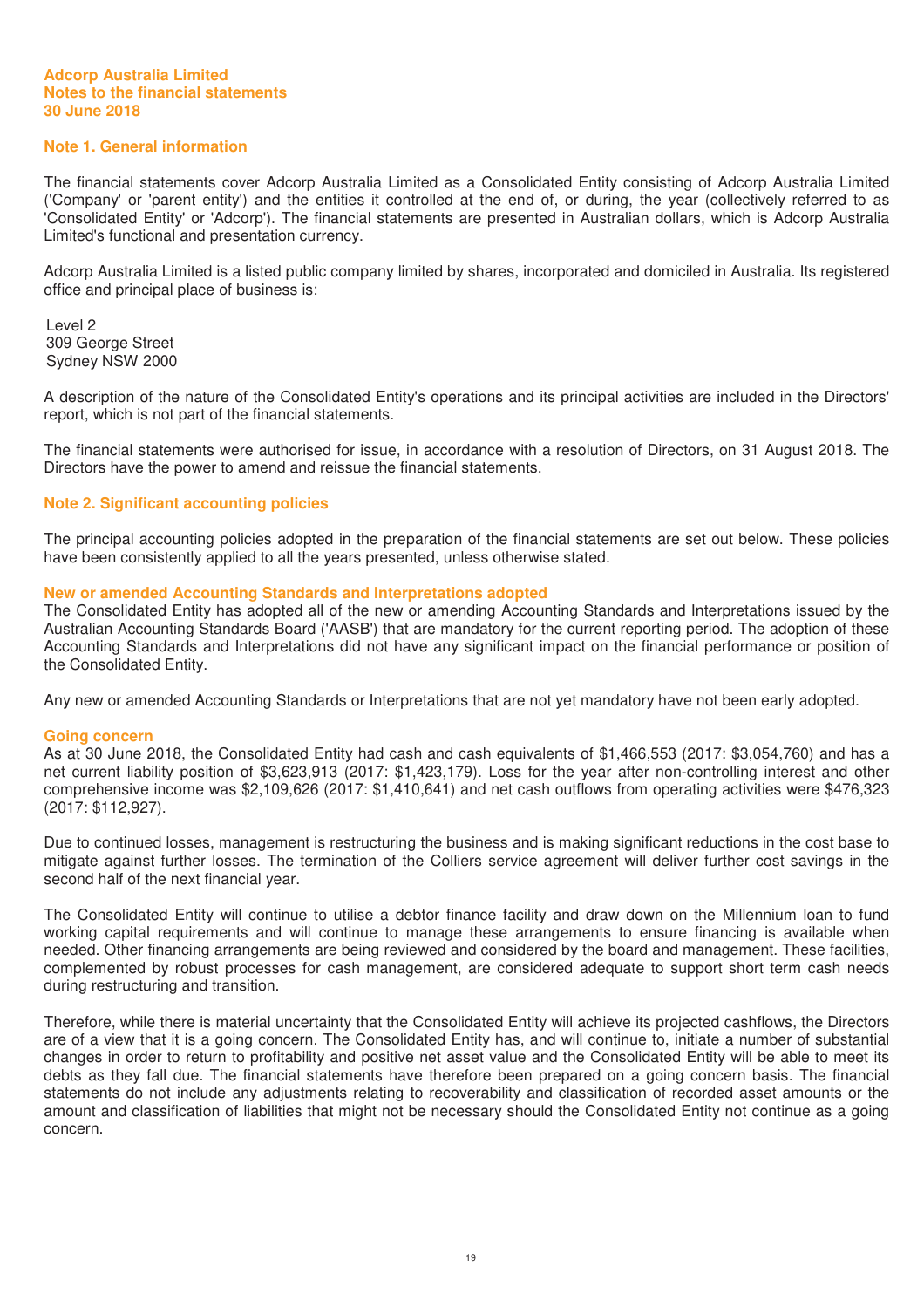#### **Basis of preparation**

These general purpose financial statements have been prepared in accordance with Australian Accounting Standards and Interpretations issued by the Australian Accounting Standards Board ('AASB') and the Corporations Act 2001, as appropriate for for-profit oriented entities. These financial statements also comply with International Financial Reporting Standards as issued by the International Accounting Standards Board ('IASB').

#### Historical cost convention

The financial statements have been prepared under the historical cost convention.

#### Critical accounting estimates

The preparation of the financial statements requires the use of certain critical accounting estimates. It also requires management to exercise its judgement in the process of applying the Consolidated Entity's accounting policies. The areas involving a higher degree of judgement or complexity, or areas where assumptions and estimates are significant to the financial statements, are disclosed in note 3.

#### **Parent entity information**

In accordance with the Corporations Act 2001, these financial statements present the results of the Consolidated Entity only. Supplementary information about the parent entity is disclosed in note 32.

#### **Principles of consolidation**

The consolidated financial statements incorporate the assets and liabilities of all subsidiaries of Adcorp Australia Limited as at 30 June 2018 and the results of all subsidiaries for the year then ended.

Subsidiaries are all those entities over which the Consolidated Entity has control. The Consolidated Entity controls an entity when the Consolidated Entity is exposed to, or has rights to, variable returns from its involvement with the entity and has the ability to affect those returns through its power to direct the activities of the entity. Subsidiaries are fully consolidated from the date on which control is transferred to the Consolidated Entity. They are de-consolidated from the date that control ceases.

Intercompany transactions, balances and unrealised gains on transactions between entities in the Consolidated Entity are eliminated. Unrealised losses are also eliminated unless the transaction provides evidence of the impairment of the asset transferred. Accounting policies of subsidiaries have been changed where necessary to ensure consistency with the policies adopted by the Consolidated Entity.

The acquisition of subsidiaries is accounted for using the acquisition method of accounting. A change in ownership interest, without the loss of control, is accounted for as an equity transaction, where the difference between the consideration transferred and the book value of the share of the non-controlling interest acquired is recognised directly in equity attributable to the parent.

Non-controlling interest in the results and equity of subsidiaries are shown separately in the statement of profit or loss and other comprehensive income, statement of financial position and statement of changes in equity of the Consolidated Entity. Losses incurred by the Consolidated Entity are attributed to the non-controlling interest in full, even if that results in a deficit balance.

Where the Consolidated Entity loses control over a subsidiary, it derecognises the assets including goodwill, liabilities and non-controlling interest in the subsidiary together with any cumulative translation differences recognised in equity. The Consolidated Entity recognises the fair value of the consideration received and the fair value of any investment retained together with any gain or loss in profit or loss.

#### **Operating segments**

Operating segments are presented using the 'management approach', where the information presented is on the same basis as the internal reports provided to the Chief Operating Decision Makers ('CODM'). The CODM is responsible for the allocation of resources to operating segments and assessing their performance.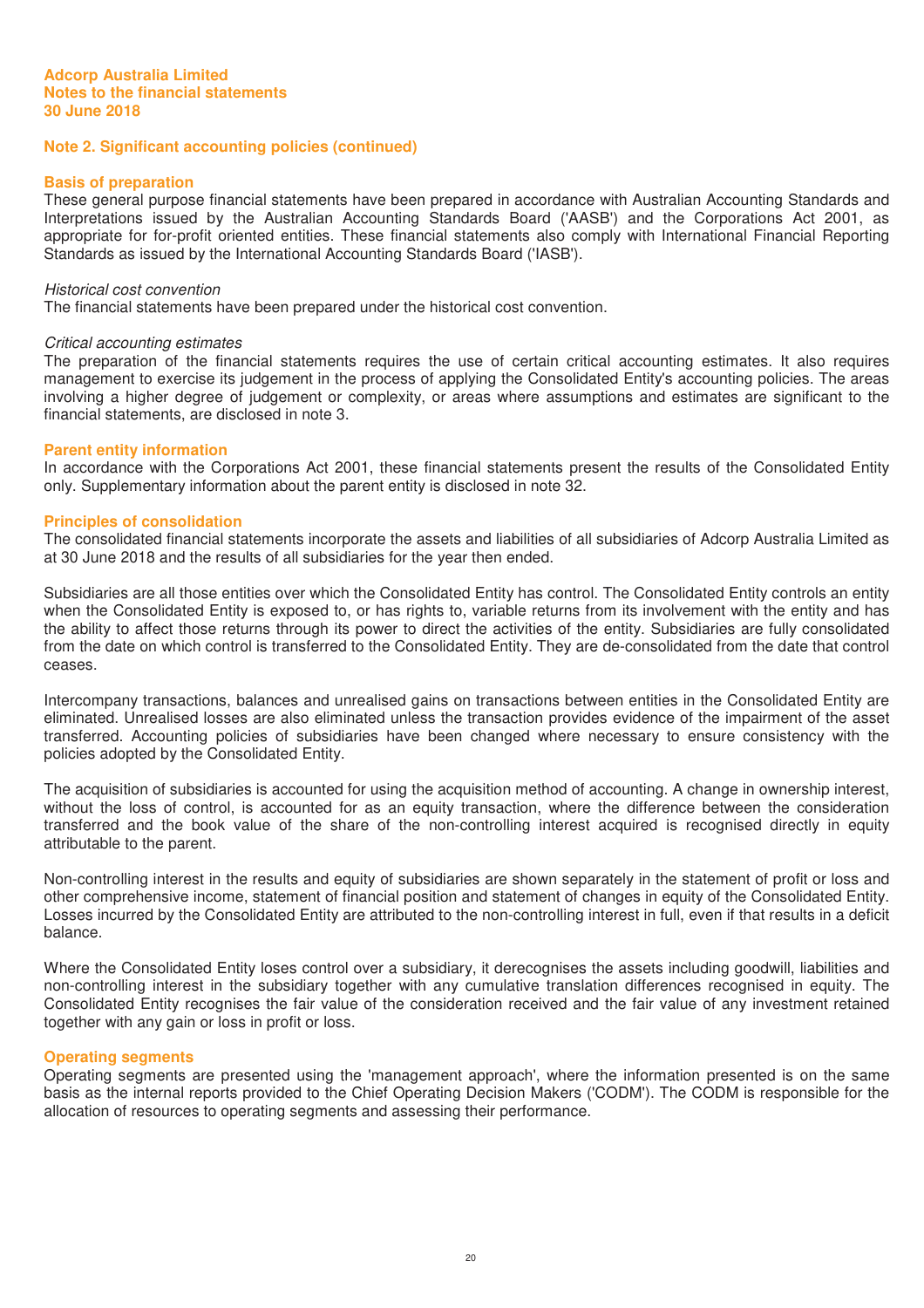# **Foreign currency translation**

#### Foreign currency transactions

Foreign currency transactions are translated into Australian dollars using the exchange rates prevailing at the dates of the transactions. Foreign exchange gains and losses resulting from the settlement of such transactions and from the translation at financial year-end exchange rates of monetary assets and liabilities denominated in foreign currencies are recognised in profit or loss.

#### Foreign operations

The assets and liabilities of foreign operations are translated into Australian dollars using the exchange rates at the reporting date. The revenues and expenses of foreign operations are translated into Australian dollars using the average exchange rates, which approximate the rates at the dates of the transactions, for the period. All resulting foreign exchange differences are recognised in other comprehensive income through the foreign currency reserve in equity.

The foreign currency reserve is recognised in profit or loss when the foreign operation or net investment is disposed of.

# **Revenue recognition**

Revenue is recognised when it is probable that the economic benefit will flow to the Consolidated Entity and the revenue can be reliably measured. Revenue is measured at the fair value of the consideration received or receivable.

#### Operating revenues

Media, media related production, creative, digital and video production revenue, net of direct costs which are collected on behalf of third parties, are brought to account when billed to the client once an advertisement has appeared or published material produced. For cash flow purposes, the amounts are shown as gross receipts and gross payments.

# Production revenues – Royalties

Royalties (and Advances of royalties) received from the distribution of television productions are brought to account as gross revenue upon delivery of the production where substantiated by contractual terms and on a monthly or quarterly basis where ongoing royalties are earned accordingly.

# Production revenues – Grants

Grants received from government agencies for the development or producing of a television series are brought to account as gross revenue upon fulfilment of the contractual obligations for the grants received.

#### Interest

Interest revenue is recognised as interest accrues using the effective interest method. This is a method of calculating the amortised cost of a financial asset and allocating the interest income over the relevant period using the effective interest rate, which is the rate that exactly discounts estimated future cash receipts through the expected life of the financial asset to the net carrying amount of the financial asset.

# Other revenue

Other revenue is recognised when it is received or when the right to receive payment is established.

#### **Income tax**

The income tax expense or benefit for the period is the tax payable on that period's taxable income based on the applicable income tax rate for each jurisdiction, adjusted by the changes in deferred tax assets and liabilities attributable to temporary differences, unused tax losses and the adjustment recognised for prior periods, where applicable.

Deferred tax assets and liabilities are recognised for temporary differences at the tax rates expected to be applied when the assets are recovered or liabilities are settled, based on those tax rates that are enacted or substantively enacted, except for:

- When the deferred income tax asset or liability arises from the initial recognition of goodwill or an asset or liability in a transaction that is not a business combination and that, at the time of the transaction, affects neither the accounting nor taxable profits; or
- When the taxable temporary difference is associated with interests in subsidiaries, associates or joint ventures, and the timing of the reversal can be controlled and it is probable that the temporary difference will not reverse in the foreseeable future.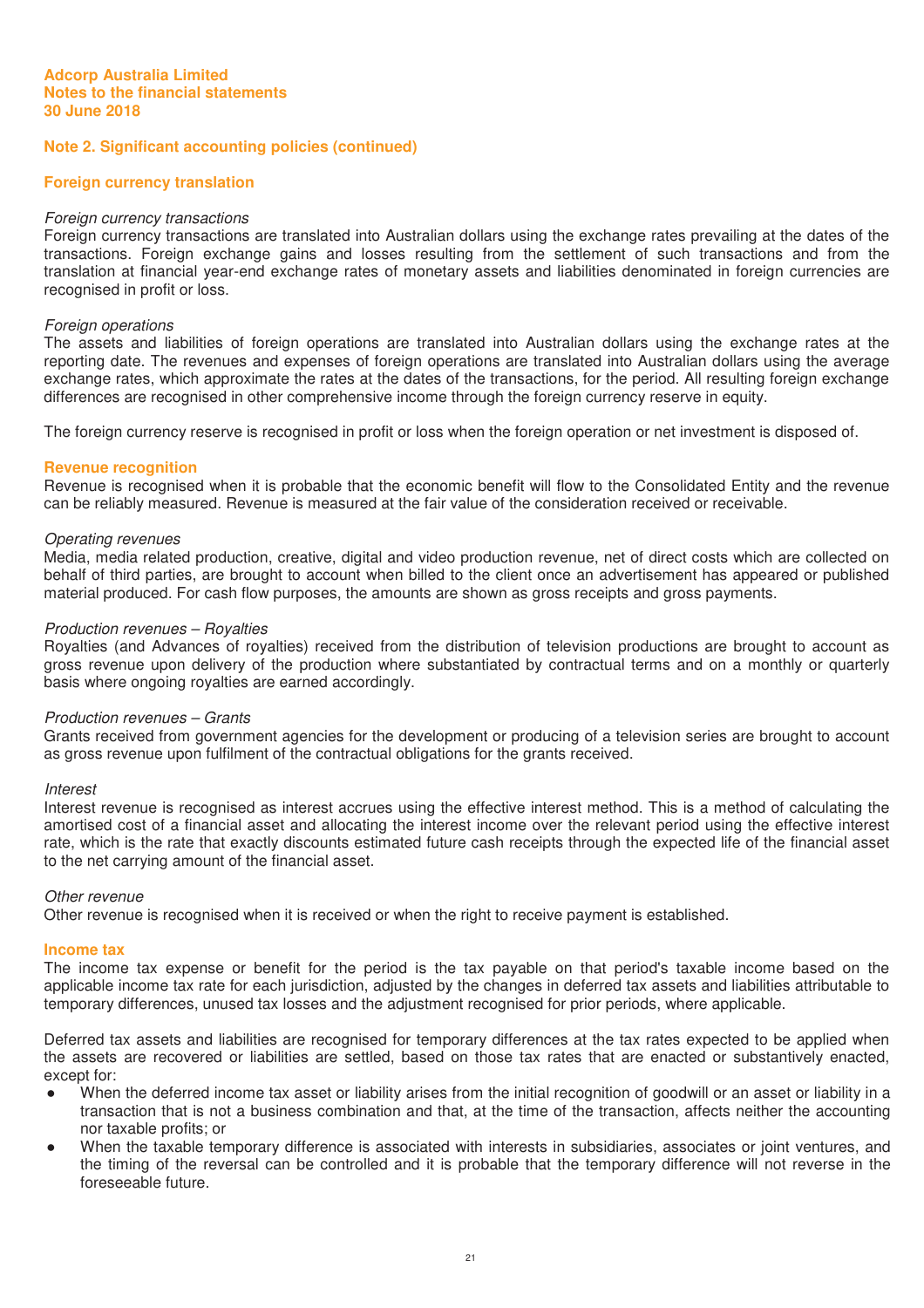Deferred tax assets are recognised for deductible temporary differences only if it is probable that future taxable amounts will be available to utilise those temporary differences. Deferred tax assets are recognised for unused tax losses if it is probable that future taxable amounts will be available to utilise those losses; however where a tax entity has consecutive periods of losses, the tax losses are only recognised if there is convincing evidence.

The carrying amount of recognised and unrecognised deferred tax assets are reviewed at each reporting date. Deferred tax assets recognised are reduced to the extent that it is no longer probable that future taxable profits will be available for the carrying amount to be recovered. Previously unrecognised deferred tax assets are recognised to the extent that it is probable that there are future taxable profits available to recover the asset.

Deferred tax assets and liabilities are offset only where there is a legally enforceable right to offset current tax assets against current tax liabilities and deferred tax assets against deferred tax liabilities; and they relate to the same taxable authority on either the same taxable entity or different taxable entities which intend to settle simultaneously.

Adcorp Australia Limited (the 'head entity') and its wholly-owned Australian subsidiaries have formed an income tax consolidated group under the tax consolidation regime. The head entity and each subsidiary in the tax consolidated group continue to account for their own current and deferred tax amounts. The tax consolidated group has applied the 'separate taxpayer within group' approach in determining the appropriate amount of taxes to allocate to members of the tax consolidated group.

In addition to its own current and deferred tax amounts, the head entity also recognises the current tax liabilities (or assets) and the deferred tax assets arising from unused tax losses and unused tax credits assumed from each subsidiary in the tax consolidated group.

Assets or liabilities arising under tax funding agreements with the tax consolidated entities are recognised as amounts receivable from or payable to other entities in the tax consolidated group. The tax funding arrangement ensures that the intercompany charge equals the current tax liability or benefit of each tax consolidated group member, resulting in neither a contribution by the head entity to the subsidiaries nor a distribution by the subsidiaries to the head entity.

# **Current and non-current classification**

Assets and liabilities are presented in the statement of financial position based on current and non-current classification.

An asset is classified as current when: it is either expected to be realised or intended to be sold or consumed in the entity's normal operating cycle; it is held primarily for the purpose of trading; it is expected to be realised within 12 months after the reporting period; or the asset is cash or cash equivalent unless restricted from being exchanged or used to settle a liability for at least 12 months after the reporting period. All other assets are classified as non-current.

A liability is classified as current when: it is either expected to be settled in the entity's normal operating cycle; it is held primarily for the purpose of trading; it is due to be settled within 12 months after the reporting period; or there is no unconditional right to defer the settlement of the liability for at least 12 months after the reporting period. All other liabilities are classified as non-current.

Deferred tax assets and liabilities are always classified as non-current.

# **Cash and cash equivalents**

Cash and cash equivalents includes cash on hand, deposits held at call with financial institutions, other short-term, highly liquid investments with original maturities of three months or less that are readily convertible to known amounts of cash and which are subject to an insignificant risk of changes in value.

# **Trade and other receivables**

Trade receivables are initially recognised at fair value and subsequently measured at amortised cost using the effective interest method, less any provision for impairment. Trade receivables are generally due for settlement within 30 days.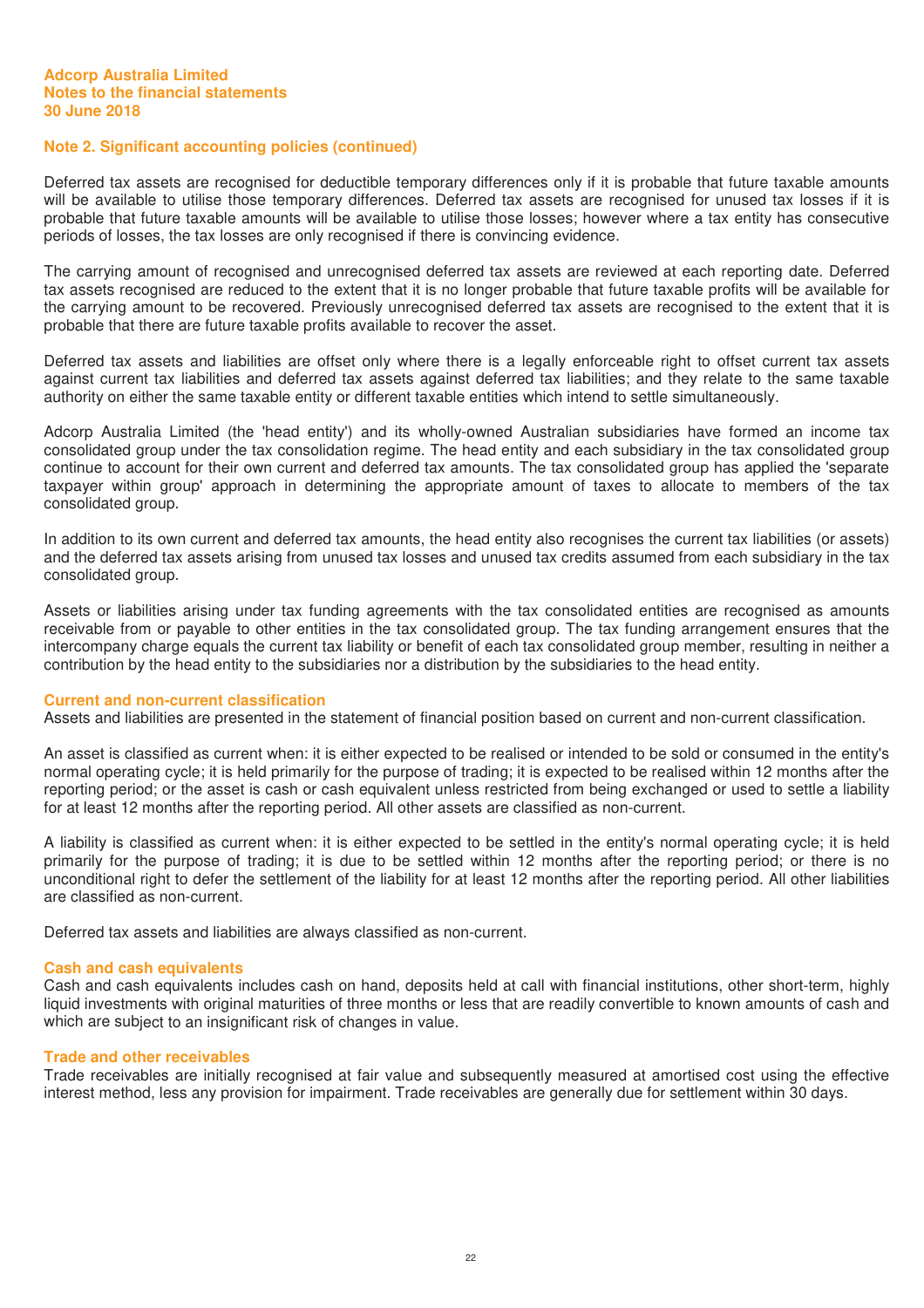# **Note 2. Significant accounting policies (continued)**

Collectability of trade receivables is reviewed on an ongoing basis. Debts which are known to be uncollectable are written off by reducing the carrying amount directly. A provision for impairment of trade receivables is raised when there is objective evidence that the Consolidated Entity will not be able to collect all amounts due according to the original terms of the receivables. Significant financial difficulties of the debtor, probability that the debtor will enter bankruptcy or financial reorganisation and default or delinquency in payments (more than 60 days overdue) are considered indicators that the trade receivable may be impaired. The amount of the impairment allowance is the difference between the asset's carrying amount and the present value of estimated future cash flows, discounted at the original effective interest rate. Cash flows relating to short-term receivables are not discounted if the effect of discounting is immaterial.

Other receivables are recognised at amortised cost, less any provision for impairment.

#### **Associates**

Associates are entities over which the Consolidated Entity has significant influence but not control or joint control. Investments in associates are accounted for using the equity method. Under the equity method, the share of the profits or losses of the associate is recognised in profit or loss and the share of the movements in equity is recognised in other comprehensive income. Investments in associates are carried in the statement of financial position at cost, plus costs directly attributable to the acquisition and plus post-acquisition changes in the Consolidated Entity's share of net assets of the associate. Goodwill relating to the associate is included in the carrying amount of the investment and is neither amortised nor individually tested for impairment. Dividends received or receivable from associates reduce the carrying amount of the investment.

When the Consolidated Entity's share of losses in an associate equals or exceeds its interest in the associate, including any unsecured long-term receivables, the Consolidated Entity does not recognise further losses, unless it has incurred obligations or made payments on behalf of the associate.

The Consolidated Entity discontinues the use of the equity method upon the loss of significant influence over the associate and recognises any retained investment at its fair value. Any difference between the associate's carrying amount, fair value of the retained investment and proceeds from disposal is recognised in profit or loss.

#### **Joint ventures**

A joint venture is a joint arrangement whereby the parties that have joint control of the arrangement have rights to the net assets of the arrangement. Investments in joint ventures are accounted for using the equity method. Under the equity method, the share of the profits or losses of the joint venture is recognised in profit or loss and the share of the movements in equity is recognised in other comprehensive income. Investments in joint ventures are carried in the statement of financial position at cost plus post-acquisition changes in the Consolidated Entity's share of net assets of the joint venture. Goodwill relating to the joint venture is included in the carrying amount of the investment and is neither amortised nor individually tested for impairment. Income earned from joint venture entities reduce the carrying amount of the investment.

# **Property, plant and equipment**

Plant and equipment is stated at historical cost less accumulated depreciation and impairment. Historical cost includes expenditure that is directly attributable to the acquisition of the items.

Depreciation is calculated on a straight-line and diminishing value basis to write off the net cost of each item of property, plant and equipment over their expected useful lives as follows:

Office equipment 3-5 years Furniture and fittings and  $\overline{\phantom{a}}$  and  $\overline{\phantom{a}}$  and  $\overline{\phantom{a}}$  and  $\overline{\phantom{a}}$  and  $\overline{\phantom{a}}$  and  $\overline{\phantom{a}}$  and  $\overline{\phantom{a}}$  and  $\overline{\phantom{a}}$  and  $\overline{\phantom{a}}$  and  $\overline{\phantom{a}}$  and  $\overline{\phantom{a}}$  and  $\overline{\phantom{a}}$  and  $\over$ 

The residual values, useful lives and depreciation methods are reviewed, and adjusted if appropriate, at each reporting date, and reflect the pattern of consumption of the assets future economic benefit.

Leasehold improvements and plant and equipment under lease are depreciated over the unexpired period of the lease or the estimated useful life of the assets, whichever is shorter.

An item of property, plant and equipment is derecognised upon disposal or when there is no future economic benefit to the Consolidated Entity. Gains and losses between the carrying amount and the disposal proceeds are taken to profit or loss.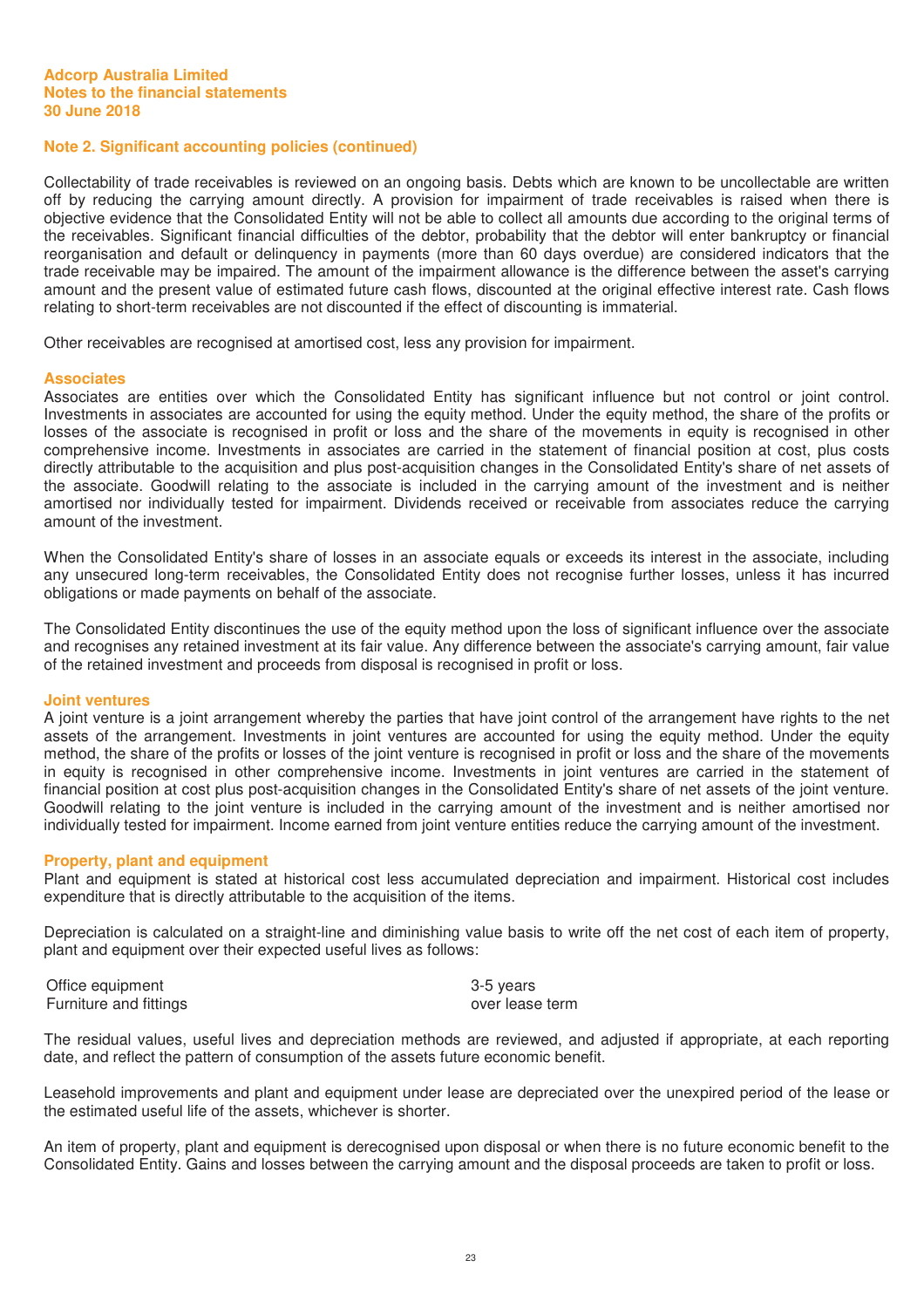#### **Leases**

The determination of whether an arrangement is or contains a lease is based on the substance of the arrangement and requires an assessment of whether the fulfilment of the arrangement is dependent on the use of a specific asset or assets and the arrangement conveys a right to use the asset.

A distinction is made between finance leases, which effectively transfer from the lessor to the lessee substantially all the risks and benefits incidental to the ownership of leased assets, and operating leases, under which the lessor effectively retains substantially all such risks and benefits.

Finance leases are capitalised. A lease asset and liability are established at the fair value of the leased assets, or if lower, the present value of minimum lease payments. Lease payments are allocated between the principal component of the lease liability and the finance costs, so as to achieve a constant rate of interest on the remaining balance of the liability.

Leased assets acquired under a finance lease are depreciated over the asset's useful life or over the shorter of the asset's useful life and the lease term if there is no reasonable certainty that the Consolidated Entity will obtain ownership at the end of the lease term.

Operating lease payments, net of any incentives received from the lessor, are charged to profit or loss on a straight-line basis over the term of the lease.

#### **Intangible assets**

#### Software licences

Significant costs associated with software are deferred and amortised on a straight-line and diminishing value basis over the period of their expected benefit, being their finite life of 2 to 3 years. The method of amortisation reflects the pattern of consumption of the assets future economic benefit.

#### Production assets

Production assets include the unamortised cost of completed television series, series currently in production or series where management has determined the project is commercially viable and will generate sufficient future net cash flows. Production assets are capitalised in accordance with AASB 138 Intangible Assets. Production assets are stated at the lower of cost, less accumulated amortisation, or fair value.

Production assets begin amortisation when the asset is available for use, that is, when it has been delivered in accordance with any contractual agreement or is in a condition necessary for it to be capable of operating in the manner intended by management. Amortisation ceases at the earlier of the date that the asset is classified as held for sale and the date it is derecognised. The amortisation method used reflects the pattern in which the asset's future economic benefits are expected to be received. If that pattern cannot be determined reliably, the straight-line method is used.

Production assets will be impaired at any point in which management determine the carrying amount exceeds its recoverable amount.

#### **Impairment of non-financial assets**

Goodwill and other intangible assets that have an indefinite useful life are not subject to amortisation and are tested annually for impairment, or more frequently if events or changes in circumstances indicate that they might be impaired. Other non-financial assets are reviewed for impairment whenever events or changes in circumstances indicate that the carrying amount may not be recoverable. An impairment loss is recognised for the amount by which the asset's carrying amount exceeds its recoverable amount.

Recoverable amount is the higher of an asset's fair value less costs of disposal and value-in-use. The value-in-use is the present value of the estimated future cash flows relating to the asset using a pre-tax discount rate specific to the asset or cash-generating unit to which the asset belongs. Assets that do not have independent cash flows are grouped together to form a cash-generating unit.

#### **Trade and other payables**

These amounts represent liabilities for goods and services provided to the Consolidated Entity prior to the end of the financial year and which are unpaid. Due to their short-term nature they are measured at amortised cost and not discounted. The amounts are unsecured and are usually paid within 30 days of recognition except for media creditors who are on 45 day terms. Other payables have repayment terms of less than 12 months.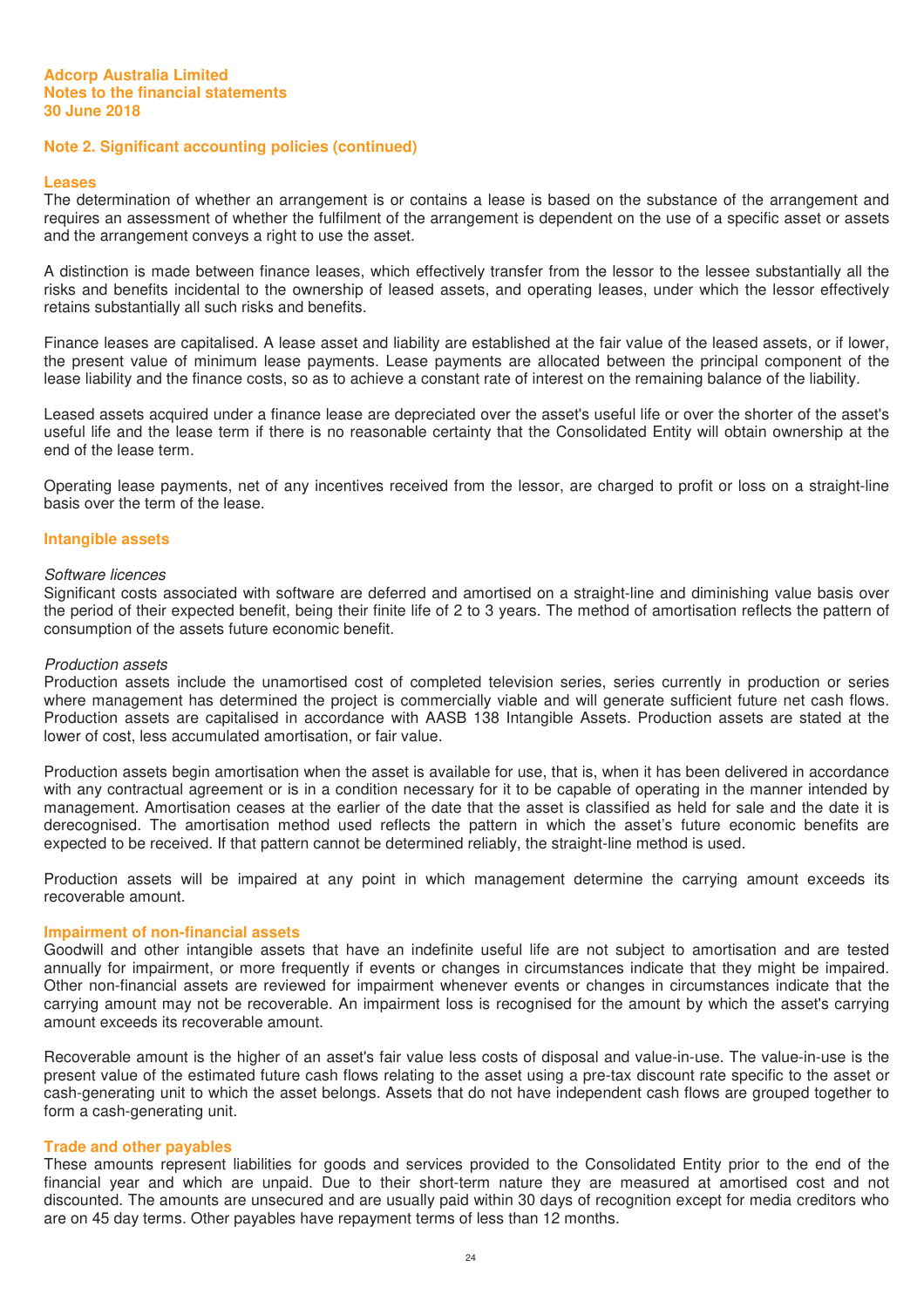#### **Borrowings**

Loans and borrowings are initially recognised at the fair value of the consideration received, net of transaction costs. They are subsequently measured at amortised cost using the effective interest method.

#### **Finance costs**

Finance costs attributable to qualifying assets are capitalised as part of the asset. All other finance costs are expensed in the period in which they are incurred.

#### **Provisions**

Provisions are recognised when the Consolidated Entity has a present (legal or constructive) obligation as a result of a past event, it is probable the Consolidated Entity will be required to settle the obligation, and a reliable estimate can be made of the amount of the obligation. The amount recognised as a provision is the best estimate of the consideration required to settle the present obligation at the reporting date, taking into account the risks and uncertainties surrounding the obligation. If the time value of money is material, provisions are discounted using a current pre-tax rate specific to the liability. The increase in the provision resulting from the passage of time is recognised as a finance cost.

# **Employee benefits**

#### Short-term employee benefits

Liabilities for wages and salaries and other employee benefits expected to be settled wholly within 12 months of the reporting date are measured at the amounts expected to be paid when the liabilities are settled.

#### Long-term employee benefits

Employee benefits not expected to be settled wholly within 12 months of the reporting date is measured as the present value of expected future payments to be made in respect of services provided by employees up to the reporting date using the projected unit credit method. Consideration is given to expected future wage and salary levels, experience of employee departures and periods of service. Expected future payments are discounted using market yields at the reporting date on high quality corporate bonds with terms to maturity and currency that match, as closely as possible, the estimated future cash outflows.

#### Defined contribution superannuation expense

Contributions to defined contribution superannuation plans are expensed in the period in which they are incurred.

#### Share-based payments

Equity-settled and cash-settled share-based compensation benefits are provided to employees.

Equity-settled transactions are awards of shares, or options over shares, that are provided to employees in exchange for the rendering of services. Cash-settled transactions are awards of cash for the exchange of services, where the amount of cash is determined by reference to the share price.

The cost of equity-settled transactions are measured at fair value on grant date. Fair value is independently determined using either the Binomial or Black-Scholes option pricing model that takes into account the exercise price, the term of the option, the impact of dilution, the share price at grant date and expected price volatility of the underlying share, the expected dividend yield and the risk free interest rate for the term of the option, together with non-vesting conditions that do not determine whether the Consolidated Entity receives the services that entitle the employees to receive payment. No account is taken of any other vesting conditions.

The cost of equity-settled transactions are recognised as an expense with a corresponding increase in equity over the vesting period. The cumulative charge to profit or loss is calculated based on the grant date fair value of the award, the best estimate of the number of awards that are likely to vest and the expired portion of the vesting period. The amount recognised in profit or loss for the period is the cumulative amount calculated at each reporting date less amounts already recognised in previous periods.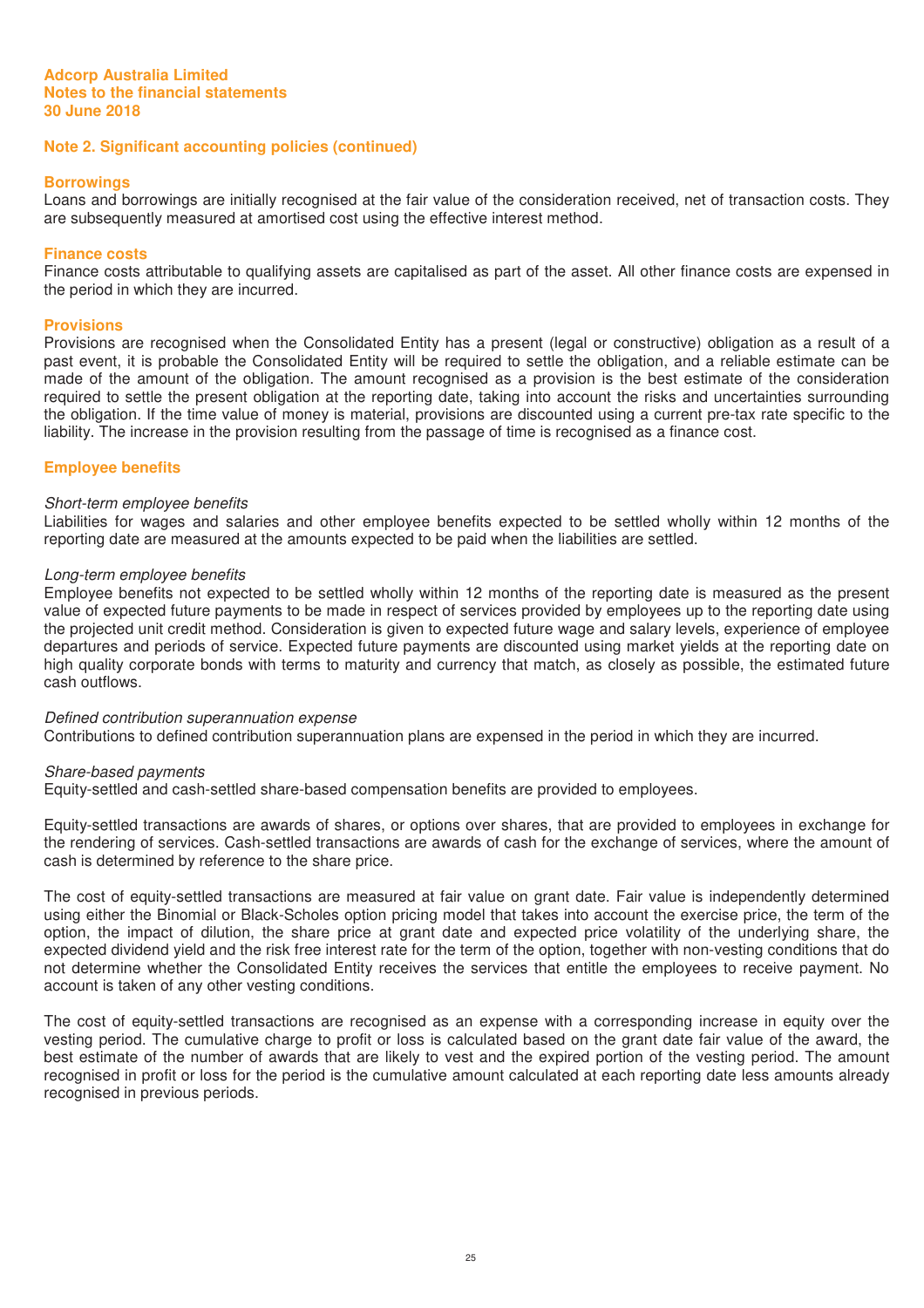# **Note 2. Significant accounting policies (continued)**

The cost of cash-settled transactions is initially, and at each reporting date until vested, determined by applying either the Binomial or Black-Scholes option pricing model, taking into consideration the terms and conditions on which the award was granted. The cumulative charge to profit or loss until settlement of the liability is calculated as follows:

- during the vesting period, the liability at each reporting date is the fair value of the award at that date multiplied by the expired portion of the vesting period.
- from the end of the vesting period until settlement of the award, the liability is the full fair value of the liability at the reporting date.

All changes in the liability are recognised in profit or loss. The ultimate cost of cash-settled transactions is the cash paid to settle the liability.

Market conditions are taken into consideration in determining fair value. Therefore any awards subject to market conditions are considered to vest irrespective of whether or not that market condition has been met, provided all other conditions are satisfied.

If equity-settled awards are modified, as a minimum an expense is recognised as if the modification has not been made. An additional expense is recognised, over the remaining vesting period, for any modification that increases the total fair value of the share-based compensation benefit as at the date of modification.

If the non-vesting condition is within the control of the Consolidated Entity or employee, the failure to satisfy the condition is treated as a cancellation. If the condition is not within the control of the Consolidated Entity or employee and is not satisfied during the vesting period, any remaining expense for the award is recognised over the remaining vesting period, unless the award is forfeited.

If equity-settled awards are cancelled, it is treated as if it has vested on the date of cancellation, and any remaining expense is recognised immediately. If a new replacement award is substituted for the cancelled award, the cancelled and new award is treated as if they were a modification.

# **Fair value measurement**

When an asset or liability, financial or non-financial, is measured at fair value for recognition or disclosure purposes, the fair value is based on the price that would be received to sell an asset or paid to transfer a liability in an orderly transaction between market participants at the measurement date; and assumes that the transaction will take place either: in the principal market; or in the absence of a principal market, in the most advantageous market.

Fair value is measured using the assumptions that market participants would use when pricing the asset or liability, assuming they act in their economic best interests. For non-financial assets, the fair value measurement is based on its highest and best use. Valuation techniques that are appropriate in the circumstances and for which sufficient data are available to measure fair value, are used, maximising the use of relevant observable inputs and minimising the use of unobservable inputs.

Assets and liabilities measured at fair value are classified, into three levels, using a fair value hierarchy that reflects the significance of the inputs used in making the measurements. Classifications are reviewed at each reporting date and transfers between levels are determined based on a reassessment of the lowest level of input that is significant to the fair value measurement.

For recurring and non-recurring fair value measurements, external valuers may be used when internal expertise is either not available or when the valuation is deemed to be significant. External valuers are selected based on market knowledge and reputation. Where there is a significant change in fair value of an asset or liability from one period to another, an analysis is undertaken, which includes a verification of the major inputs applied in the latest valuation and a comparison, where applicable, with external sources of data.

# **Issued capital**

Ordinary shares are classified as equity.

Incremental costs directly attributable to the issue of new shares or options are shown in equity as a deduction, net of tax, from the proceeds.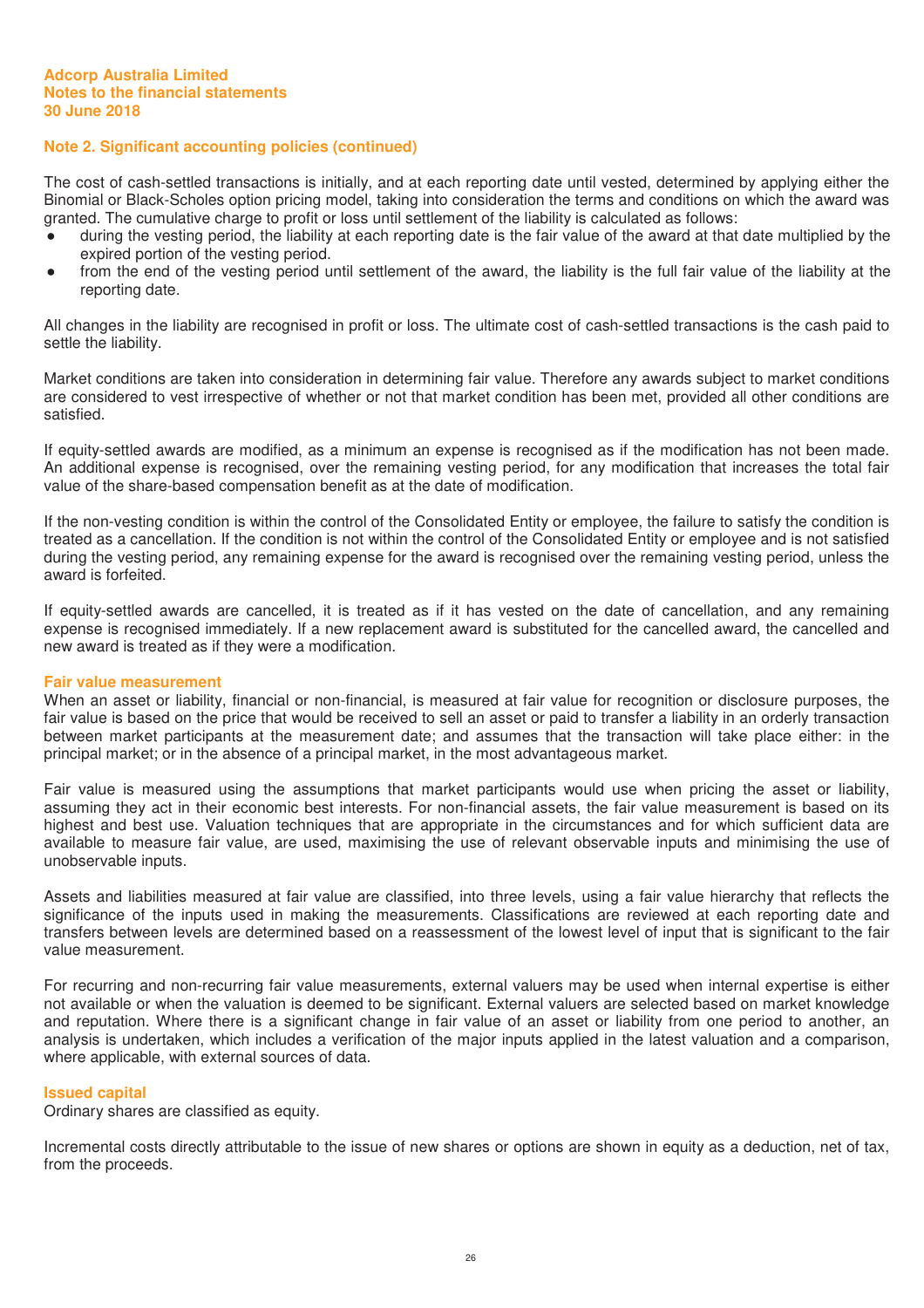#### **Earnings per share**

#### Basic earnings per share

Basic earnings per share is calculated by dividing the profit attributable to the owners of Adcorp Australia Limited, excluding any costs of servicing equity other than ordinary shares, by the weighted average number of ordinary shares outstanding during the financial year, adjusted for bonus elements in ordinary shares issued during the financial year.

#### Diluted earnings per share

Diluted earnings per share adjusts the figures used in the determination of basic earnings per share to take into account the after income tax effect of interest and other financing costs associated with dilutive potential ordinary shares and the weighted average number of shares assumed to have been issued for no consideration in relation to dilutive potential ordinary shares.

#### **Goods and Services Tax ('GST') and other similar taxes**

Revenues, expenses and assets are recognised net of the amount of associated GST, unless the GST incurred is not recoverable from the tax authority. In this case it is recognised as part of the cost of the acquisition of the asset or as part of the expense.

Receivables and payables are stated inclusive of the amount of GST receivable or payable. The net amount of GST recoverable from, or payable to, the tax authority is included in other receivables or other payables in the statement of financial position.

Cash flows are presented on a gross basis. The GST components of cash flows arising from investing or financing activities which are recoverable from, or payable to the tax authority, are presented as operating cash flows.

Commitments and contingencies are disclosed net of the amount of GST recoverable from, or payable to, the tax authority.

#### **Comparative information**

Certain comparatives have been restated to reflect current year disclosure. No changes to profit or loss and net assets has occurred for any restatement.

#### **New Accounting Standards and Interpretations not yet mandatory or early adopted**

Australian Accounting Standards and Interpretations that have recently been issued or amended but are not yet mandatory, have not been early adopted by the Consolidated Entity for the annual reporting period ended 30 June 2018. The Consolidated Entity's assessment of the impact of these new or amended Accounting Standards and Interpretations, most relevant to the Consolidated Entity, are set out below.

#### AASB 9 Financial Instruments

This standard is applicable to annual reporting periods beginning on or after 1 January 2018. The standard replaces all previous versions of AASB 9 and completes the project to replace IAS 39 'Financial Instruments: Recognition and Measurement'. AASB 9 introduces new classification and measurement models for financial assets. New simpler hedge accounting requirements are intended to more closely align the accounting treatment with the risk management activities of the entity. New impairment requirements will use an 'expected credit loss' ('ECL') model to recognise an allowance. The Consolidated Entity will adopt this standard from 1 July 2018 but has determined the standard will not have a significant impact.

#### AASB 15 Revenue from Contracts with Customers

This standard is currently applicable to annual reporting periods beginning on or after 1 January 2018. The standard provides a single standard for revenue recognition. The core principle of the standard is that an entity will recognise revenue to depict the transfer of promised goods or services to customers in an amount that reflects the consideration to which the entity expects to be entitled in exchange for those goods or services). The Consolidated Entity will adopt this standard from 1 July 2018 but has determined the standard will not have a significant impact.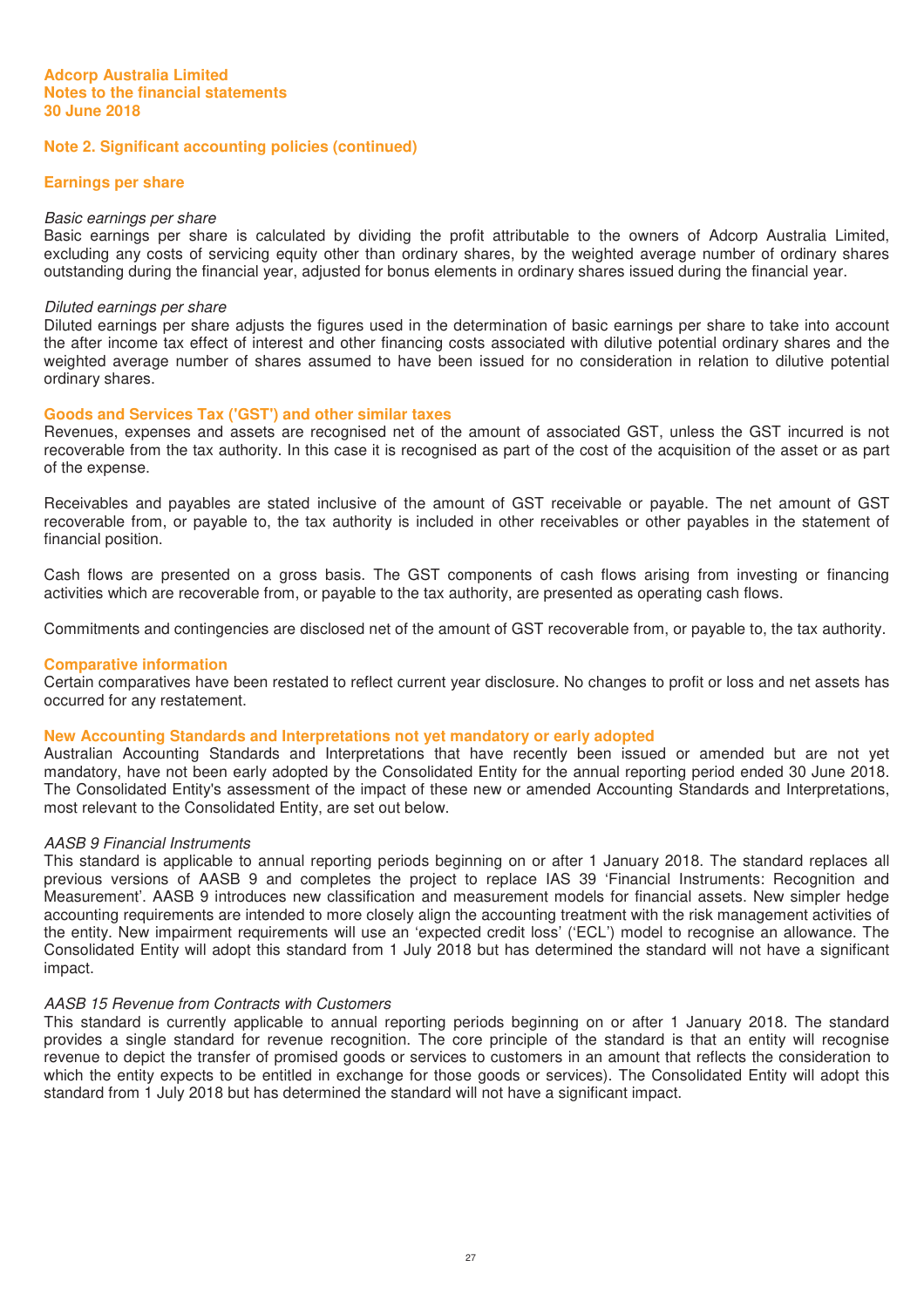# AASB 16 Leases

This standard is applicable to annual reporting periods beginning on or after 1 January 2019. The standard replaces AASB 117 'Leases' and for lessees will eliminate the classifications of operating leases and finance leases. Subject to exceptions, a 'right-of-use' asset will be capitalised in the statement of financial position, measured as the present value of the unavoidable future lease payments to be made over the lease term. The exceptions relate to short-term leases of 12 months or less and leases of low-value assets (such as personal computers and small office furniture) where an accounting policy choice exists whereby either a 'right-of-use' asset is recognised or lease payments are expensed to profit or loss as incurred. A liability corresponding to the capitalised lease will also be recognised, adjusted for lease prepayments, lease incentives received, initial direct costs incurred and an estimate of any future restoration, removal or dismantling costs. Straight-line operating lease expense recognition will be replaced with a depreciation charge for the leased asset (included in operating costs) and an interest expense on the recognised lease liability (included in finance costs). In the earlier periods of the lease, the expenses associated with the lease under AASB 16 will be higher when compared to lease expenses under AASB 117. However EBITDA (Earnings Before Interest, Tax, Depreciation and Amortisation) results will be improved as the operating expense is replaced by interest expense and depreciation in profit or loss under AASB 16. For classification within the statement of cash flows, the lease payments will be separated into both a principal (financing activities) and interest (either operating or financing activities) component. For lessor accounting, the standard does not substantially change how a lessor accounts for leases. The Consolidated Entity will adopt this standard from 1 July 2019. Management has reviewed the impact and recognises there will be a material change in relation to the accounting treatment for leases for rental properties. Whilst this will result in recognising both an asset and liability, it will not impact the overall net asset position nor will it affect any financial covenants for financiers (for which there presently are none). Management has reviewed the impact of other leases (primarily computer equipment) and has determined it will not have a significant impact with respect to these leases.

# IASB revised Conceptual Framework for Financial Reporting

The revised Conceptual Framework has been issued by the International Accounting Standards Board ('IASB'), but the Australian equivalent has yet to be published. The revised framework is applicable for annual reporting periods beginning on or after 1 January 2020 and the application of the new definition and recognition criteria may result in future amendments to several accounting standards. Furthermore, entities who rely on the conceptual framework in determining their accounting policies for transactions, events or conditions that are not otherwise dealt with under Australian Accounting Standards may need to revisit such policies. The Consolidated Entity will apply the revised conceptual framework from 1 July 2020 and is yet to assess its impact.

# Other amending accounting standards

Other amending accounting standards issued are not considered to have a significant impact on the financial statements of the Consolidated Entity as their amendments provide either clarification of existing accounting treatment or editorial amendments. Accordingly, these standards have not been detailed as they are not material to the operations of the entity.

# **Note 3. Critical accounting judgements, estimates and assumptions**

The preparation of the financial statements requires management to make judgements, estimates and assumptions that affect the reported amounts in the financial statements. Management continually evaluates its judgements and estimates in relation to assets, liabilities, contingent liabilities, revenue and expenses. Management bases its judgements, estimates and assumptions on historical experience and on other various factors, including expectations of future events, management believes to be reasonable under the circumstances. The resulting accounting judgements and estimates will seldom equal the related actual results. The judgements, estimates and assumptions that have a significant risk of causing a material adjustment to the carrying amounts of assets and liabilities (refer to the respective notes) within the next financial year are discussed below.

# Recognition, amortisation and impairment of Production Assets

Production assets are recognised when management determine that a project or television series will generate sufficient future net cash flows. Production assets includes cost directly related to television series, executive salaries and employee costs directly attributable to a project to the extent they can be reliably measured, legal and consultant fees directly related to the project and other expenses to the extent permissible by AASB 138 and can be demonstrated they are directly attributable to preparing the asset for use.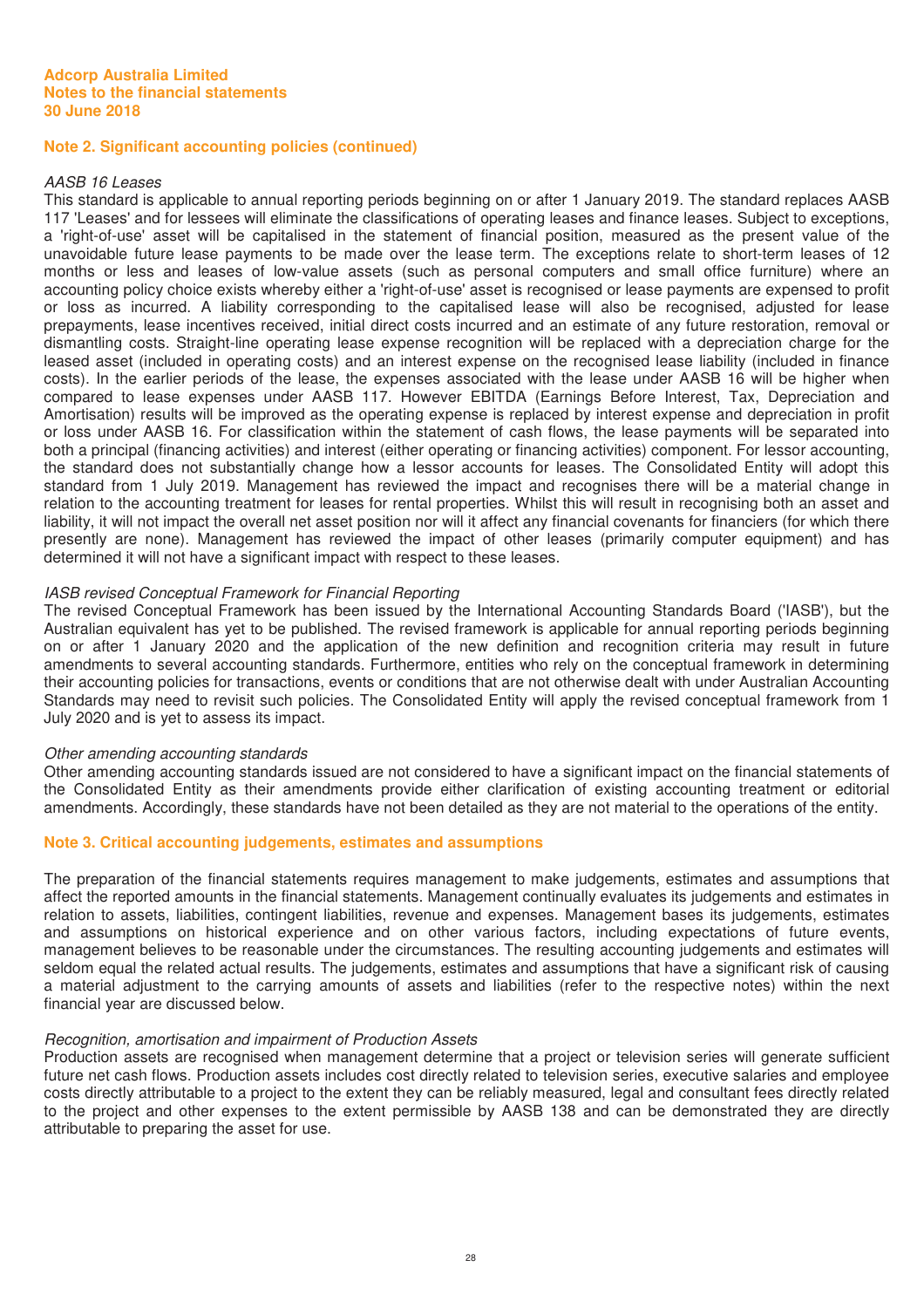# **Note 3. Critical accounting judgements, estimates and assumptions (continued)**

In determining the period of amortisation, management will refer to any contractual agreement which stipulates the period of revenue streams; in the absence of a contractual agreement management will rely on its own knowledge taking into consideration historical performance of similar productions, general market trends and any other information deemed to be relevant.

Production assets will be impaired at any point in which management determine the carrying amount exceeds its recoverable amount. In making this decision, management will consult with its Distributors and rely on its own knowledge taking into consideration historical performance of similar productions, general market trends and any other information deemed to be relevant.

# Provision for impairment of receivables

The provision for impairment of receivables assessment requires a degree of estimation and judgement. The level of provision is assessed by taking into account the recent sales experience, the ageing of receivables, historical collection rates and specific knowledge of the individual debtor's financial position.

#### Estimation of useful lives of assets

The Consolidated Entity determines the estimated useful lives and related depreciation and amortisation charges for its property, plant and equipment and finite life intangible assets. The useful lives could change significantly as a result of technical innovations or some other event. The depreciation and amortisation charge will increase where the useful lives are less than previously estimated lives, or technically obsolete or non-strategic assets that have been abandoned or sold will be written off or written down.

# Impairment of non-financial assets other than goodwill and other indefinite life intangible assets

The Consolidated Entity assesses impairment of non-financial assets other than goodwill and other indefinite life intangible assets at each reporting date by evaluating conditions specific to the Consolidated Entity and to the particular asset that may lead to impairment. If an impairment trigger exists, the recoverable amount of the asset is determined. This involves fair value less costs of disposal or value-in-use calculations, which incorporate a number of key estimates and assumptions.

# Recovery of deferred tax assets

Deferred tax assets are recognised for deductible temporary differences only if it is probable that future taxable amounts will be available to utilise those temporary differences. Deferred tax assets are recognised for unused tax losses if it is probable that future taxable amounts will be available to utilise those losses against; however where a taxable entity has consecutive periods of losses, the tax losses are only recognised if there is convincing evidence.

# Employee benefits provision

As discussed in note 2, the liability for employee benefits expected to be settled more than 12 months from the reporting date are recognised and measured at the present value of the estimated future cash flows to be made in respect of all employees at the reporting date. In determining the present value of the liability, estimates of attrition rates and pay increases through promotion and inflation have been taken into account.

# Decommissioning provision

A provision has been made for the present value of anticipated costs for future restoration of leased premises. The provision includes future cost estimates associated with closure of the premises. The calculation of this provision requires assumptions such as application of closure dates and cost estimates. The provision recognised for each site is periodically reviewed and updated based on the facts and circumstances available at the time. Changes to the estimated future costs for sites are recognised in the statement of financial position by adjusting the asset and the provision. Reductions in the provision that exceed the carrying amount of the asset will be recognised in profit or loss.

#### Significant influence over associates

Management have determined that the Consolidated Entity has significant influence over the associate Shootsta Holdings Pty Ltd, based on its 15% ownership interest and Adcorp taking a seat on the board as part of the acquisition.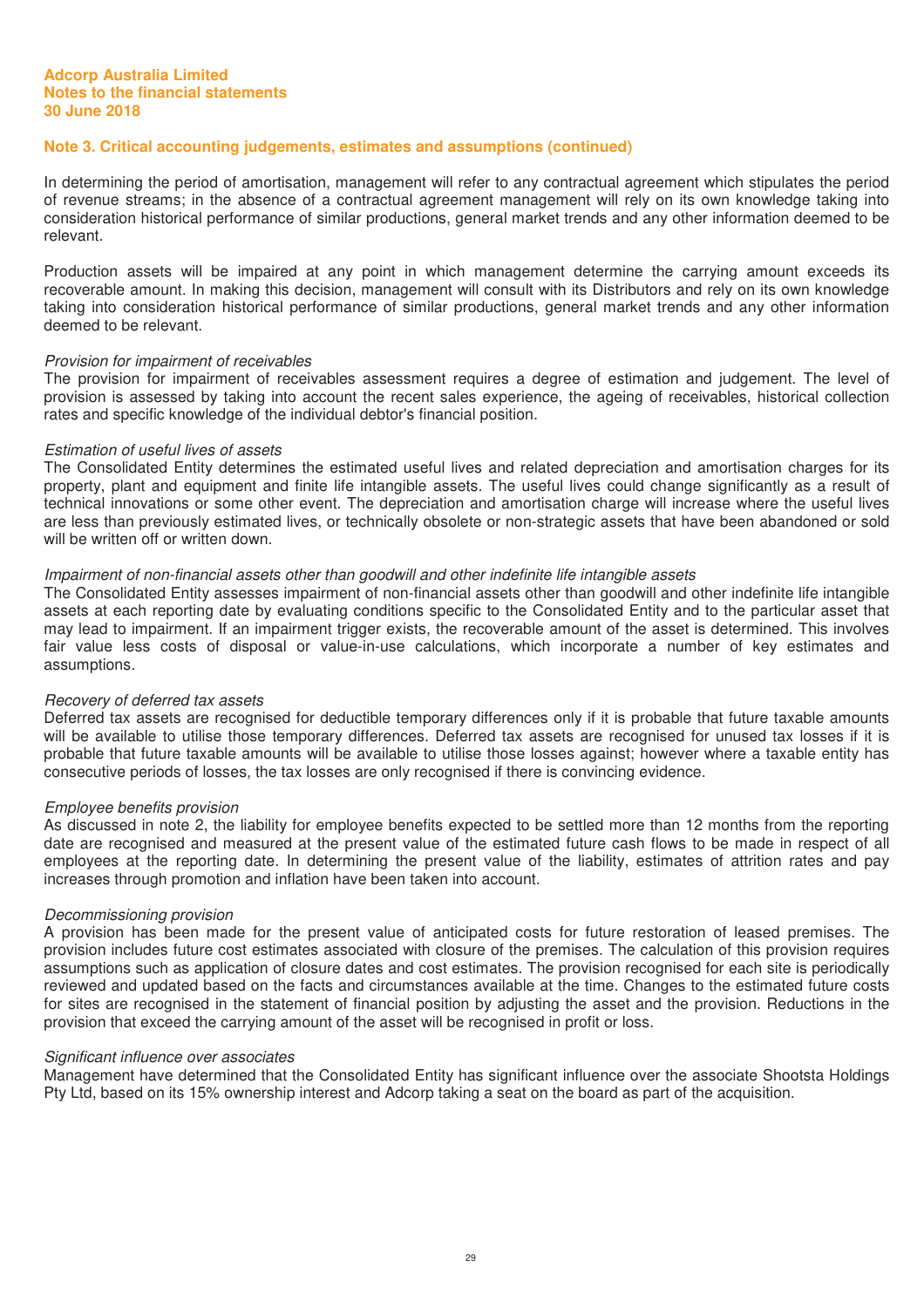# **Note 4. Operating segments**

# Identification of reportable operating segments

The Consolidated Entity has identified its operating segments based on the internal reports that are reviewed and used by the Board (the chief operating decision maker ('CODM')) in assessing performance and determining the allocation of resources.

Segment information is reported to the CODM on the basis of geographical region. The Consolidated Entity's products and services are the same within both geographical segments.

The information reported to the CODM is on a monthly basis.

#### Major customers

There are no significant customers in any reported segment that comprise greater than 10% of the segments aggregated revenues.

Operating segment information

|                                |                        | <b>New</b>    |                    |
|--------------------------------|------------------------|---------------|--------------------|
| <b>Consolidated - 2018</b>     | <b>Australia</b><br>\$ | Zealand<br>\$ | <b>Total</b><br>\$ |
| <b>Revenue</b>                 |                        |               |                    |
| Sales to external customers    | 10,453,546             | 2,319,134     | 12,772,680         |
| Other revenue                  | 13,149                 | 373           | 13,522             |
| <b>Total revenue</b>           | 10,466,695             | 2,319,507     | 12,786,202         |
| <b>Adjusted EBITDA *</b>       | (152, 196)             | (110, 714)    | (262, 910)         |
| Depreciation and amortisation  |                        |               | (2,002,525)        |
| Impairment of assets           |                        |               | (1, 577)           |
| Interest revenue               |                        |               | 13,522             |
| Finance costs                  |                        |               | (63, 666)          |
| Share of loss of associate     |                        |               | (45, 029)          |
| Loss before income tax benefit |                        |               | (2,362,185)        |
| Income tax benefit             |                        |               | 277,442            |
| Loss after income tax benefit  |                        |               | (2,084,743)        |
| <b>Assets</b>                  |                        |               |                    |
| Segment assets                 | 8,591,375              | 1,545,495     | 10,136,870         |
| Unallocated assets:            |                        |               |                    |
| Deferred tax asset             |                        |               | 1,108,071          |
| <b>Total assets</b>            |                        |               | 11,244,941         |
| <b>Liabilities</b>             |                        |               |                    |
| Segment liabilities            | 11,419,112             | 1,076,319     | 12,495,431         |
| Unallocated liabilities:       |                        |               |                    |
| Deferred tax liability         |                        |               | 127,050            |
| <b>Total liabilities</b>       |                        |               | 12,622,481         |

\* Earnings before interest, tax, depreciation, amortisation, impairment and share of losses of associate.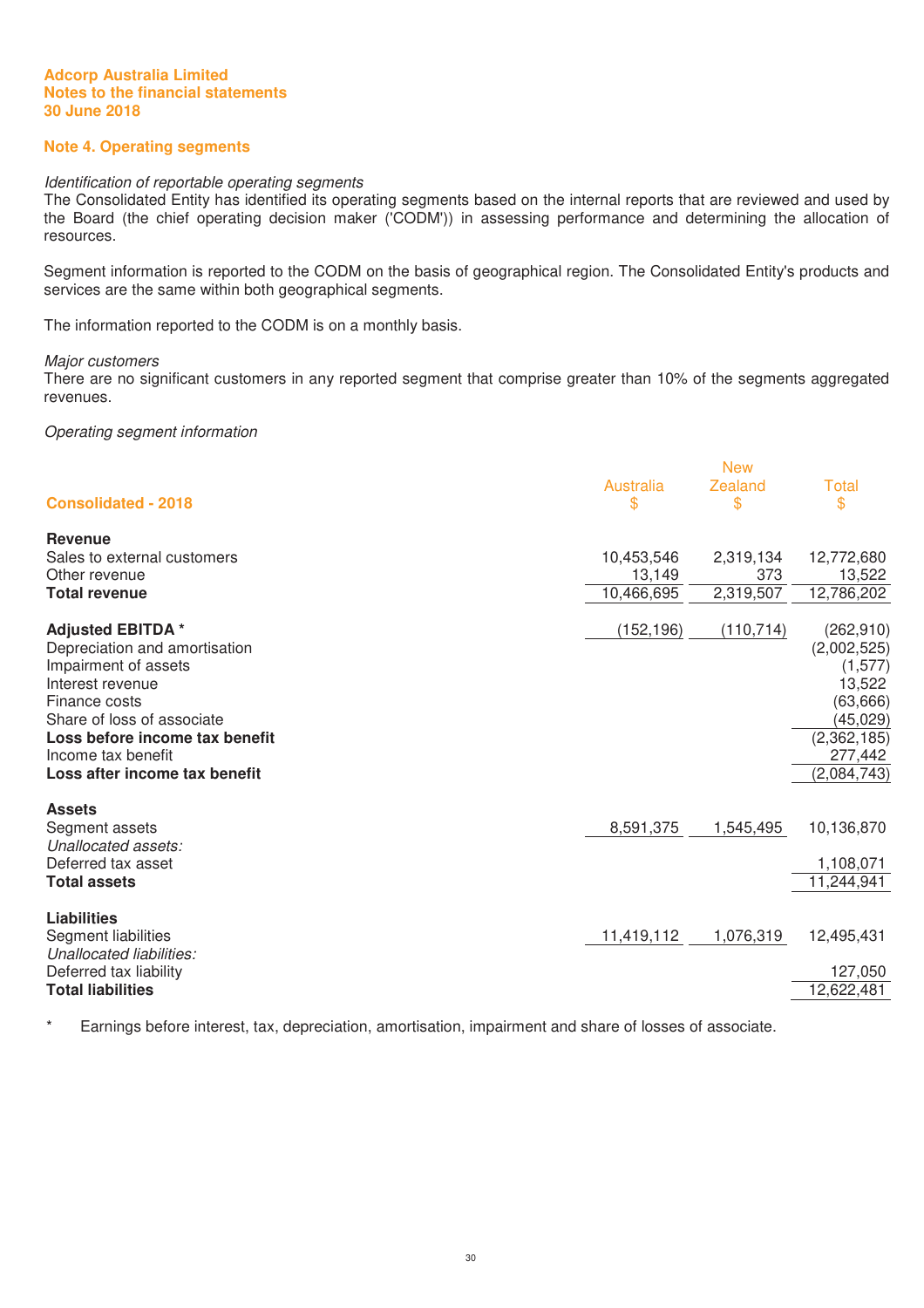# **Note 4. Operating segments (continued)**

|                                |                        | <b>New</b>           |                    |
|--------------------------------|------------------------|----------------------|--------------------|
| <b>Consolidated - 2017</b>     | <b>Australia</b><br>\$ | <b>Zealand</b><br>\$ | <b>Total</b><br>\$ |
| <b>Revenue</b>                 |                        |                      |                    |
| Sales to external customers    | 10,776,671             | 2,500,607            | 13,277,278         |
| Other revenue                  | 19,531                 | 4,719                | 24,250             |
| <b>Total revenue</b>           | 10,796,202             | 2,505,326            | 13,301,528         |
| <b>Adjusted EBITDA *</b>       | (282, 765)             | (82,960)             | (365, 725)         |
| Depreciation and amortisation  |                        |                      | (685,000)          |
| Interest revenue               |                        |                      | 23,767             |
| Finance costs                  |                        |                      | (12,894)           |
| Share of losses of associate   |                        |                      | (46, 930)          |
| Loss before income tax expense |                        |                      | (1,086,782)        |
| Income tax expense             |                        |                      | (322, 316)         |
| Loss after income tax expense  |                        |                      | (1,409,098)        |
| <b>Assets</b>                  |                        |                      |                    |
| Segment assets                 | 10,602,441             | 1,775,135            | 12,377,576         |
| Unallocated assets:            |                        |                      |                    |
| Deferred tax asset             |                        |                      | 769,826            |
| <b>Total assets</b>            |                        |                      | 13,147,402         |
| <b>Liabilities</b>             |                        |                      |                    |
| Segment liabilities            | 11,239,046             | 1,068,181            | 12,307,227         |
| Unallocated liabilities:       |                        |                      |                    |
| Deferred tax liability         |                        |                      | 103,165            |
| <b>Total liabilities</b>       |                        |                      | 12,410,392         |

\* Earnings before interest, tax, depreciation, amortisation, impairment and share of losses of associate.

# **Note 5. Revenue**

|                     | <b>Consolidated</b> |            |
|---------------------|---------------------|------------|
|                     | 2018                | 2017       |
|                     | \$                  | \$         |
| Sales revenue       |                     |            |
| Operating revenues  | 11,235,744          | 12,979,168 |
| Production revenues | 1,536,936           | 298,593    |
|                     | 12,772,680          | 13,277,761 |
| Other revenue       |                     |            |
| Interest            | 13,522              | 23,767     |
| Revenue             | 12,786,202          | 13,301,528 |
|                     |                     |            |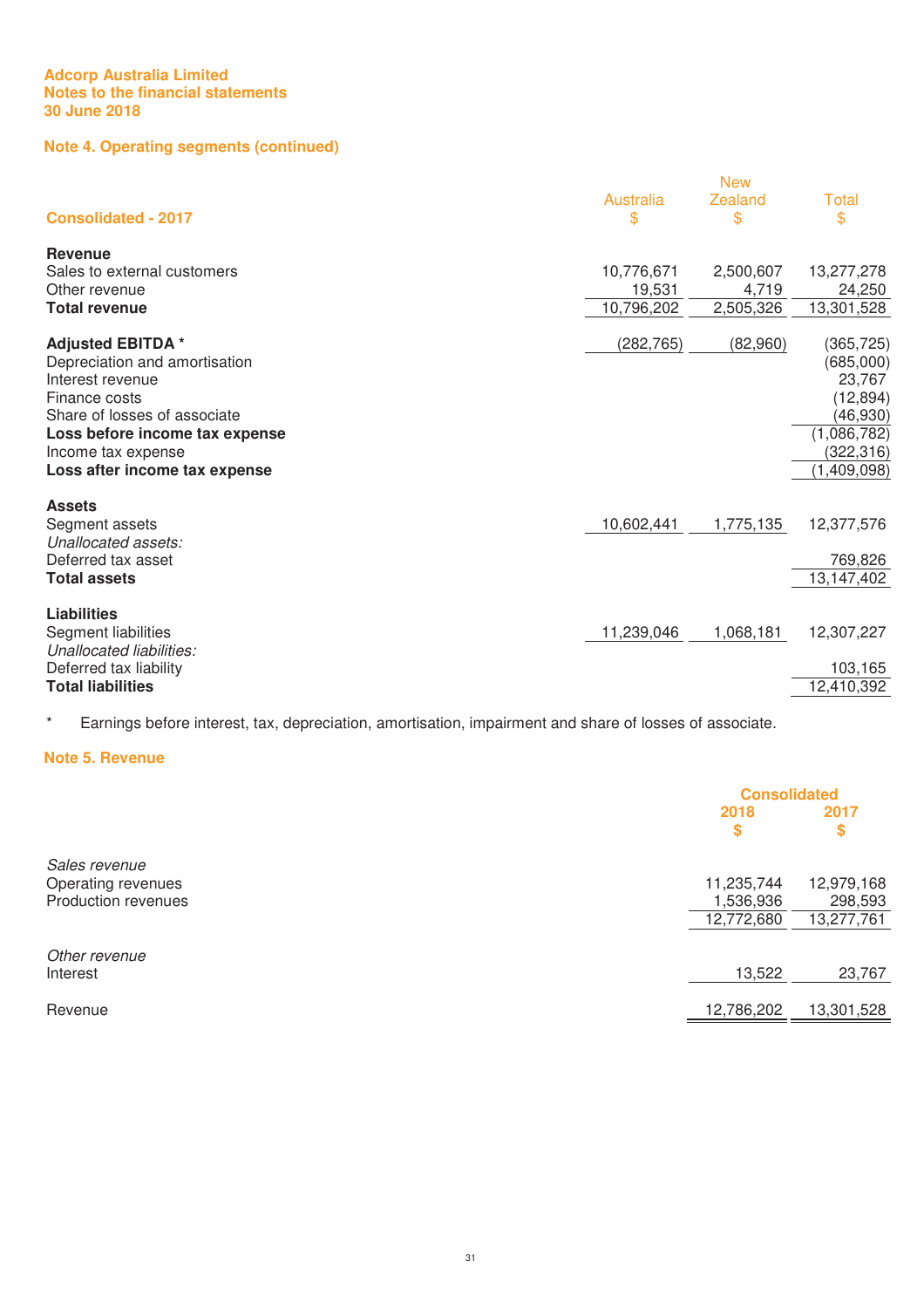# **Note 6. Expenses**

|                                                                                                          | <b>Consolidated</b> |                    |
|----------------------------------------------------------------------------------------------------------|---------------------|--------------------|
|                                                                                                          | 2018<br>\$          | 2017<br>\$         |
| Loss before income tax includes the following specific expenses:                                         |                     |                    |
| Depreciation                                                                                             |                     |                    |
| Office equipment<br>Furniture and fittings                                                               | 143,237<br>159,677  | 102,595<br>165,581 |
| Total depreciation                                                                                       | 302,914             | 268,176            |
| Amortisation                                                                                             |                     |                    |
| Software licences<br>Trademarks and other intellectual property                                          | 146,802<br>242      | 175,493<br>952     |
| <b>Production assets</b>                                                                                 | 1,552,567           | 239,775            |
| <b>Total amortisation</b>                                                                                | 1,699,611           | 416,220            |
| Total depreciation and amortisation                                                                      | 2,002,525           | 684,396            |
| Impairment of assets<br><b>Production assets</b>                                                         | 1,577               |                    |
| Finance costs<br>Bank loans, overdrafts and interest on invoices financed                                | 63,666              | 12,894             |
| Net loss/(gain) on disposal<br>Net loss/(gain) on disposal of property, plant and equipment              | 1,822               | 7,808              |
| Rental expense relating to operating leases<br>Minimum lease payments                                    | 1,150,547           | 1,266,501          |
| Superannuation expense<br>Defined contribution superannuation expense                                    | 559,195             | 559,630            |
| Employee benefits expense excluding superannuation<br>Employee benefits expense excluding superannuation | 8,637,651           | 9,087,631          |
|                                                                                                          |                     |                    |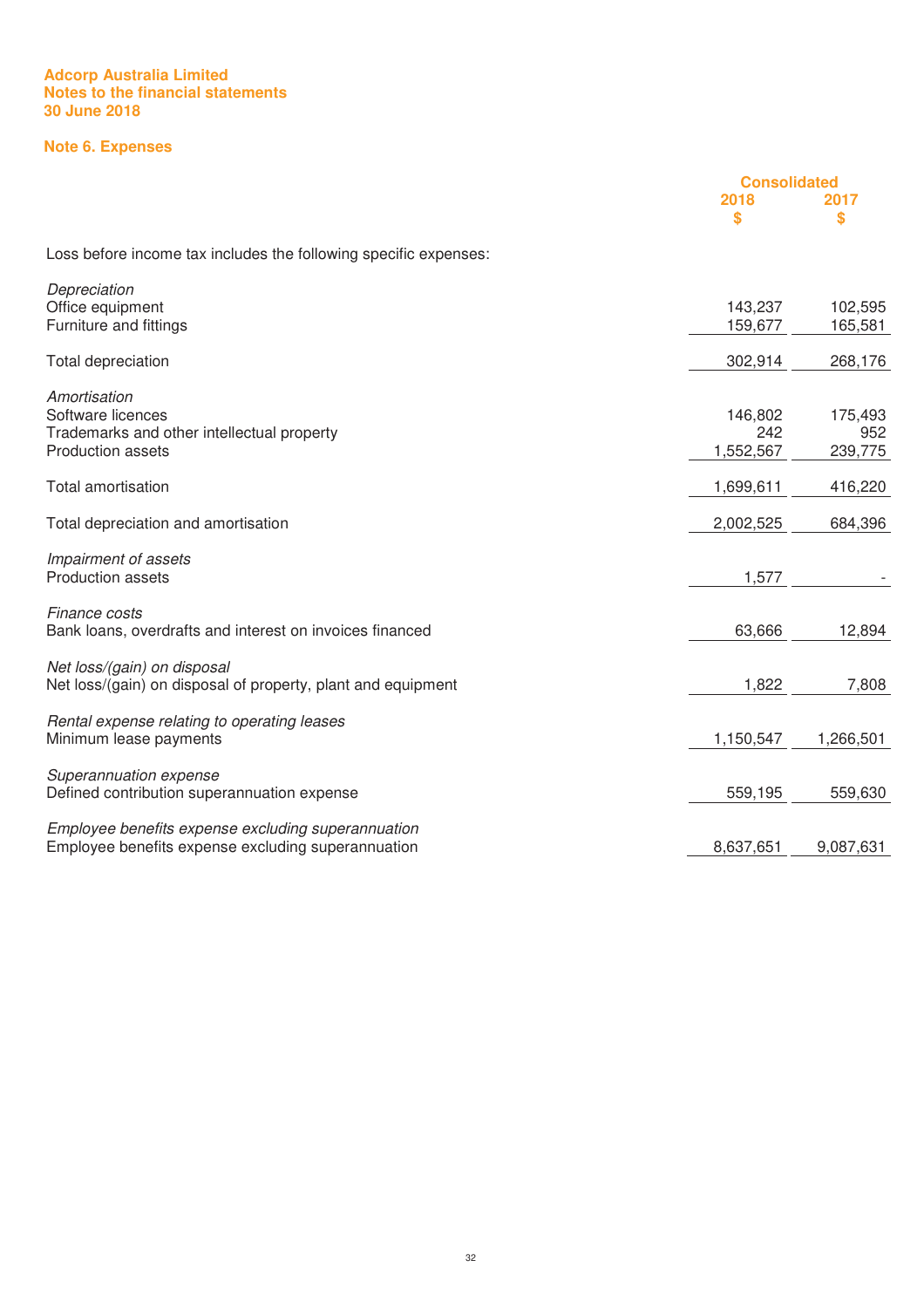# **Note 7. Income tax**

|                                                                                        | <b>Consolidated</b> |             |
|----------------------------------------------------------------------------------------|---------------------|-------------|
|                                                                                        | 2018                | 2017        |
|                                                                                        | \$                  | \$          |
| Income tax expense/(benefit)                                                           |                     |             |
| Current tax                                                                            | 52,692              | 112,192     |
| Deferred tax - origination and reversal of temporary differences                       | (314, 360)          | 227,124     |
| Adjustment recognised for prior periods                                                | (15, 774)           | (17,000)    |
| Aggregate income tax expense/(benefit)                                                 | (277, 442)          | 322,316     |
| Deferred tax included in income tax expense/(benefit) comprises:                       |                     |             |
| Decrease/(increase) in deferred tax assets                                             | (338, 245)          | 429,649     |
| Increase/(decrease) in deferred tax liabilities                                        | 23,885              | (202, 525)  |
| Deferred tax - origination and reversal of temporary differences                       | (314, 360)          | 227,124     |
| Numerical reconciliation of income tax expense/(benefit) and tax at the statutory rate |                     |             |
| Loss before income tax (expense)/benefit                                               | (2,362,185)         | (1,086,782) |
| Tax at the statutory tax rate of 30%                                                   | (708, 656)          | (326, 035)  |
| Tax effect amounts which are not deductible/(taxable) in calculating taxable income:   |                     |             |
| Expenditure non-deductible for tax purposes                                            | 81,469              | (167,000)   |
| Non-assessable items                                                                   | (43, 822)           | 187,351     |
|                                                                                        | (671,009)           | (305, 684)  |
| Adjustment recognised for prior periods                                                | (15, 774)           | (17,000)    |
| Current year tax losses not recognised                                                 | 406,573             | 182,000     |
| Difference in overseas tax rates                                                       | 2,768               | 2,000       |
| Prior year tax losses now impaired                                                     |                     | 461,000     |
| Income tax expense/(benefit)                                                           | (277,442)           | 322,316     |
|                                                                                        | <b>Consolidated</b> |             |
|                                                                                        | 2018                | 2017        |
|                                                                                        | \$                  | \$          |
| Tax losses not recognised                                                              |                     |             |
| Unused tax losses for which no deferred tax asset has been recognised                  | 1,355,243           | 1,445,000   |
| Potential tax benefit @ 30%                                                            | 406,573             | 433,500     |
|                                                                                        |                     |             |

The above potential tax benefit for tax losses has not been recognised in the statement of financial position. These tax losses can only be utilised in the future if the continuity of ownership test is passed, or failing that, the same business test is passed.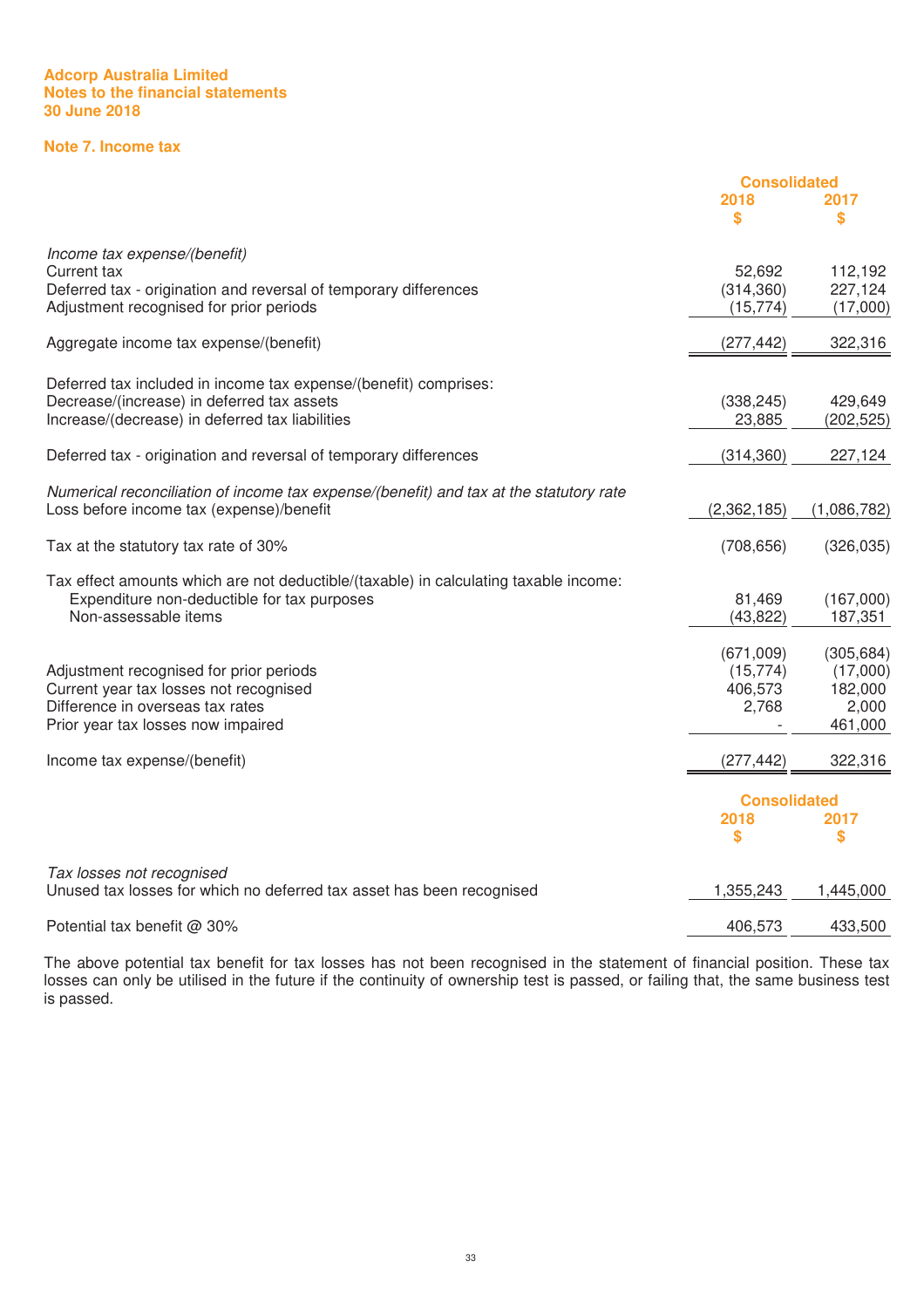# **Note 7. Income tax (continued)**

|                                                                                                                                                         | <b>Consolidated</b>                           |                                      |
|---------------------------------------------------------------------------------------------------------------------------------------------------------|-----------------------------------------------|--------------------------------------|
|                                                                                                                                                         | 2018<br>\$                                    | 2017<br>\$                           |
| Deferred tax asset<br>Deferred tax asset comprises temporary differences attributable to:                                                               |                                               |                                      |
| Amounts recognised in profit or loss:<br>Tax losses<br>Property, plant and equipment<br>Employee benefits<br>Intangibles<br>Black hole legal deductions | 91,057<br>581<br>249,672<br>389,004<br>49,072 | 69,000<br>1,000<br>247,000<br>88,000 |
| Other                                                                                                                                                   | 328,685                                       | 364,826                              |
| Deferred tax asset                                                                                                                                      | 1,108,071                                     | 769,826                              |
| Movements:<br>Opening balance<br>Credited/(charged) to profit or loss                                                                                   | 769,826<br>338,245                            | 1,199,475<br>(429, 649)              |
| Closing balance                                                                                                                                         | 1,108,071                                     | 769,826                              |
|                                                                                                                                                         | <b>Consolidated</b><br>2018<br>\$             | 2017<br>\$                           |
| Deferred tax liability<br>Deferred tax liability comprises temporary differences attributable to:                                                       |                                               |                                      |
| Amounts recognised in profit or loss:<br>Work in progress<br>Other                                                                                      | 53,974<br>73,076                              | 15,000<br>88,165                     |
| Deferred tax liability                                                                                                                                  | 127,050                                       | 103,165                              |
| Movements:<br>Opening balance<br>Charged/(credited) to profit or loss                                                                                   | 103,165<br>23,885                             | 305,690<br>(202, 525)                |
| Closing balance                                                                                                                                         | 127,050                                       | 103,165                              |
|                                                                                                                                                         | <b>Consolidated</b><br>2018<br>\$             | 2017<br>\$                           |
| Income tax refund due<br>Income tax refund due                                                                                                          | 87                                            | 7,887                                |
|                                                                                                                                                         | <b>Consolidated</b><br>2018<br>\$             | 2017<br>\$                           |
| Provision for income tax<br>Provision for income tax                                                                                                    | 17,661                                        | 90,049                               |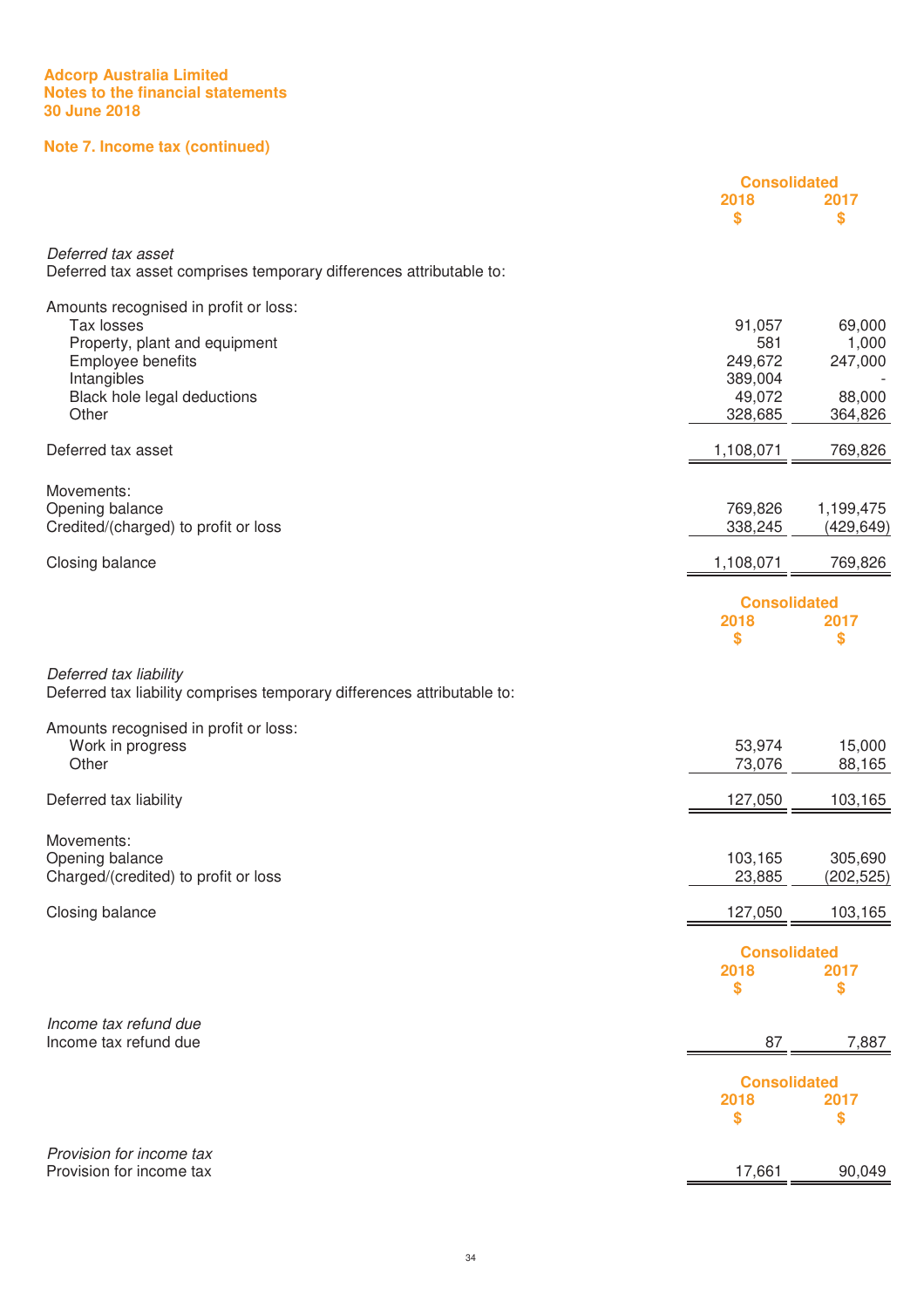# **Note 8. Current assets - cash and cash equivalents**

|                 |           | <b>Consolidated</b> |  |
|-----------------|-----------|---------------------|--|
|                 | 2018      | 2017                |  |
|                 |           | S                   |  |
| Cash at bank    | 1,028,029 | 2,575,593           |  |
| Cash on deposit | 438,524   | 479,167             |  |
|                 | 1,466,553 | 3,054,760           |  |

# **Note 9. Current assets - trade and other receivables**

|                                                                    | <b>Consolidated</b>                 |                                     |
|--------------------------------------------------------------------|-------------------------------------|-------------------------------------|
|                                                                    | 2018<br>S                           | 2017<br>$\mathbf{s}$                |
| Trade receivables<br>Less: Provision for impairment of receivables | 4,758,157<br>(105,765)<br>4,652,392 | 5,119,451<br>(76, 801)<br>5,042,650 |
| Other receivables                                                  | 223,234                             | 66,180                              |
|                                                                    | 4,875,626                           | 5,108,830                           |

# Impairment of receivables

The Consolidated Entity has recognised an expense of \$28,964 (2017: \$43,539) in respect of doubtful debt provision for the year ended 30 June 2018.

The ageing of the impaired receivables provided for above are as follows:

|                       |         | <b>Consolidated</b> |  |
|-----------------------|---------|---------------------|--|
|                       | 2018    | 2017                |  |
|                       |         | S                   |  |
| Over 3 months overdue | 105,765 | 76,801              |  |

Movements in the provision for impairment of receivables are as follows:

|                                                                                | <b>Consolidated</b> |                              |
|--------------------------------------------------------------------------------|---------------------|------------------------------|
|                                                                                | 2018                | 2017<br>S                    |
| Opening balance<br>Additional provisions recognised<br>Unused amounts reversed | 76,801<br>28,964    | 73,262<br>43,539<br>(40,000) |
| Closing balance                                                                | 105,765             | 76,801                       |

#### Past due but not impaired

Customers with balances past due but without provision for impairment of receivables amount to \$1,481,950 as at 30 June 2018 (\$1,776,000 as at 30 June 2017).

The Consolidated Entity did not consider a credit risk on the aggregate balances after reviewing the credit terms of customers based on recent collection practices.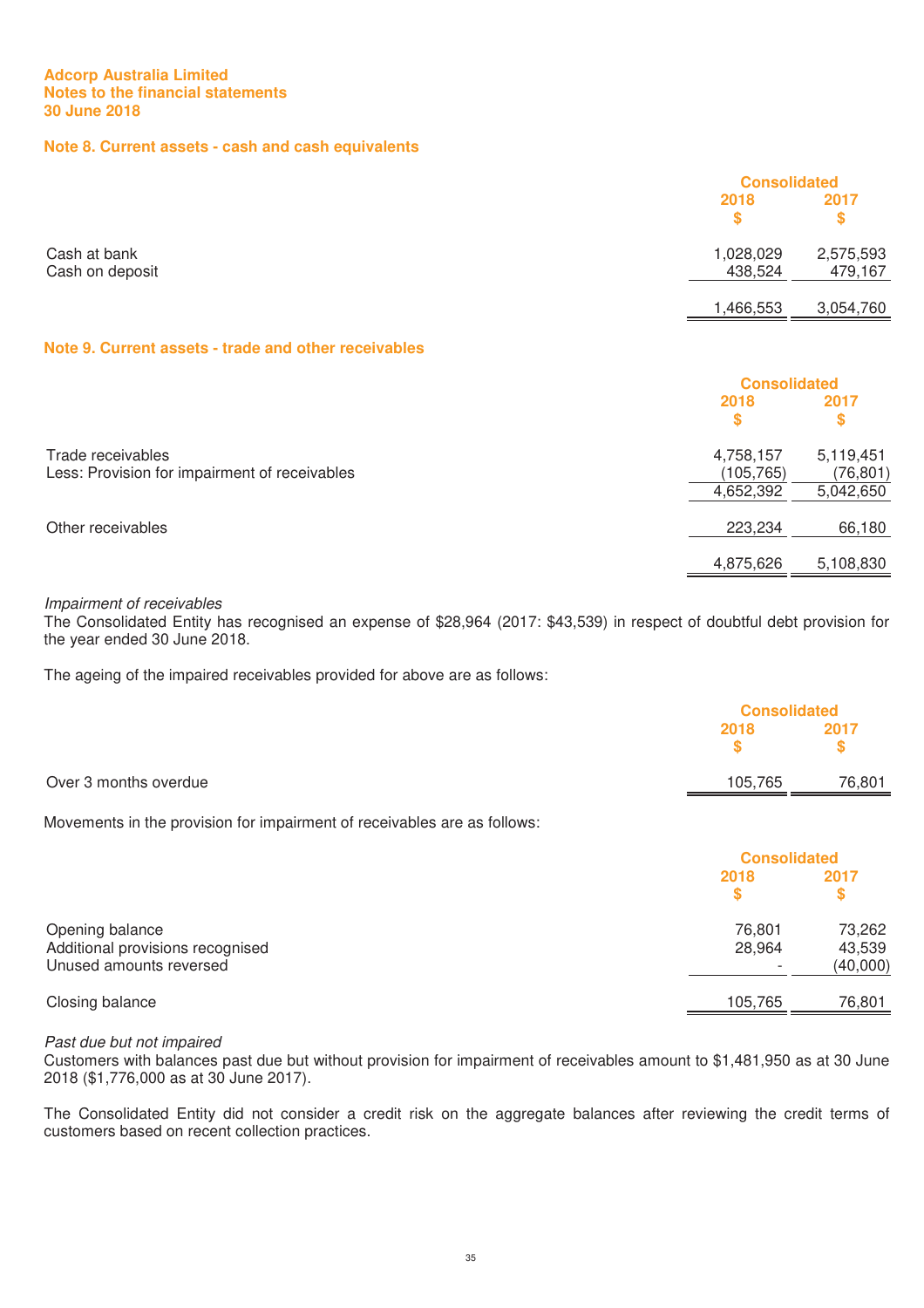# **Note 9. Current assets - trade and other receivables (continued)**

The ageing of the past due but not impaired receivables are as follows:

|                       |           | <b>Consolidated</b> |  |
|-----------------------|-----------|---------------------|--|
|                       | 2018      | 2017                |  |
|                       |           |                     |  |
| 1 to 3 months overdue | 966,175   | 942,000             |  |
| Over 3 months overdue | 515,775   | 834,000             |  |
|                       | 1,481,950 | 1,776,000           |  |

The receivable due from Dentsu Mitchell for \$424,911 relates to invoices for services rendered which is expected to be recovered based on Adcorp's legal position as at 30 June 2018. Refer to Note 29 for further information on contingent liabilities.

# **Note 10. Current assets - intangibles**

|                                                     |                          | <b>Consolidated</b>     |  |
|-----------------------------------------------------|--------------------------|-------------------------|--|
|                                                     | 2018                     | 2017                    |  |
| Production assets<br>Less: Accumulated amortisation | 3,074,536<br>(1,793,919) | 1,246,623<br>(239, 775) |  |
|                                                     | 1,280,617                | 1,006,848               |  |

**Reconciliations** 

Reconciliations of the written down values at the beginning and end of the current and previous financial year are set out below:

| <b>Consolidated</b>        | Production<br>assets<br>\$ |
|----------------------------|----------------------------|
| Balance at 1 July 2016     | 616,971                    |
| Additions                  | 629,652                    |
| Amortisation expense       | (239,775)                  |
| Balance at 30 June 2017    | 1,006,848                  |
| Additions                  | 1,808,207                  |
| Impairment of assets       | (1,577)                    |
| Transfers from non-current | 19,706                     |
| Amortisation expense       | (1,552,567)                |
| Balance at 30 June 2018    | 1,280,617                  |

# **Note 11. Current assets - other financial assets**

|                   |      | <b>Consolidated</b> |  |
|-------------------|------|---------------------|--|
|                   | 2018 | 2017<br>S           |  |
| Invoice financing |      | 481,525             |  |
|                   |      |                     |  |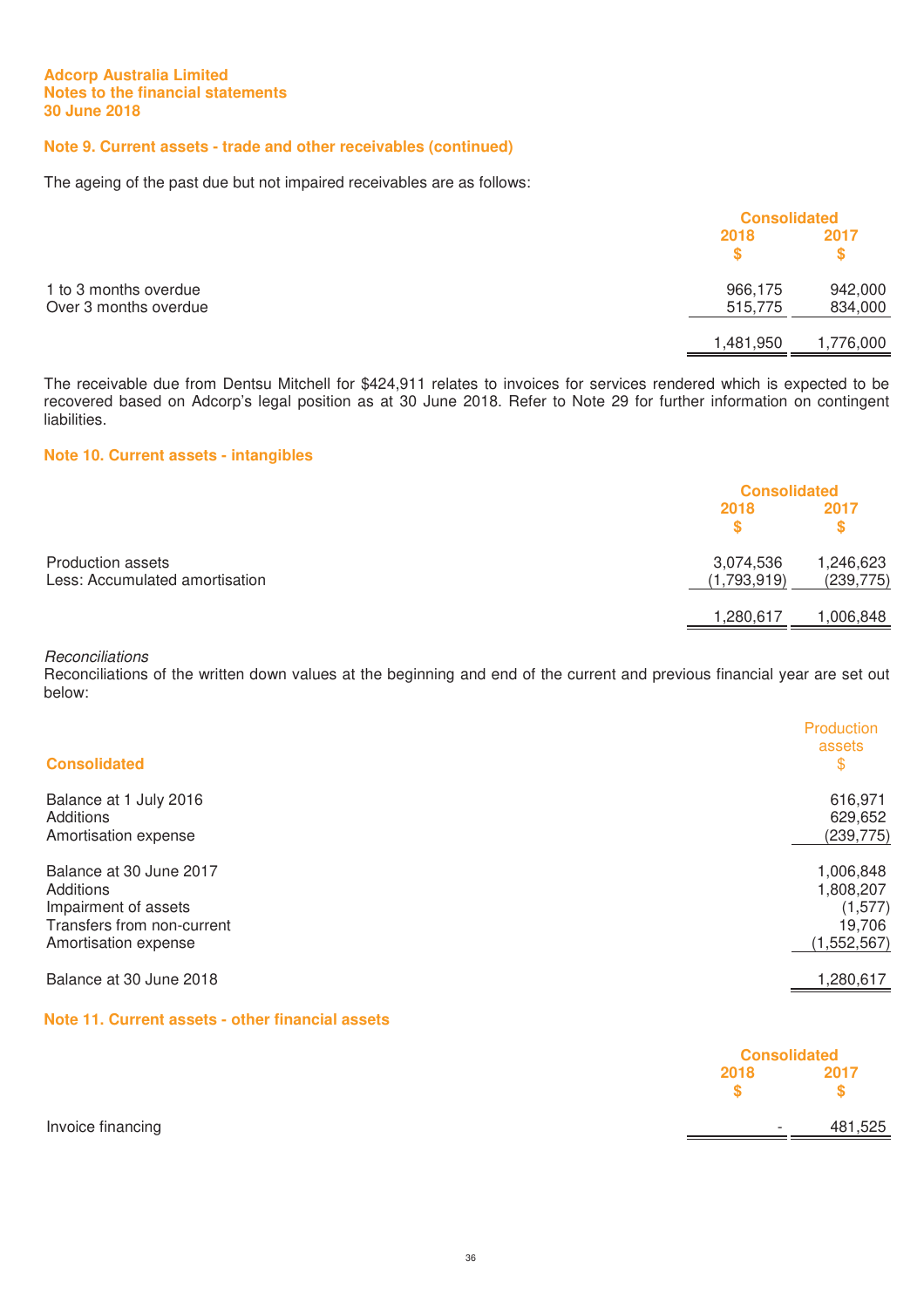# **Note 12. Current assets - other**

|                                  |                    | <b>Consolidated</b> |  |
|----------------------------------|--------------------|---------------------|--|
|                                  | 2018               | 2017<br>S           |  |
| Prepayments<br>Security deposits | 366,974<br>280,064 | 455,353<br>274,080  |  |
|                                  | 647,038            | 729,433             |  |
|                                  |                    |                     |  |

# **Note 13. Non-current assets - investments accounted for using the equity method**

|                                                     |         | <b>Consolidated</b> |  |
|-----------------------------------------------------|---------|---------------------|--|
|                                                     | 2018    | 2017                |  |
| Investment in associate - Shootsta Holdings Pty Ltd | 917,225 | 962,254             |  |

#### *Interests in associates*

Interests in associates are accounted for using the equity method of accounting. Information relating to associates that are material to the Consolidated Entity are set out below:

|                           |                                      | <b>Ownership interest</b> |        |  |
|---------------------------|--------------------------------------|---------------------------|--------|--|
|                           | <b>Principal place of business /</b> | 2018                      | 2017   |  |
| <b>Name</b>               | <b>Country of incorporation</b>      | $\frac{1}{2}$             | ℀      |  |
| Shootsta Holdings Pty Ltd | Australia                            | 15.00%                    | 15.00% |  |

On 22 July 2016, Adcorp purchased a 15% investment in Shootsta Holdings Pty Ltd ('Shootsta'), a company that empowers companies to create their own professional videos using a Shootsta kit. Adcorp also took a seat on the Shootsta board as part of the transaction.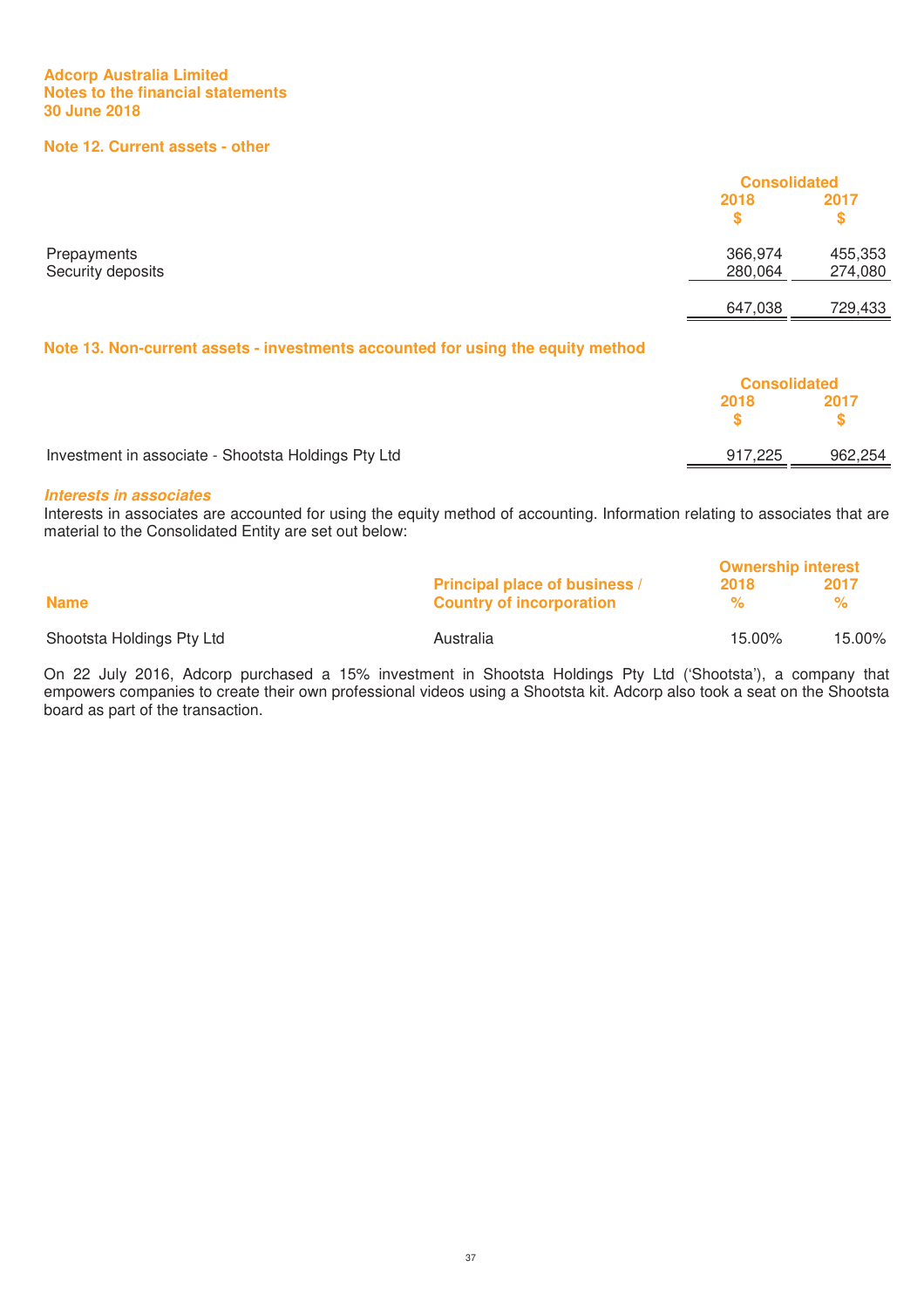# **Note 13. Non-current assets - investments accounted for using the equity method (continued)**

#### Summarised financial information

|                                                                       | <b>Shootsta Holdings Pty Ltd</b> |                   |
|-----------------------------------------------------------------------|----------------------------------|-------------------|
|                                                                       | 2018<br>\$                       | 2017<br>\$        |
| Summarised statement of financial position                            |                                  |                   |
| <b>Current assets</b>                                                 | 1,715,670                        | 727,140           |
| Non-current assets                                                    | 1,292,073                        | 578,559           |
| <b>Total assets</b>                                                   | 3,007,743                        | 1,305,699         |
| <b>Current liabilities</b>                                            | 2,739,838                        | 359,886           |
| Non-current liabilities                                               | 62,822                           | 658,125           |
| <b>Total liabilities</b>                                              | 2,802,660                        | 1,018,011         |
| Net assets                                                            | 205,083                          | 287,688           |
| Summarised statement of profit or loss and other comprehensive income |                                  |                   |
| Revenue                                                               | 5,560,201                        | 2,080,543         |
| <b>Expenses</b>                                                       | (5,864,845)                      | (2, 393, 409)     |
| Loss before income tax                                                | (304, 644)                       | (312, 866)        |
| Other comprehensive income                                            |                                  |                   |
| Total comprehensive income                                            | (304, 644)                       | (312, 866)        |
| Reconciliation of the Consolidated Entity's carrying amount           |                                  |                   |
| Opening carrying amount                                               | 962,254                          |                   |
| Share of loss after income tax                                        | (45,029)                         | (46,930)          |
| Purchase price - cash                                                 |                                  | 764,664           |
| Purchase price - in-kind services<br>Acquisition costs                |                                  | 200,000<br>44,520 |
| Closing carrying amount                                               | 917,225                          | 962,254           |
|                                                                       |                                  |                   |

#### *Interests in joint ventures*

Interests in joint ventures are accounted for using the equity method of accounting. Information relating to joint ventures that are material to the Consolidated Entity are set out below:

|                        | <b>Ownership interest</b>                                               |                       |           |
|------------------------|-------------------------------------------------------------------------|-----------------------|-----------|
| <b>Name</b>            | <b>Principal place of business /</b><br><b>Country of incorporation</b> | 2018<br>$\frac{1}{2}$ | 2017<br>% |
| HR by the Hour Pty Ltd | Australia                                                               | 50.00%                | 50.00%    |

HR by the Hour Pty Ltd ('HRBTH') is a 50% owned joint venture entity incorporated on 14 January 2016. HRBTH provides Recruitment and HR related services. The joint venture is accounted for under the equity accounting method, however as at 30 June 2018 the share of profits in HRBTH was not material (2017: not material).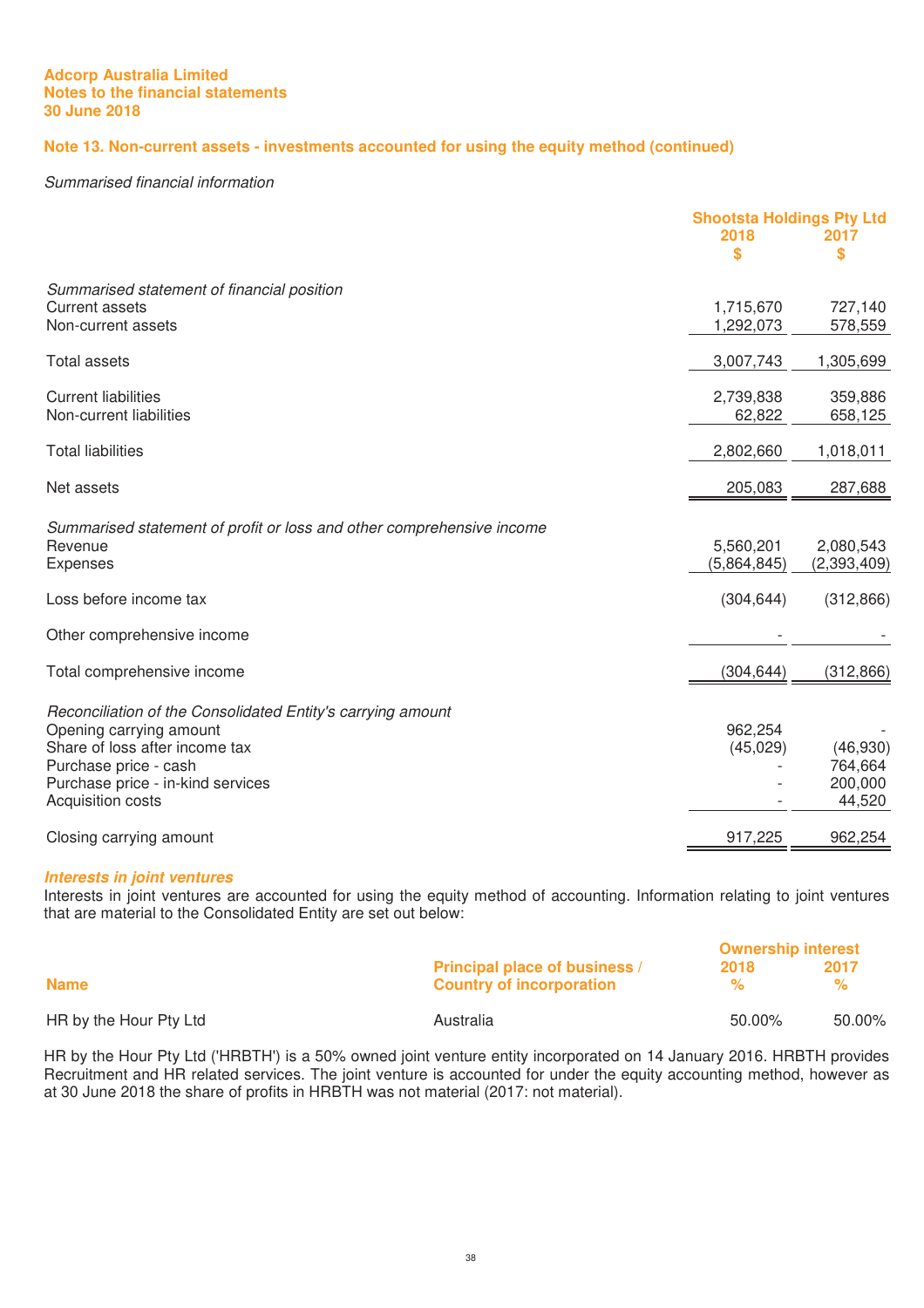# **Note 14. Non-current assets - property, plant and equipment**

|                                  | <b>Consolidated</b> |             |
|----------------------------------|---------------------|-------------|
|                                  | 2018                | 2017        |
|                                  | S                   | \$          |
| Office equipment - at cost       | 3,881,224           | 3,672,504   |
| Less: Accumulated depreciation   | (3,074,969)         | (2,986,761) |
| Less: Impairment                 | (373,000)           | (373,000)   |
|                                  | 433,255             | 312,743     |
| Furniture and fittings - at cost | 3,477,660           | 3,609,928   |
| Less: Accumulated depreciation   | (2,799,460)         | (2,780,342) |
| Less: Impairment                 | (500, 098)          | (500, 098)  |
|                                  | 178,102             | 329,488     |
|                                  | 611,357             | 642,231     |

# **Reconciliations**

Reconciliations of the written down values at the beginning and end of the current and previous financial year are set out below:

| <b>Consolidated</b>     | <b>Office</b><br>equipment<br>\$ | <b>Furniture and</b><br>fittings<br>\$ | Total<br>\$ |
|-------------------------|----------------------------------|----------------------------------------|-------------|
| Balance at 1 July 2016  | 240,382                          | 485,079                                | 725,461     |
| Additions               | 186,286                          | 11,642                                 | 197,928     |
| <b>Disposals</b>        | (11, 075)                        | (2,061)                                | (13, 136)   |
| Exchange differences    | (255)                            | 409                                    | 154         |
| Depreciation expense    | (102, 595)                       | (165, 581)                             | (268,176)   |
| Balance at 30 June 2017 | 312,743                          | 329,488                                | 642,231     |
| Additions               | 267,367                          | 12,153                                 | 279,520     |
| <b>Disposals</b>        | (2,779)                          | (2, 475)                               | (5,254)     |
| Exchange differences    | (839)                            | (1, 387)                               | (2, 226)    |
| Depreciation expense    | (143, 237)                       | (159,677)                              | (302,914)   |
| Balance at 30 June 2018 | 433,255                          | 178,102                                | 611,357     |

# **Note 15. Non-current assets - intangibles**

|                                                      | <b>Consolidated</b> |               |
|------------------------------------------------------|---------------------|---------------|
|                                                      | 2018                | 2017          |
|                                                      | \$                  | \$            |
| Software licences - at cost                          | 3,360,751           | 3,358,081     |
| Less: Accumulated amortisation                       | (3, 180, 277)       | (3, 152, 114) |
| Less: Impairment                                     | (125,817)           | (125,817)     |
|                                                      | 54,657              | 80,150        |
| Trademarks and other intellectual property - at cost | 2,910               | 2,910         |
| Less: Accumulated amortisation                       | (901)               | (659)         |
|                                                      | 2.009               | 2,251         |
| Production assets - at cost                          | 281,701             | 301,407       |
|                                                      | 338,367             | 383,808       |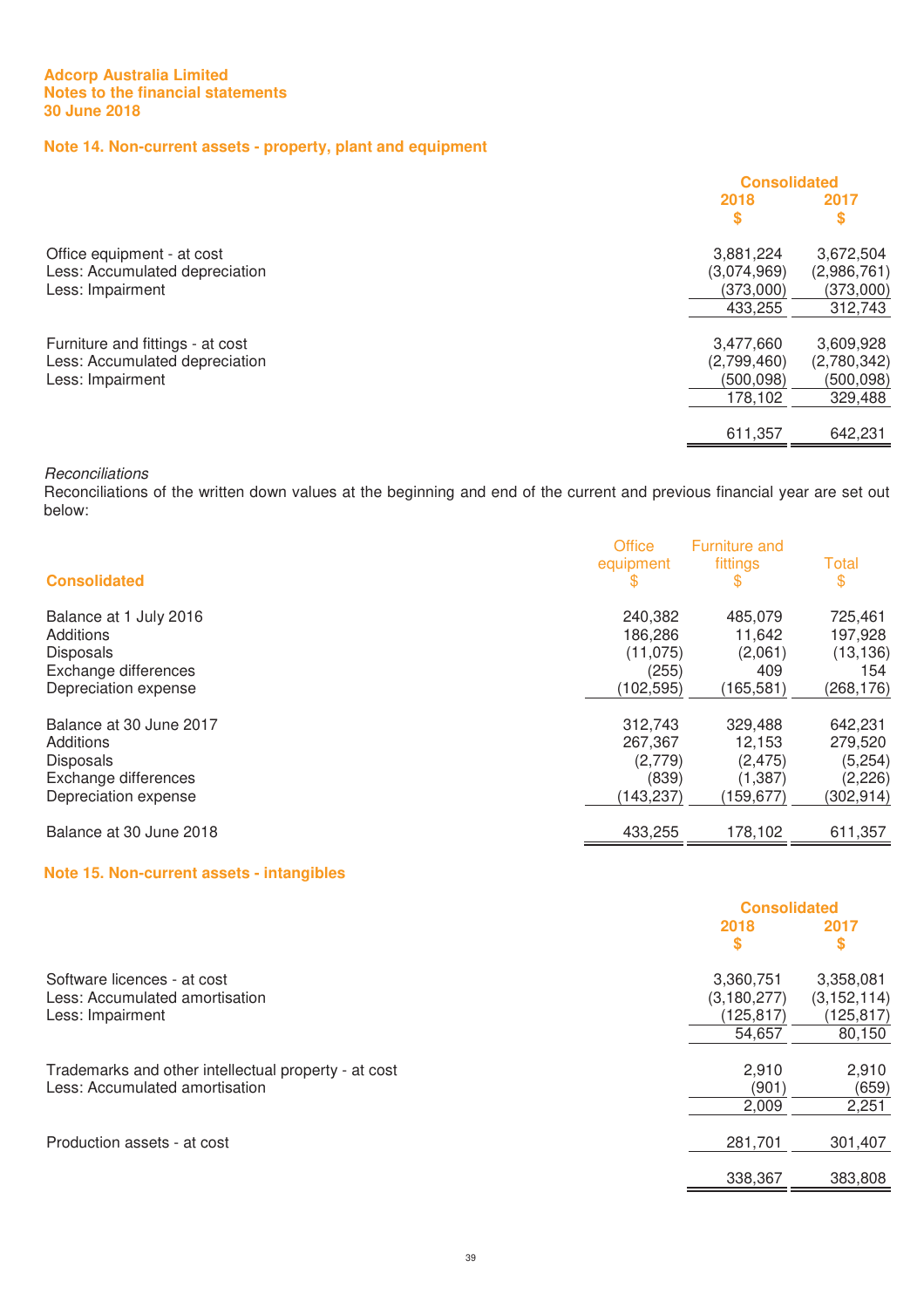# **Note 15. Non-current assets - intangibles (continued)**

#### **Reconciliations**

Reconciliations of the written down values at the beginning and end of the current and previous financial year are set out below:

| <b>Consolidated</b>                                                                  | <b>Software</b><br>licences<br>\$          | <b>Trademarks</b><br>and other<br>intellectual<br>property<br>\$ | Production<br>assets<br>\$ | <b>Total</b><br>\$                           |
|--------------------------------------------------------------------------------------|--------------------------------------------|------------------------------------------------------------------|----------------------------|----------------------------------------------|
| Balance at 1 July 2016<br>Additions<br><b>Disposals</b><br>Amortisation expense      | 63,306<br>193,870<br>(1,533)<br>(175, 493) | 784<br>2,419<br>(952)                                            | 301,407                    | 64,090<br>497,696<br>(1,533)<br>(176, 445)   |
| Balance at 30 June 2017<br>Additions<br>Transfers to current<br>Amortisation expense | 80,150<br>121,309<br>(146, 802)            | 2,251<br>(242)                                                   | 301,407<br>(19,706)        | 383,808<br>121,309<br>(19,706)<br>(147, 044) |
| Balance at 30 June 2018                                                              | 54,657                                     | 2,009                                                            | 281,701                    | 338,367                                      |

#### **Note 16. Current liabilities - trade and other payables**

|                        |            | <b>Consolidated</b> |  |
|------------------------|------------|---------------------|--|
|                        | 2018       | 2017                |  |
|                        |            | S                   |  |
| Trade payables         | 6,039,307  | 6,376,245           |  |
| Deferred consideration | 89,138     | 167,326             |  |
| Other payables         | 4,259,947  | 3,943,959           |  |
|                        | 10,388,392 | 10,487,530          |  |
|                        |            |                     |  |

Refer to note 25 for further information on financial instruments.

# **Note 17. Current liabilities - borrowings**

|                  |        | <b>Consolidated</b> |  |
|------------------|--------|---------------------|--|
|                  | 2018   | 2017                |  |
|                  |        | S                   |  |
| Chattel mortgage | 81,205 | 29,868              |  |

Refer to note 20 for further information on assets pledged as security and financing arrangements.

Refer to note 25 for further information on financial instruments.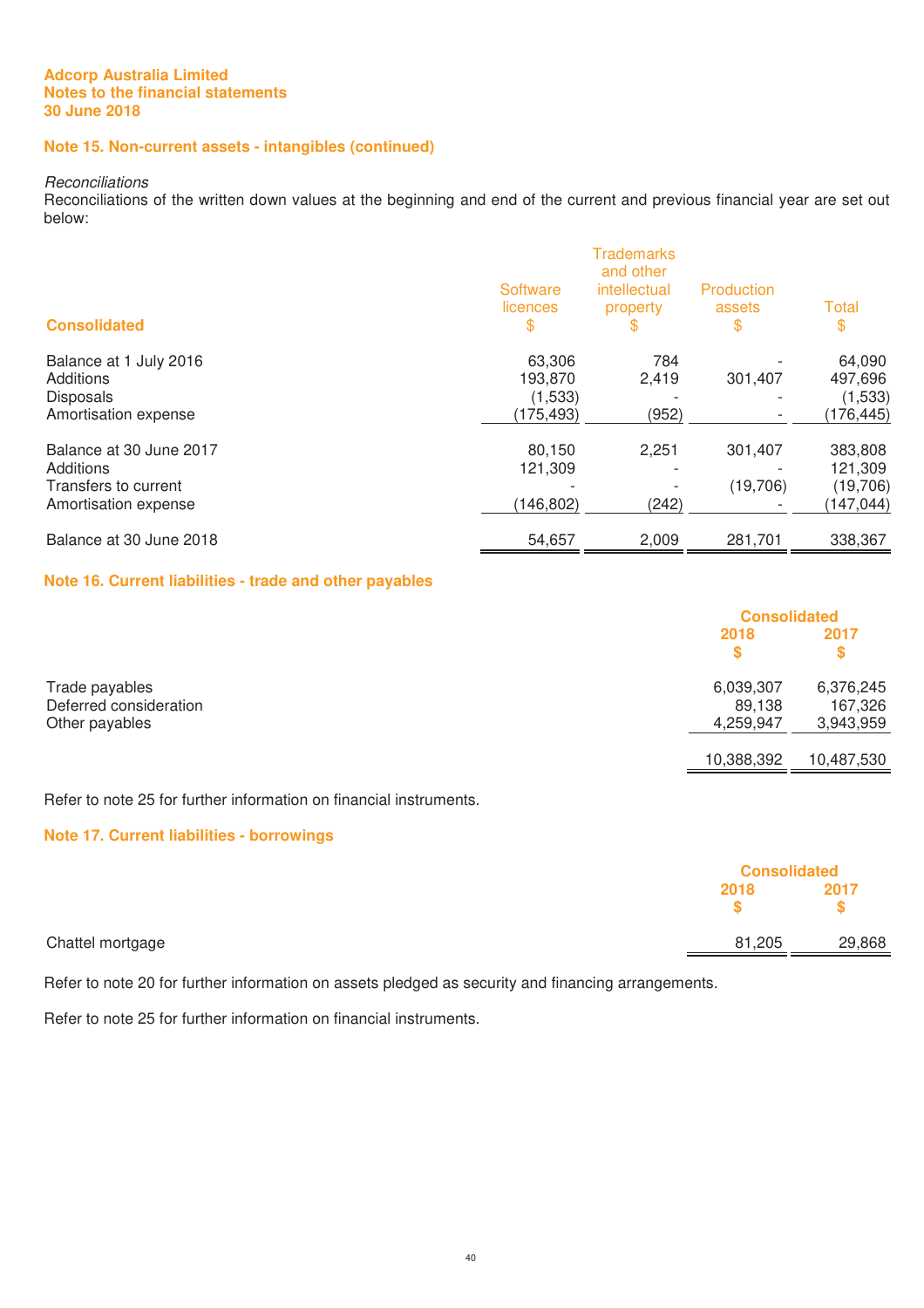# **Note 18. Current liabilities - provisions**

|                   | <b>Consolidated</b> |         |
|-------------------|---------------------|---------|
|                   | 2018<br>S           | 2017    |
|                   |                     |         |
| Employee benefits | 775,804             | 737,173 |
| Decommissioning   | 53,344              | 93,571  |
|                   | 829,148             | 830,744 |

#### Decommissioning

The provision represents the present value of the estimated costs to make good the premises leased by the Consolidated Entity at the end of the respective lease terms.

Refer to note 21 for details of the movements in provision.

# **Note 19. Current liabilities - other financial liabilities**

|                                                                                                             | <b>Consolidated</b>              |            |
|-------------------------------------------------------------------------------------------------------------|----------------------------------|------------|
|                                                                                                             | 2018<br>\$                       | 2017<br>\$ |
| Invoice financing                                                                                           | 548,428                          |            |
| Note 20. Non-current liabilities - borrowings                                                               |                                  |            |
|                                                                                                             | <b>Consolidated</b><br>2018<br>S | 2017<br>\$ |
| Chattel mortgage                                                                                            | 193,379                          | 57,656     |
| Refer to note 25 for further information on financial instruments.                                          |                                  |            |
| <b>Total secured liabilities</b><br>The total secured liabilities (current and non-current) are as follows: |                                  |            |
|                                                                                                             | <b>Consolidated</b>              |            |
|                                                                                                             | 2018<br>S                        | 2017<br>\$ |
| Chattel mortgage                                                                                            | 274,584                          | 87,524     |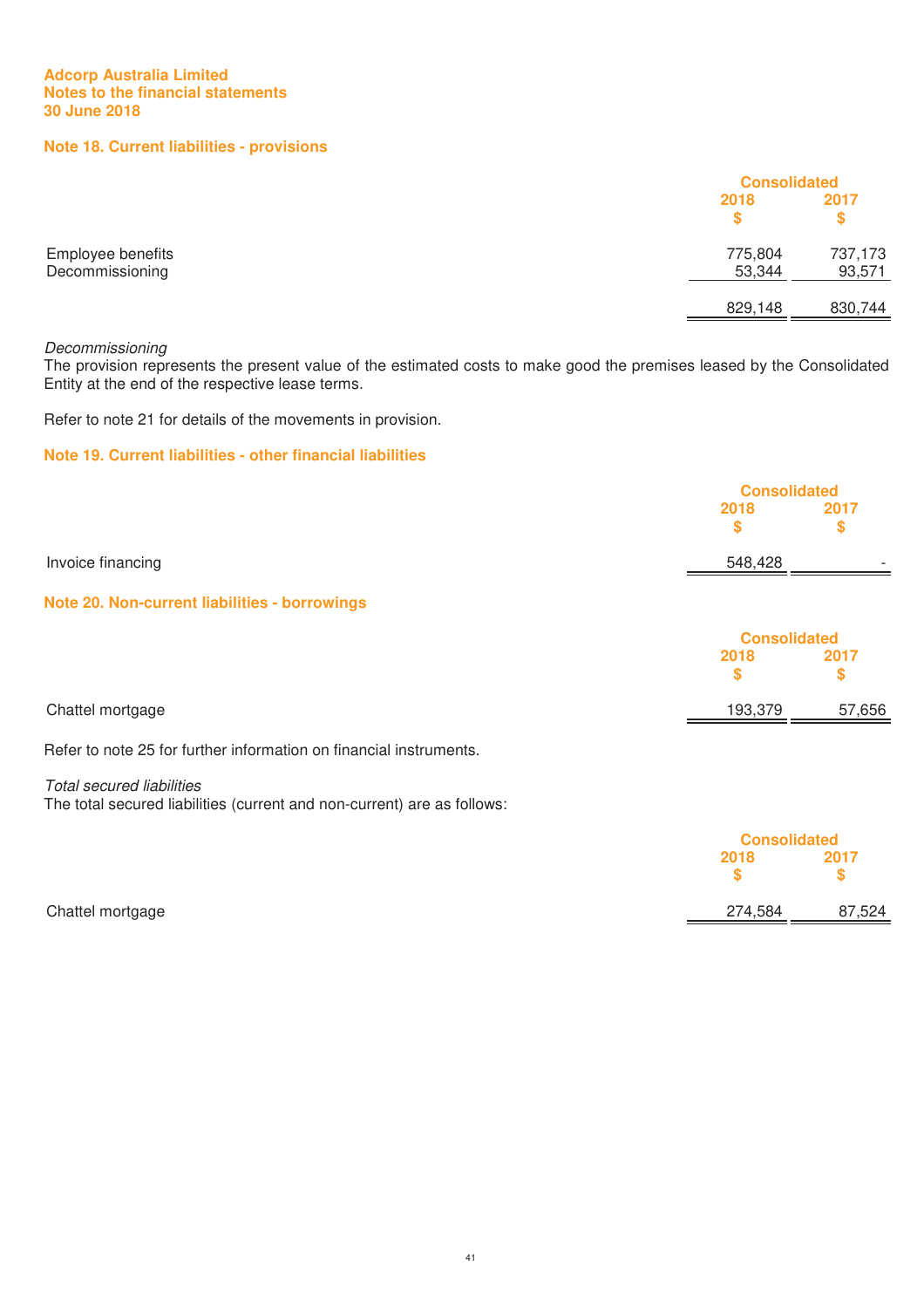# **Note 20. Non-current liabilities - borrowings (continued)**

#### Assets pledged as security

The chattel mortgage is secured through the Consolidated Entity's debt financier who holds security over all the Consolidated Entity's assets.

# Financing arrangements

Unrestricted access was available at the reporting date to the following lines of credit:

|                              |         | <b>Consolidated</b> |  |
|------------------------------|---------|---------------------|--|
|                              | 2018    | 2017                |  |
|                              | S       | \$                  |  |
| <b>Total facilities</b>      |         |                     |  |
| Chattel mortgage             | 274,584 | 87,524              |  |
| Used at the reporting date   |         |                     |  |
| Chattel mortgage             | 274,584 | 87,524              |  |
| Unused at the reporting date |         |                     |  |
| Chattel mortgage             |         |                     |  |

# **Note 21. Non-current liabilities - provisions**

|                   |         | <b>Consolidated</b> |  |
|-------------------|---------|---------------------|--|
|                   | 2018    | 2017                |  |
|                   |         |                     |  |
| Employee benefits | 61,080  | 91,268              |  |
| Decommissioning   | 241,157 | 252,713             |  |
|                   | 302,237 | 343,981             |  |

# Decommissioning

The provision represents the present value of the estimated costs to make good the premises leased by the Consolidated Entity at the end of the respective lease terms.

#### Movements in provisions

Movements in each class of provision (current and non-current) during the current financial year, other than employee benefits, are set out below:

| <b>Consolidated - 2018</b>                                          | Decom-<br>missioning |
|---------------------------------------------------------------------|----------------------|
| Carrying amount at the start of the year<br>Unused amounts reversed | 346,284<br>(51,783)  |
| Carrying amount at the end of the year                              | 294,501              |

#### **Note 22. Equity - issued capital**

|                              | <b>Consolidated</b> |               |            |            |
|------------------------------|---------------------|---------------|------------|------------|
|                              | 2018                | 2017          | 2018       | 2017       |
|                              | <b>Shares</b>       | <b>Shares</b> |            |            |
| Ordinary shares - fully paid | 182,029,806         | 182,029,806   | 32,353,386 | 32,353,386 |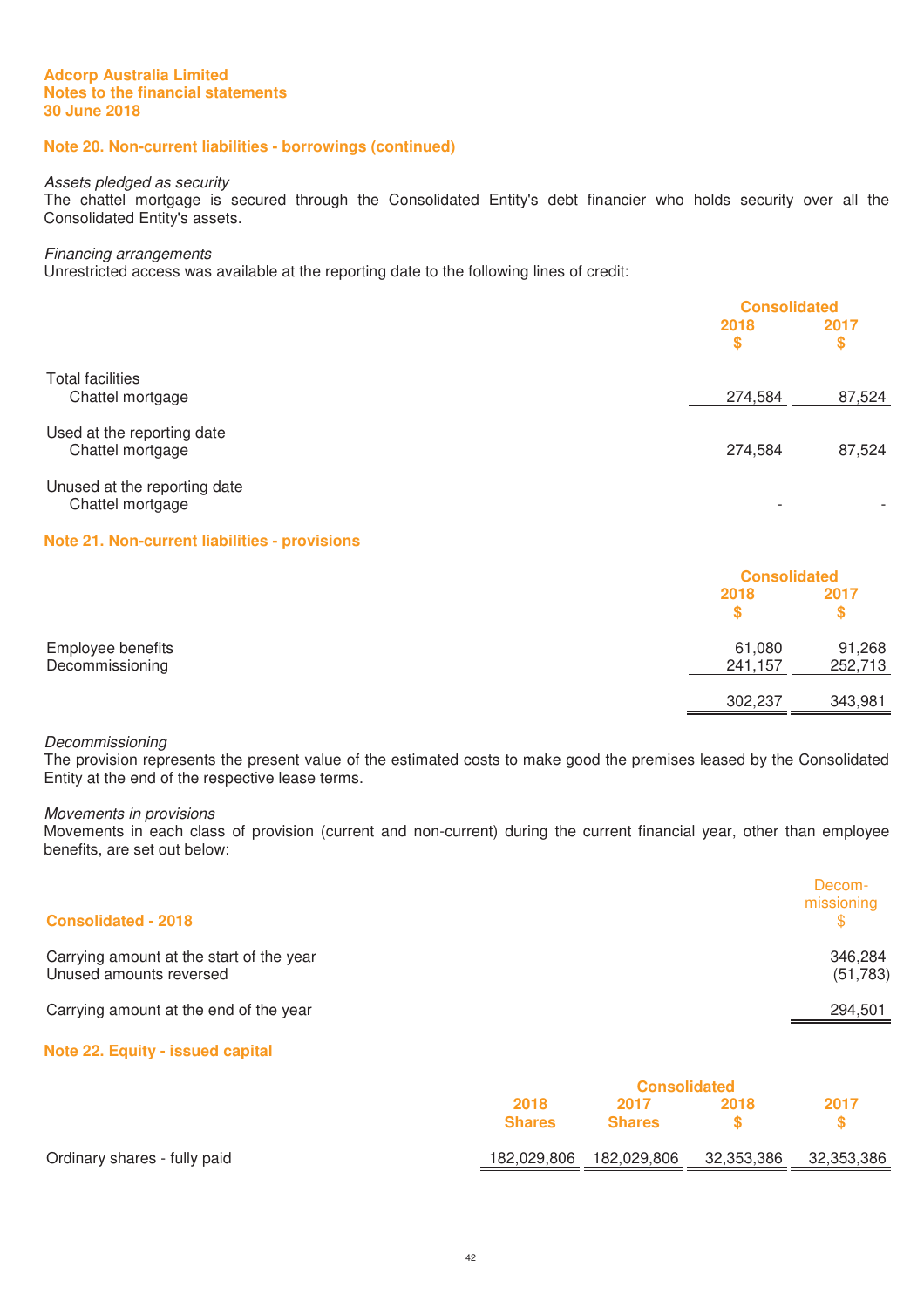# **Note 22. Equity - issued capital (continued)**

#### Ordinary shares

Ordinary shares entitle the holder to participate in dividends and the proceeds on the winding up of the Company in proportion to the number of and amounts paid on the shares held. The fully paid ordinary shares have no par value and the Company does not have a limited amount of authorised capital.

On a show of hands every member present at a meeting in person or by proxy shall have one vote and upon a poll each share shall have one vote.

Share buy-back There is no current on-market share buy-back.

#### Capital risk management

When managing capital, management's objective is to ensure the Company and Consolidated Entity continues as a going concern as well as to maintain optimal returns to shareholders. Management are constantly reviewing the capital structure of the Company and Consolidated Entity in light of any expected changes in market conditions. Management has no current plans to issue further shares on the market or to reduce the capital structure by conducting share buybacks.

Capital is regarded as total equity, as recognised in the statement of financial position, plus net debt. Net debt is calculated as total borrowings less cash and cash equivalents.

Management aim to return a high level of profits to shareholders as dividend payments, whilst maintaining sufficient cash in the business for meeting working capital requirements.

The capital risk management policy remains unchanged from the 30 June 2017 Annual Report.

# **Note 23. Equity - non-controlling interest**

|                                                             |                                 | <b>Consolidated</b>             |  |
|-------------------------------------------------------------|---------------------------------|---------------------------------|--|
|                                                             | 2018                            | 2017<br><b>S</b>                |  |
| Contributed equity<br>Reserves<br><b>Accumulated losses</b> | 202,030<br>32,251<br>(103, 222) | 202,030<br>32,251<br>(128, 105) |  |
|                                                             | 131,059                         | 106,176                         |  |

The non-controlling interest has 25% (2017: 25%) equity holding in Quadrant Creative Pty Ltd.

# **Note 24. Equity - dividends**

#### Dividends

There were no dividends paid, recommended or declared during the current or previous financial year.

Franking credits

|                                                                                      | <b>Consolidated</b> |           |      |
|--------------------------------------------------------------------------------------|---------------------|-----------|------|
|                                                                                      | 2018                |           | 2017 |
|                                                                                      |                     |           |      |
| Franking credits available for subsequent financial years based on a tax rate of 30% | 5,153,235           | 5,043,159 |      |

The above amounts represent the balance of the franking account as at the end of the financial year, adjusted for:

- franking credits that will arise from the payment of the amount of the provision for income tax at the reporting date
- franking debits that will arise from the payment of dividends recognised as a liability at the reporting date
- franking credits that will arise from the receipt of dividends recognised as receivables at the reporting date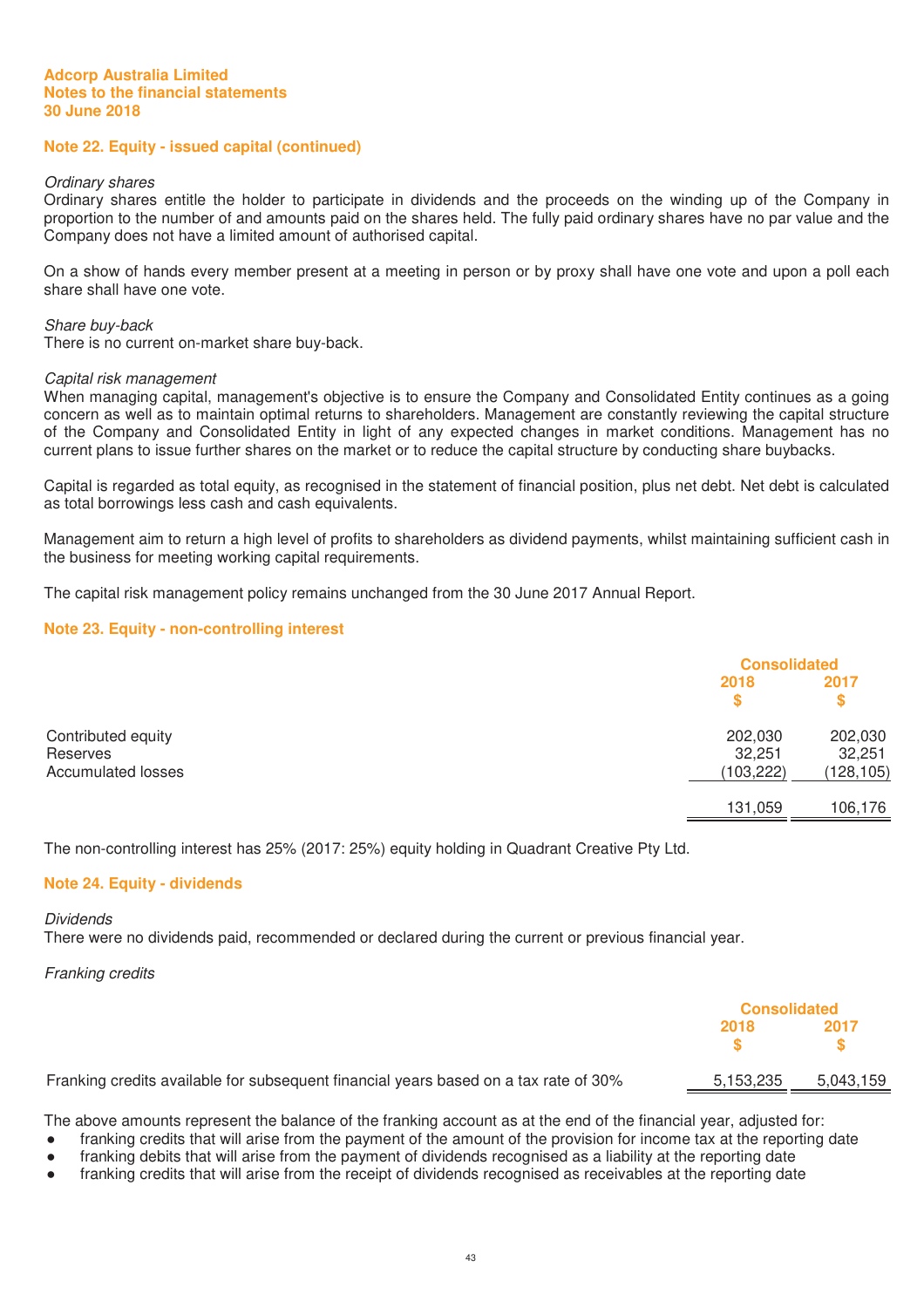# **Note 25. Financial instruments**

#### *Financial risk management objectives*

The Consolidated Entity's principal financial liabilities comprise trade payables. These financial liabilities arise directly from the consolidated entity's operations. The Consolidated Entity has various financial assets such as trade receivables and cash and short-term deposits, which arise directly from its operations.

Risk management is carried out by senior finance executives ('finance') under policies approved by the Board of Directors ('the Board'). These policies include identification and analysis of the risk exposure of the Consolidated Entity and appropriate procedures, controls and risk limits. Finance identifies, evaluates and hedges financial risks within the Consolidated Entity's operating units. Finance reports to the Board on a monthly basis.

#### *Market risk*

#### Foreign currency risk

The Consolidated Entity has transactional foreign currency exposures. Such exposure arises from purchases by the Consolidated Entity in currencies other than the functional currency of the operating units. Approximately 2% of the Consolidated Entity's purchases are denominated in currencies other than the functional currency of the operating unit making the subsequent sale. These amounts include the payables of foreign creditors, which are not effectively hedged by other foreign currency denominated items.

The Consolidated Entity's main foreign currency exposure is New Zealand Dollars, as shown below. Based on this exposure, had the Australian Dollar weakened by 10% or strengthened by 10% against the New Zealand Dollar with all other variables held constant, the movement would have an immaterial impact on the Consolidated Entity. The Consolidated Entity is not sensitive to movements in other currencies.

The carrying amount of the Consolidated Entity's foreign currency denominated financial assets and financial liabilities at the reporting date were as follows:

|                     | <b>Assets</b> |            | <b>Liabilities</b> |         |
|---------------------|---------------|------------|--------------------|---------|
|                     | 2018          | 2017       | 2018               | 2017    |
| <b>Consolidated</b> |               |            |                    |         |
| New Zealand dollars | 606,648,      | .657,000 ا | 993,174            | 947,000 |

#### Price risk

The Consolidated Entity is not exposed to any significant price risk.

#### Interest rate risk

The Consolidated Entity's principal financial instruments comprise cash and short-term deposits. The main purpose of these financial instruments is to finance the Consolidated Entity's operations.

The Consolidated Entity has various other financial instruments such as trade debtors and trade creditors, which arise directly from its operations.

The Consolidated Entity is not exposed to any significant interest rate risk.

# *Credit risk*

Credit risk arises from the financial assets of the Consolidated Entity, which comprise cash and cash equivalents, trade and other receivables. The Consolidated Entity's exposure to credit risk arises from potential default of the counter party, with a maximum exposure equal to the carrying amount of these instruments.

It is the Consolidated Entity's policy that all customers who wish to trade on credit terms are subject to credit verification procedures including an assessment of their independent credit rating and financial position. Some customer credit risk within the Consolidated Entity is managed by the use of debtors insurance.

In addition, receivable balances are monitored on an ongoing basis with the result that the Consolidated Entity's exposure to bad debts is not considered to be significant.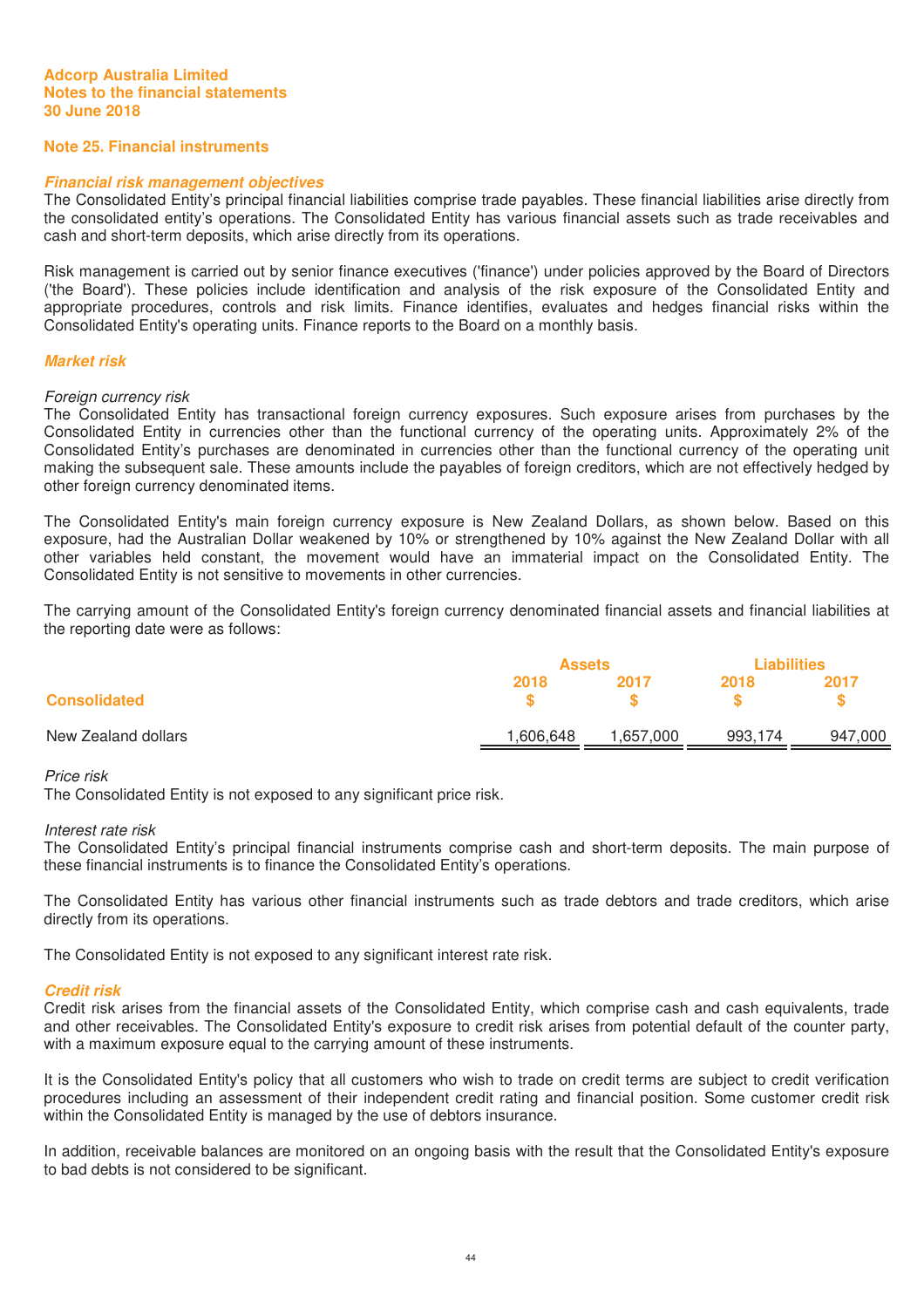# **Note 25. Financial instruments (continued)**

#### *Liquidity risk*

Liquidity risk is the risk that the Consolidated Entity will be unable to meet its payment obligations when they fall due under normal and stress circumstances. The Consolidated Entity's objective is to maintain a balance between continuity of funding and flexibility through effective management of working capital and the use of available bank credit lines. To limit this risk, management has arranged invoice financing facilities, manages assets with liquidity in mind, and monitors future cash flows and liquidity on a daily basis.

#### Remaining contractual maturities

The following tables detail the Consolidated Entity's remaining contractual maturity for its financial instrument liabilities. The tables have been drawn up based on the undiscounted cash flows of financial liabilities based on the earliest date on which the financial liabilities are required to be paid. The tables include both interest and principal cash flows disclosed as remaining contractual maturities and therefore these totals may differ from their carrying amount in the statement of financial position.

| <b>Consolidated - 2018</b>                     | Weighted<br>average<br>interest rate<br>$\frac{9}{6}$ | 1 year or less | Between 1<br>and 2 years | Between 2<br>and 5 years<br>\$ | Over 5 years | Remaining<br>contractual<br>maturities<br>\$ |
|------------------------------------------------|-------------------------------------------------------|----------------|--------------------------|--------------------------------|--------------|----------------------------------------------|
| <b>Non-derivatives</b>                         |                                                       |                |                          |                                |              |                                              |
| Non-interest bearing<br>Trade payables         |                                                       | 6,039,307      |                          |                                |              | 6,039,307                                    |
| Other payables                                 |                                                       | 4,259,947      | 105,981                  |                                |              | 4,365,928                                    |
|                                                |                                                       |                |                          |                                |              |                                              |
| Interest-bearing - fixed rate                  |                                                       |                |                          |                                |              |                                              |
| Invoice financing                              | 8.50%                                                 | 548,428        |                          |                                |              | 548,428                                      |
| Chattel mortgage                               | 9.79%                                                 | 104,459        | 91,786                   | 128,965                        |              | 325,210                                      |
| Total non-derivatives                          |                                                       | 10,952,141     | 197,767                  | 128,965                        |              | 11,278,873                                   |
|                                                | Weighted                                              |                |                          |                                |              | Remaining                                    |
|                                                | average                                               |                | Between 1                | Between 2                      |              | contractual                                  |
|                                                | interest rate                                         | 1 year or less | and 2 years              | and 5 years                    | Over 5 years | maturities                                   |
| <b>Consolidated - 2017</b>                     | $\frac{9}{6}$                                         |                |                          |                                |              |                                              |
| <b>Non-derivatives</b><br>Non-interest bearing |                                                       |                |                          |                                |              |                                              |
| Trade payables                                 |                                                       | 6,376,245      |                          |                                |              | 6,376,245                                    |
| Other payables                                 |                                                       | 4,111,285      | 93,128                   |                                |              | 4,204,413                                    |
| Interest-bearing - fixed rate                  |                                                       |                |                          |                                |              |                                              |
| Chattel mortgage                               | 11.00%                                                | 37,853         | 34,567                   | 29,316                         |              | 101,736                                      |
| Total non-derivatives                          |                                                       | 10,525,383     | 127,695                  | 29,316                         |              | 10,682,394                                   |

# **Note 26. Fair value measurement**

The carrying amounts of trade and other receivables and trade and other payables are assumed to approximate their fair values due to their short-term nature.

The fair value of financial liabilities is estimated by discounting the remaining contractual maturities at the current market interest rate that is available for similar financial liabilities.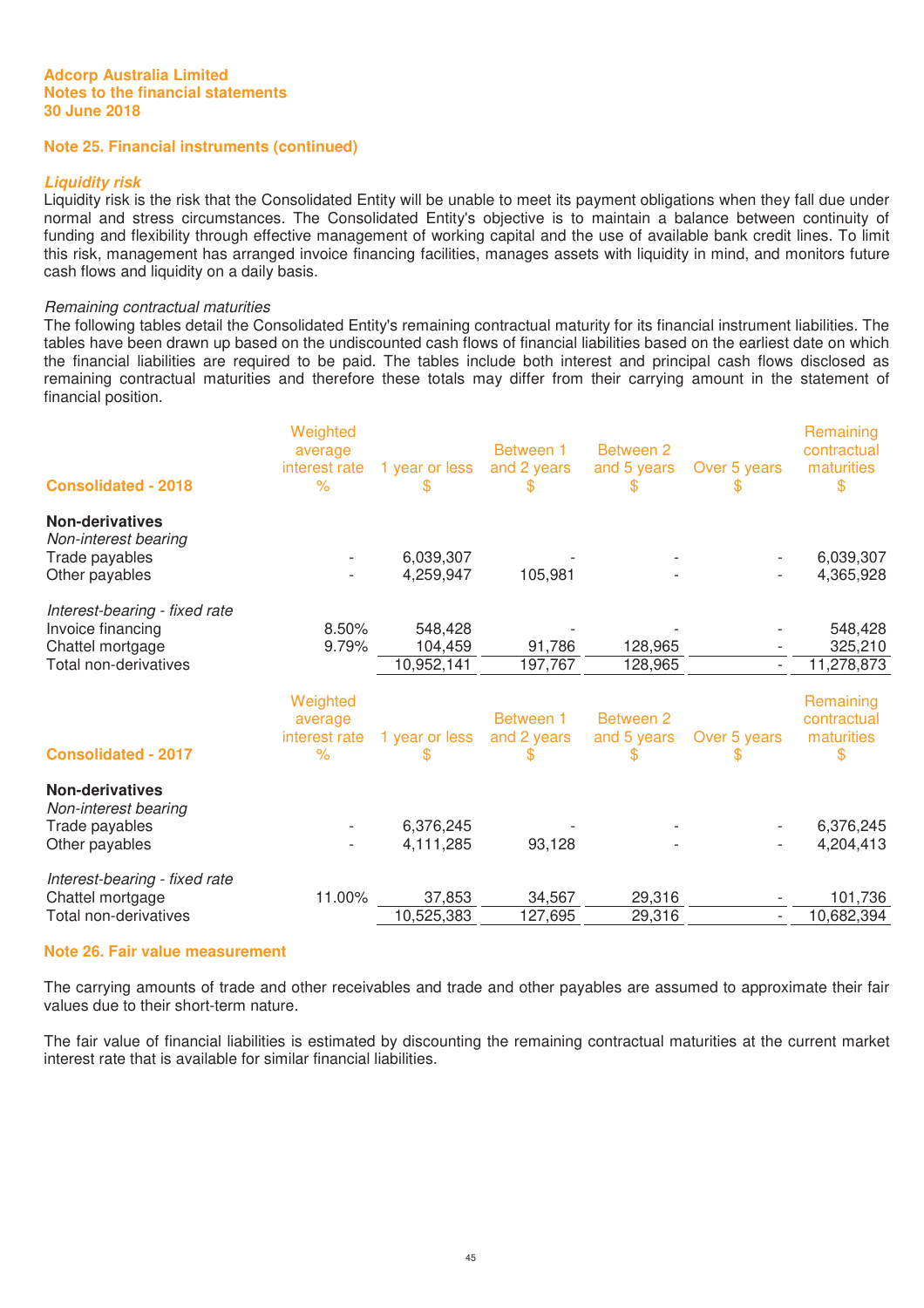# **Note 27. Key management personnel disclosures**

#### Compensation

The aggregate compensation made to Directors and other members of key management personnel of the Consolidated Entity is set out below:

|                                                          |                   | <b>Consolidated</b> |
|----------------------------------------------------------|-------------------|---------------------|
|                                                          | 2018              | 2017                |
| Short-term employee benefits<br>Post-employment benefits | 554,366<br>36,430 | 503,726<br>27,908   |
|                                                          | 590,796           | 531,634             |

# **Note 28. Remuneration of auditors**

During the financial year the following fees were paid or payable for services provided by Grant Thornton Audit Pty Ltd, the auditor of the Company, its network firms and unrelated firms:

|                                                                                              | <b>Consolidated</b> |            |
|----------------------------------------------------------------------------------------------|---------------------|------------|
|                                                                                              | 2018<br>\$          | 2017<br>\$ |
| Audit services - Grant Thornton Audit Pty Ltd<br>Audit or review of the financial statements | 95,125              | 100,000    |
| Other services - Grant Thornton Audit Pty Ltd<br>Taxation compliance                         | 18,504              | 18,000     |
|                                                                                              | 113,629             | 118,000    |
| Audit services - network firms<br>Audit or review of the financial statements                | 32,746              | 33,725     |
| Other services - network firms<br>Other professional services                                |                     | 587        |
|                                                                                              | 32,746              | 34,312     |
| Other services - unrelated firms<br>Tax compliance                                           | 4,054               | 3,972      |

# **Note 29. Contingent liabilities**

The Consolidated Entity has various guarantees over premises.

|          | <b>Consolidated</b> |           |
|----------|---------------------|-----------|
|          | 2018                | 2017<br>S |
| Premises | 530,242             | 567,340   |

On 11 November 2016, Adcorp received a letter from Dentsu Mitchell Australia Pty Ltd ('Dentsu') claiming amounts owing by Adcorp. This letter was in response to one from Adcorp dated 9 November 2016 demanding payment of outstanding invoices for services rendered. Adcorp considers Dentsu's letter dated 11 November 2016 to be largely unsubstantiated claims and will vigorously defend this position.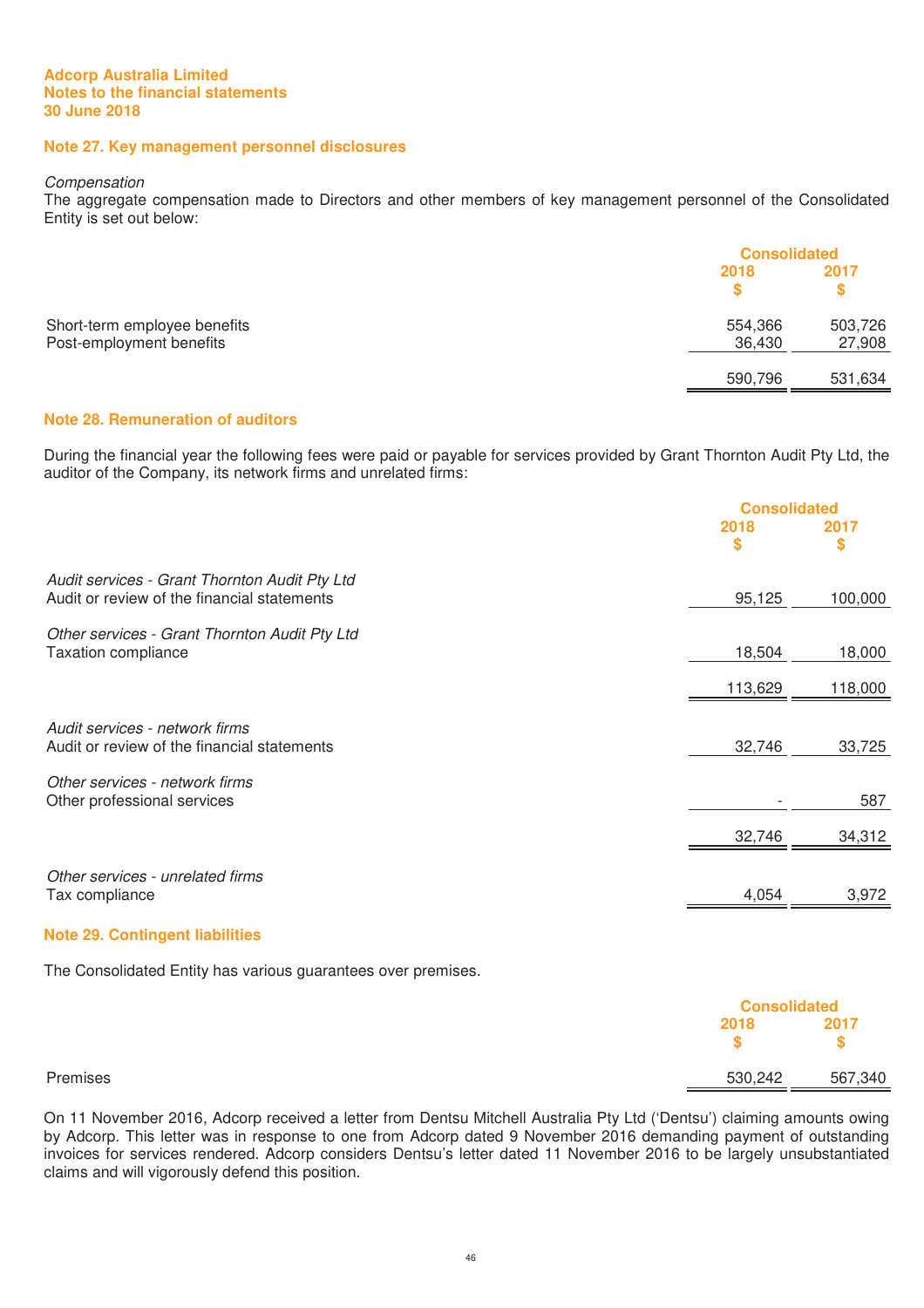# **Note 29. Contingent liabilities (continued)**

On 22 December 2016, Adcorp responded again demanding payment of outstanding invoices for services rendered and in addition claiming damages for wrongful termination of agreement and engaging in misleading and deceptive conduct.

On 28 April 2017 Adcorp lodged a Statement of Claim in the Supreme Court of New South Wales against Dentsu in relation to this termination of services. Dentsu has lodged a counter claim, however Adcorp maintains Dentsu's claim is largely unsubstantiated and will vigorously defend this position.

On 16 March 2018, Adcorp lodged its lay evidence and on 6 July 2018 lodged its expert evidence. Dentsu is now preparing their evidence in response. Adcorp maintains it has a strong case and will continue to vigorously pursue this legal action.

#### **Note 30. Commitments**

|                                                                                                              | <b>Consolidated</b> |           |
|--------------------------------------------------------------------------------------------------------------|---------------------|-----------|
|                                                                                                              | 2018                | 2017<br>S |
| Capital commitments<br>Committed at the reporting date but not recognised as liabilities, payable:           |                     |           |
| Property, plant and equipment                                                                                | 42,215              | 68,173    |
| Lease commitments - operating<br>Committed at the reporting date but not recognised as liabilities, payable: |                     |           |
| Within one year                                                                                              | 1,005,344           | 1,053,837 |
| One to five years                                                                                            | 1,346,855           | 2,242,204 |
|                                                                                                              | 2,352,199           | 3,296,041 |

Operating leases are entered into as a means of acquiring access to retail property and IT equipment. Rental payments are generally fixed, but with future inflation escalation clauses. Adcorp Australia Limited is a sub-lessor in one property (2017: one property). The future minimum sub-lease payments expected to be received is \$nil (2017: \$114,590).

# **Note 31. Related party transactions**

#### Parent entity

Adcorp Australia Limited is the parent entity. Parent entity information is set out in note 32.

#### Subsidiaries

Interests in subsidiaries are set out in note 33.

#### **Associates**

Interests in associates are set out in note 13.

Joint ventures Interests in joint ventures are set out in note 13.

#### Key management personnel

Disclosures relating to key management personnel are set out in note 27 and the remuneration report included in the Directors' report.

Transactions with related parties

There were no transactions with related parties during the current and previous financial year.

# Receivable from and payable to related parties

The Company carries a provision (raised in the 2011 financial year) of \$37,000 for a discretionary incentive for David Morrison, related to performance in the 2011 financial year in his capacity as head of WA, SA and NT regions.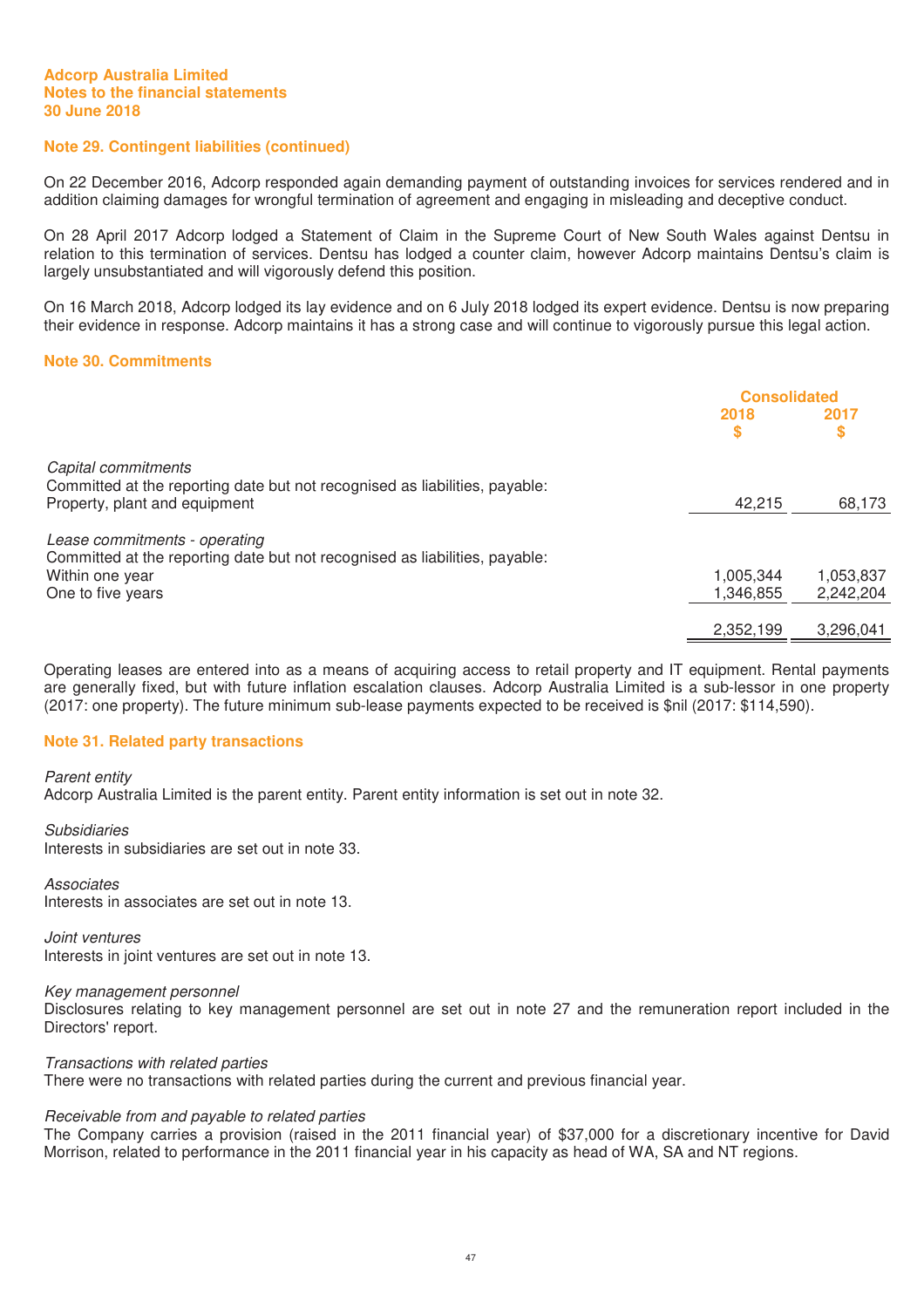# **Note 31. Related party transactions (continued)**

#### Loans to/from related parties

As previously disclosed on 24 January 2018, Adcorp secured a short-term loan of \$500,000 from Millennium Company Pty Ltd ATF The Rodwell (New Millennium) Trust ('Millennium'), a company associated with Adcorp's major shareholder and Chairman, Ian Rodwell. The loan bears interest at 12% per annum. The loan facility is secured by a second ranking security in favour of the lender. As this is a related party loan, Adcorp received a waiver of ASX Listing Rule 10.1 to allow the security to be granted without obtaining shareholder approval. On 27 February 2018, Millennium provided an extension of the loan until 31 March 2019. This loan was repaid in full on 29 March 2018.

On 6 June 2018, Adcorp secured a \$750,000 loan from Millennium Company Pty Ltd ATF The Rodwell (New Millennium) Trust , a company associated with Adcorp's major shareholder and Chairman, Ian Rodwell. This loan replaces the shortterm loan mentioned above and will be used as required to fund working capital. The loan bears interest at 12% per annum. The Loan Facility is secured by a second ranking security in favour of the Lender. As this is a related party loan, Adcorp sought and received a waiver of ASX Listing Rule 10.1 to allow the Security to be granted without obtaining Shareholder approval under ASX Listing Rule 10.1. Consent was obtained from the Company's first secured lender, Thorn. Balance drawdown from this loan as at 30 June 2018 is zero. However should we drawdown at a later date, this loan has a repayment date of 31 March 2019.

#### Terms and conditions

All transactions were made on normal commercial terms and conditions and at market rates.

# **Note 32. Parent entity information**

Set out below is the supplementary information about the parent entity.

#### Statement of profit or loss and other comprehensive income

|                                | <b>Parent</b> |         |
|--------------------------------|---------------|---------|
|                                | 2018          | 2017    |
| Profit/(loss) after income tax | (1, 475, 177) | 823,364 |
| Total comprehensive income     | (1,475,177)   | 823,364 |

Statement of financial position

|                                                       | <b>Parent</b>                |                              |
|-------------------------------------------------------|------------------------------|------------------------------|
|                                                       | 2018<br>\$                   | 2017<br>\$                   |
| Total current assets                                  | 24,109,975                   | 24,309,468                   |
| Total assets                                          | 27,309,132                   | 27,505,089                   |
| <b>Total current liabilities</b>                      | 24,987,974                   | 23,845,725                   |
| <b>Total liabilities</b>                              | 25,788,852                   | 24,509,632                   |
| Equity<br>Issued capital<br><b>Accumulated losses</b> | 32,353,386<br>(30, 833, 106) | 32,353,386<br>(29, 357, 929) |
| Total equity                                          | 1,520,280                    | 2,995,457                    |

Contingent liabilities The parent entity has various guarantees over premises: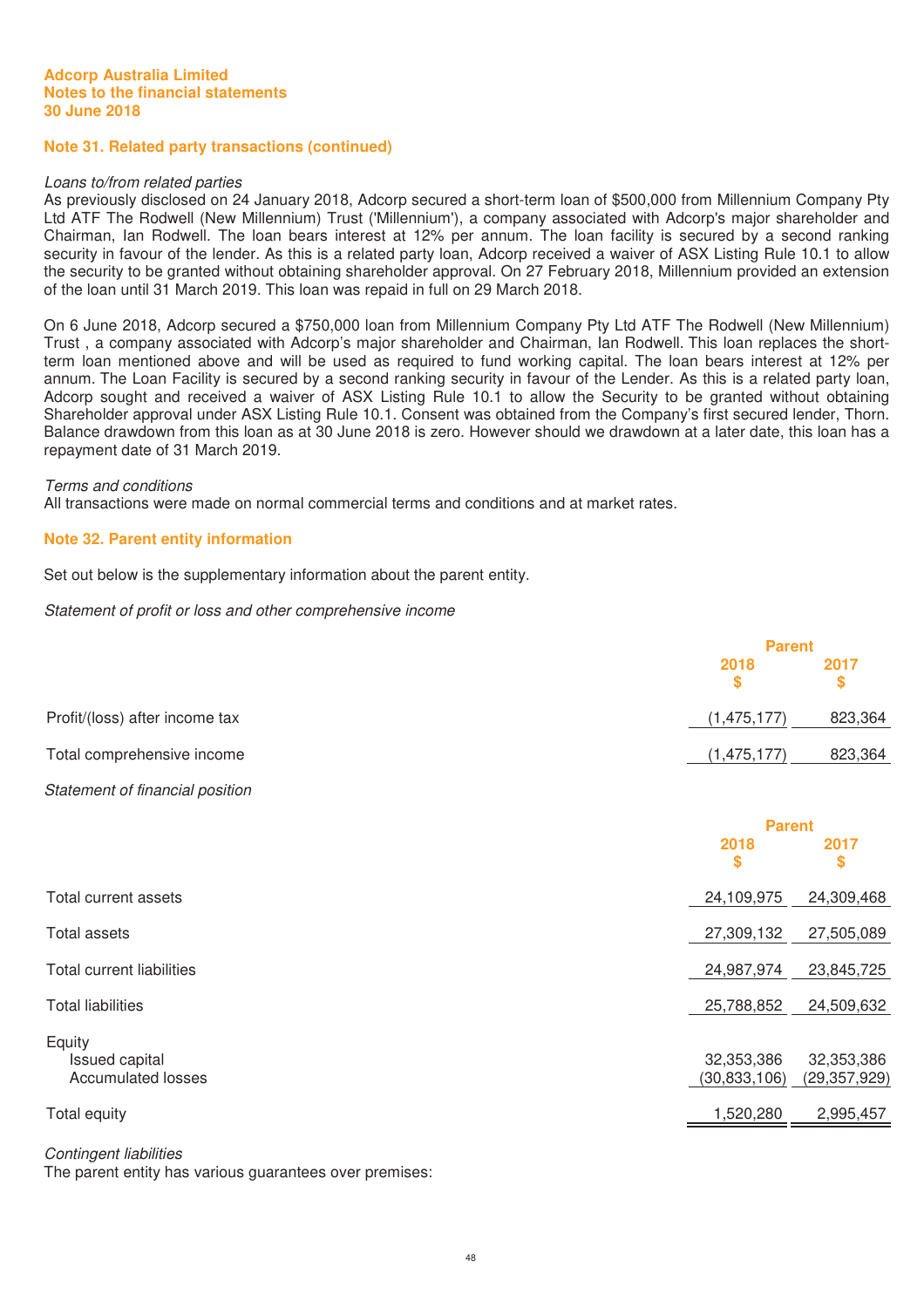# **Note 32. Parent entity information (continued)**

|                                                                                                              | <b>Parent</b>               |                             |
|--------------------------------------------------------------------------------------------------------------|-----------------------------|-----------------------------|
|                                                                                                              | 2018<br>\$                  | 2017<br>\$                  |
| Premises                                                                                                     | 256,163                     | 293,260                     |
| <b>Commitments</b><br>The parent entity had capital commitments for property, plant and equipment:           |                             |                             |
|                                                                                                              | <b>Parent</b><br>2018<br>\$ | <b>Parent</b><br>2017<br>\$ |
| Committed at the reporting date but not recognised as liabilities, payable:<br>Property, plant and equipment | 36,025                      | 57,686                      |
|                                                                                                              | <b>Parent</b><br>2018<br>S  | <b>Parent</b><br>2017<br>\$ |
| Operating lease commitments:<br>Within one year<br>One to five years                                         | 506,601<br>533,019          | 495,699<br>1,039,621        |
|                                                                                                              | 1,039,620                   | 1,535,320                   |

Operating leases are entered into as a means of acquiring access to retail property and IT equipment. Rental payments are generally fixed, but with future inflation escalation clauses. Adcorp Australia Limited is a sub-lessor in one property (2017: one property). The future minimum sub-lease payments expected to be received is \$nil (2017: \$114,590) within one year.

# Significant accounting policies

The accounting policies of the parent entity are consistent with those of the Consolidated Entity, as disclosed in note 2, except for the following:

- Investments in subsidiaries and associates are accounted for at cost, less any impairment, in the parent entity.
- Dividends received from subsidiaries are recognised as other income by the parent entity and its receipt may be an indicator of an impairment of the investment.
- Ɣ Management fees are charged to subsidiaries to recover costs of functions performed by the head office. Revenue is recognised as earned.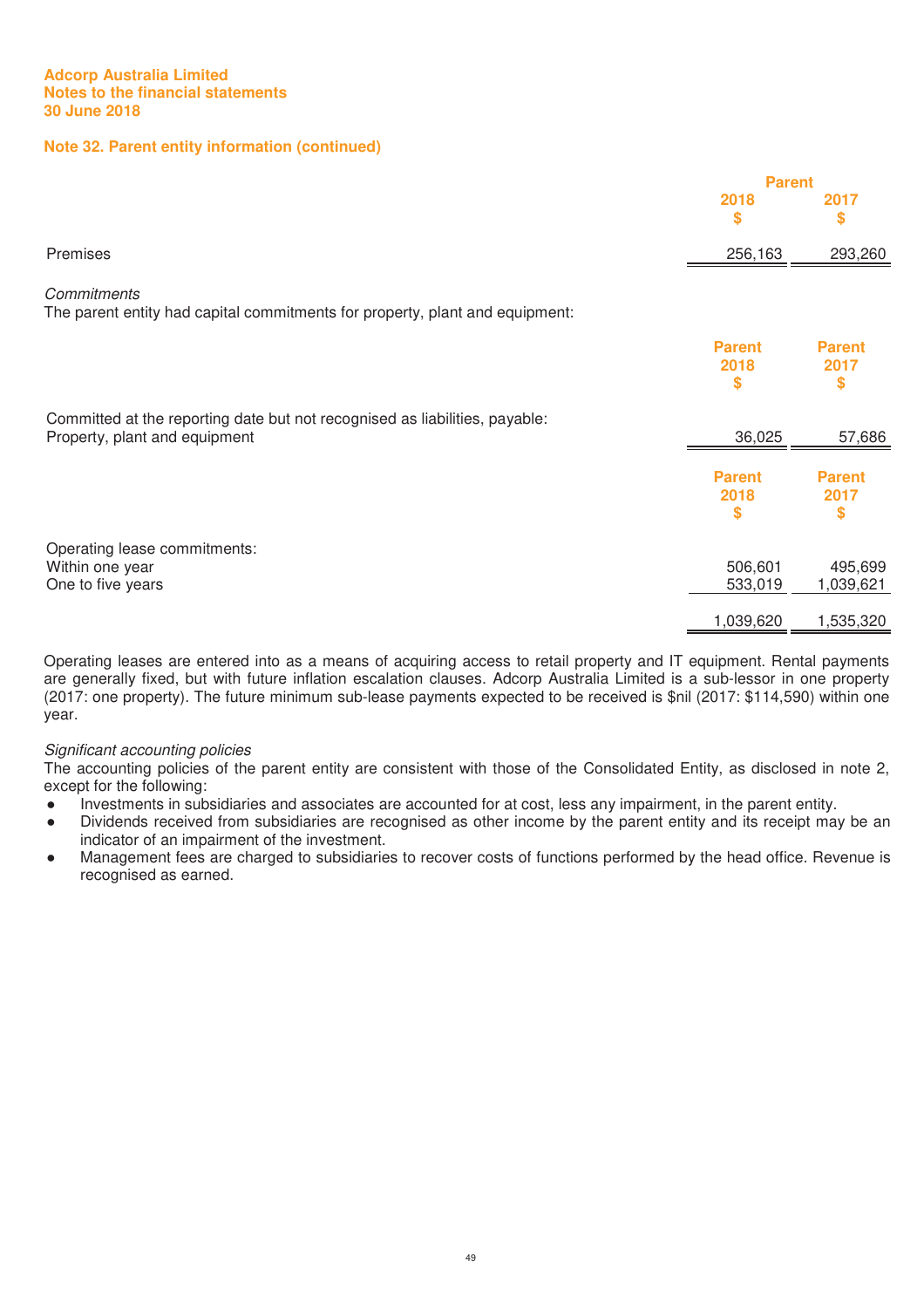# **Note 33. Interests in subsidiaries**

The consolidated financial statements incorporate the assets, liabilities and results of the following subsidiaries in accordance with the accounting policy described in note 2:

|                                                   |                                 | <b>Ownership interest</b> |         |
|---------------------------------------------------|---------------------------------|---------------------------|---------|
|                                                   | Principal place of business /   | 2018                      | 2017    |
| <b>Name</b>                                       | <b>Country of incorporation</b> | $\%$                      | ℅       |
| Adcorp Australia (QLD) Pty. Limited               | Australia                       | 100.00%                   | 100.00% |
| Adcorp Australia (VIC) Pty. Limited               | Australia                       | 100.00%                   | 100.00% |
| Adcorp D&D Pty Ltd                                | Australia                       | 100.00%                   | 100.00% |
| Adcorp New Zealand Limited                        | New Zealand                     | 100.00%                   | 100.00% |
| Adcorp SWA Pty Ltd *                              | Australia                       | 100.00%                   | 100.00% |
| Adcorp Technologies Pty Ltd                       | Australia                       | 100.00%                   | 100.00% |
| Andrews Advertising Pty. Limited                  | Australia                       | 100.00%                   | 100.00% |
| Austpac Media Pty Limited *                       | Australia                       | 100.00%                   | 100.00% |
| Donald & Donald (Victoria) Pty. Limited *         | Australia                       | 100.00%                   | 100.00% |
| Employment Opportunities in Australia Pty Limited | Australia                       | 100.00%                   | 100.00% |
| Nancarrow Marketing Company Pty Ltd **            | Australia                       | 100.00%                   | 100.00% |
| Quadrant Creative Pty Ltd                         | Australia                       | 75.00%                    | 75.00%  |
| R&L Advertising Pty Ltd                           | Australia                       | 100.00%                   | 100.00% |
| Showrunner Productions Pty Ltd                    | Australia                       | 100.00%                   | 100.00% |
| 72 Dangerous Animals Asia Pty Ltd ***             | Australia                       | 100.00%                   | 100.00% |
| 72 Dangerous Animals Latin America Pty Ltd ***    | Australia                       | 100.00%                   | 100.00% |
| Adcorp EIS Nominee Pty Ltd                        | Australia                       | 100.00%                   |         |

\* These entities are controlled entities of Adcorp D&D Pty Ltd

\*\* This entity is a controlled entity of Donald & Donald (Victoria) Pty Ltd<br>\*\*\* These entities are controlled entities of Charmena as Draduations Pty

These entities are controlled entities of Showrunner Productions Pty Ltd

# **Note 34. Deed of cross guarantee**

The following entities are party to a deed of cross guarantee under which each company guarantees the debts of the others:

Adcorp Australia Limited Adcorp Australia (QLD) Pty Ltd Adcorp Australia (VIC) Pty Ltd Adcorp D&D Pty Ltd

By entering into the deed, the wholly-owned entities have been relieved from the requirement to prepare financial statements and Directors' report under Corporations Instrument 2016/785 issued by the Australian Securities and Investments Commission.

The above companies represent a 'Closed Group' for the purposes of the Corporations Instrument, and as there are no other parties to the deed of cross guarantee that are controlled by Adcorp Australia Limited, they also represent the 'Extended Closed Group'.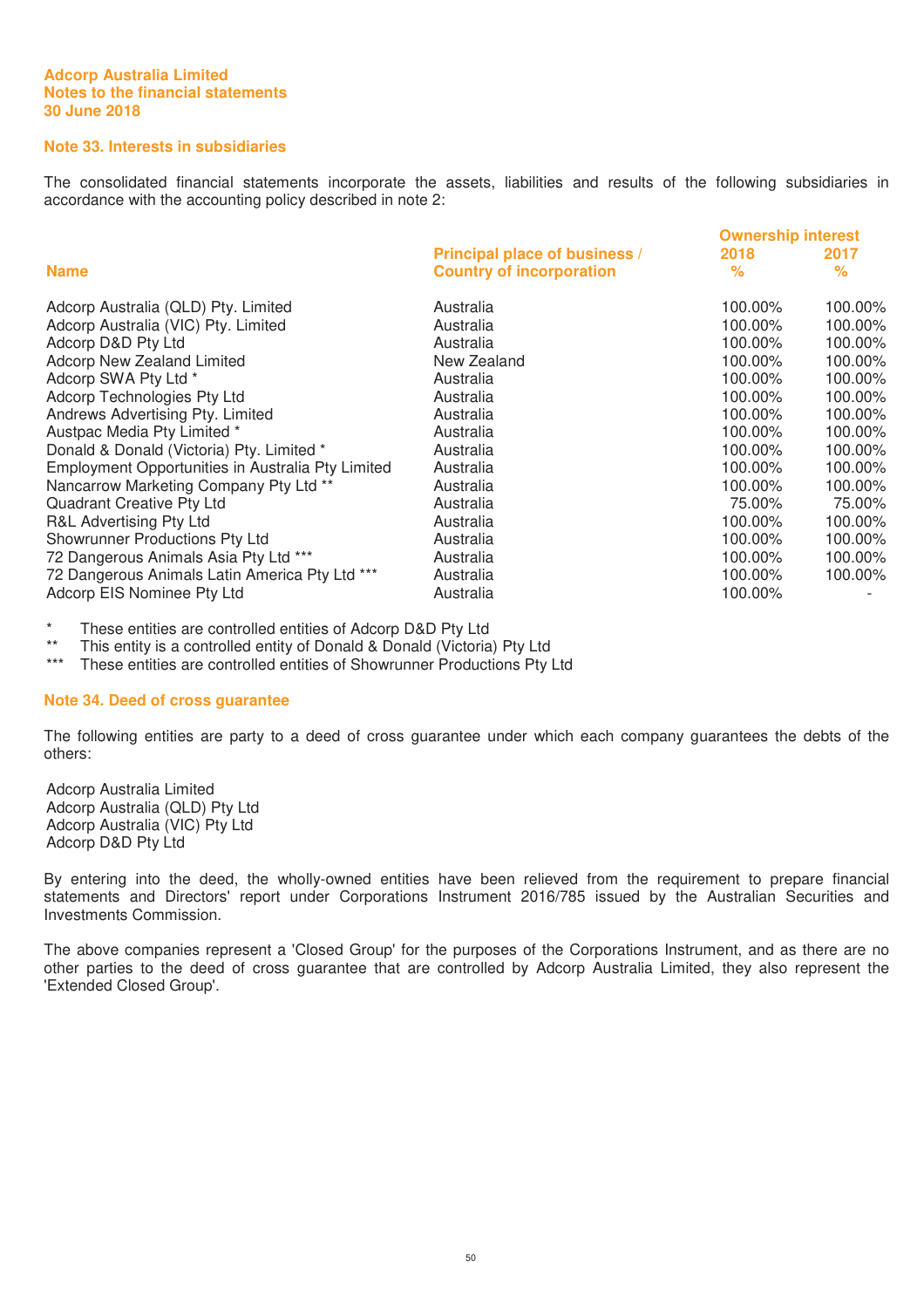# **Note 34. Deed of cross guarantee (continued)**

Set out below is a consolidated statement of profit or loss and other comprehensive income and statement of financial position of the 'Closed Group'.

| Statement of profit or loss and other comprehensive income                                                                                                                                                                       | 2018<br>\$                                                                                              | 2017<br>\$                                                                                             |
|----------------------------------------------------------------------------------------------------------------------------------------------------------------------------------------------------------------------------------|---------------------------------------------------------------------------------------------------------|--------------------------------------------------------------------------------------------------------|
| Revenue<br>Share of losses of associates accounted for using the equity method<br>Other income<br>Client service expenses<br>Administrative expenses<br>Marketing expenses<br>Office and communication expenses<br>Finance costs | 6,902,267<br>(45,029)<br>109,149<br>(5,684,297)<br>(866, 071)<br>(551, 201)<br>(1,635,780)<br>(63, 666) | 8,402,229<br>(46,930)<br>163,100<br>(6,351,206)<br>(752, 227)<br>(565, 131)<br>(1,964,482)<br>(12,900) |
| Loss before income tax expense<br>Income tax expense                                                                                                                                                                             | (1,834,628)                                                                                             | (1, 127, 547)                                                                                          |
| Loss after income tax expense                                                                                                                                                                                                    | (1,834,628)                                                                                             | (1, 127, 547)                                                                                          |
| Other comprehensive income for the year, net of tax                                                                                                                                                                              |                                                                                                         |                                                                                                        |
| Total comprehensive income for the year                                                                                                                                                                                          | (1,834,628)                                                                                             | (1, 127, 547)                                                                                          |
| <b>Equity - accumulated losses</b>                                                                                                                                                                                               | 2018<br>\$                                                                                              | 2017<br>\$                                                                                             |
| Accumulated losses at the beginning of the financial year<br>Loss after income tax expense                                                                                                                                       | (30,638,844)<br>(1,834,628)                                                                             | (29,511,297)<br>(1, 127, 547)                                                                          |
| Accumulated losses at the end of the financial year                                                                                                                                                                              | (32, 473, 472)                                                                                          | (30, 638, 844)                                                                                         |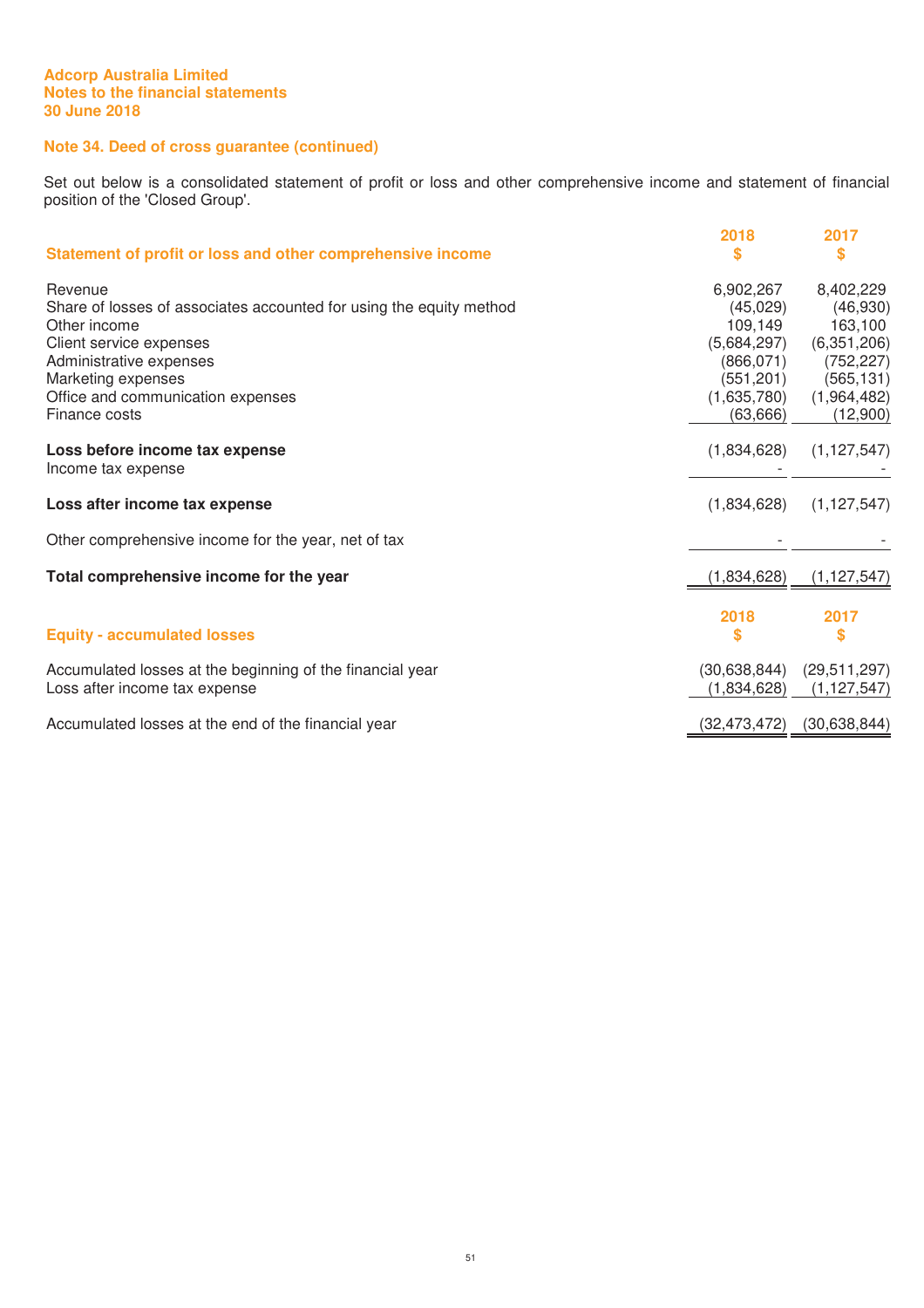# **Note 34. Deed of cross guarantee (continued)**

|                                                          | 2018                   | 2017                   |
|----------------------------------------------------------|------------------------|------------------------|
| <b>Statement of financial position</b>                   | \$                     | \$                     |
|                                                          |                        |                        |
| <b>Current assets</b>                                    |                        |                        |
| Cash and cash equivalents<br>Trade and other receivables | 802,655                | 2,219,398              |
| Other financial assets                                   | 20,938,423             | 19,697,003<br>481,525  |
| Other                                                    | 323,217                | 343,921                |
|                                                          | 22,064,295             | 22,741,847             |
| <b>Non-current assets</b>                                |                        |                        |
| Investments accounted for using the equity method        | 917,225                | 962,254                |
| Other financial assets                                   | 1,823,979              | 1,823,979              |
| Property, plant and equipment                            | 484,490                | 465,503                |
| Intangibles                                              | 61,321                 | 86,934                 |
|                                                          | 3,287,015              | 3,338,670              |
|                                                          |                        |                        |
| <b>Total assets</b>                                      | 25,351,310             | 26,080,517             |
|                                                          |                        |                        |
| <b>Current liabilities</b>                               |                        |                        |
| Trade and other payables                                 | 20,031,676             | 19,564,337             |
| Borrowings<br>Income tax                                 | 81,205                 | 29,868                 |
| Provisions                                               | 1,114,452<br>2,834,799 | 1,114,452<br>2,916,331 |
| Other financial liabilities                              | 548,428                |                        |
|                                                          | 24,610,560             | 23,624,988             |
| <b>Non-current liabilities</b>                           |                        |                        |
| Payables                                                 | 100,985                | 93,129                 |
| Borrowings                                               | 193,379                | 57,656                 |
| Provisions                                               | 566,472                | 590,202                |
|                                                          | 860,836                | 740,987                |
|                                                          |                        |                        |
| <b>Total liabilities</b>                                 | 25,471,396             | 24,365,975             |
|                                                          |                        |                        |
| Net assets/(liabilities)                                 | (120, 086)             | 1,714,542              |
|                                                          |                        |                        |
| <b>Equity</b>                                            |                        |                        |
| <b>Issued capital</b>                                    | 32,353,386             | 32,353,386             |
| <b>Accumulated losses</b>                                | (32, 473, 472)         | (30, 638, 844)         |
| Total equity/(deficiency)                                | (120, 086)             | 1,714,542              |
|                                                          |                        |                        |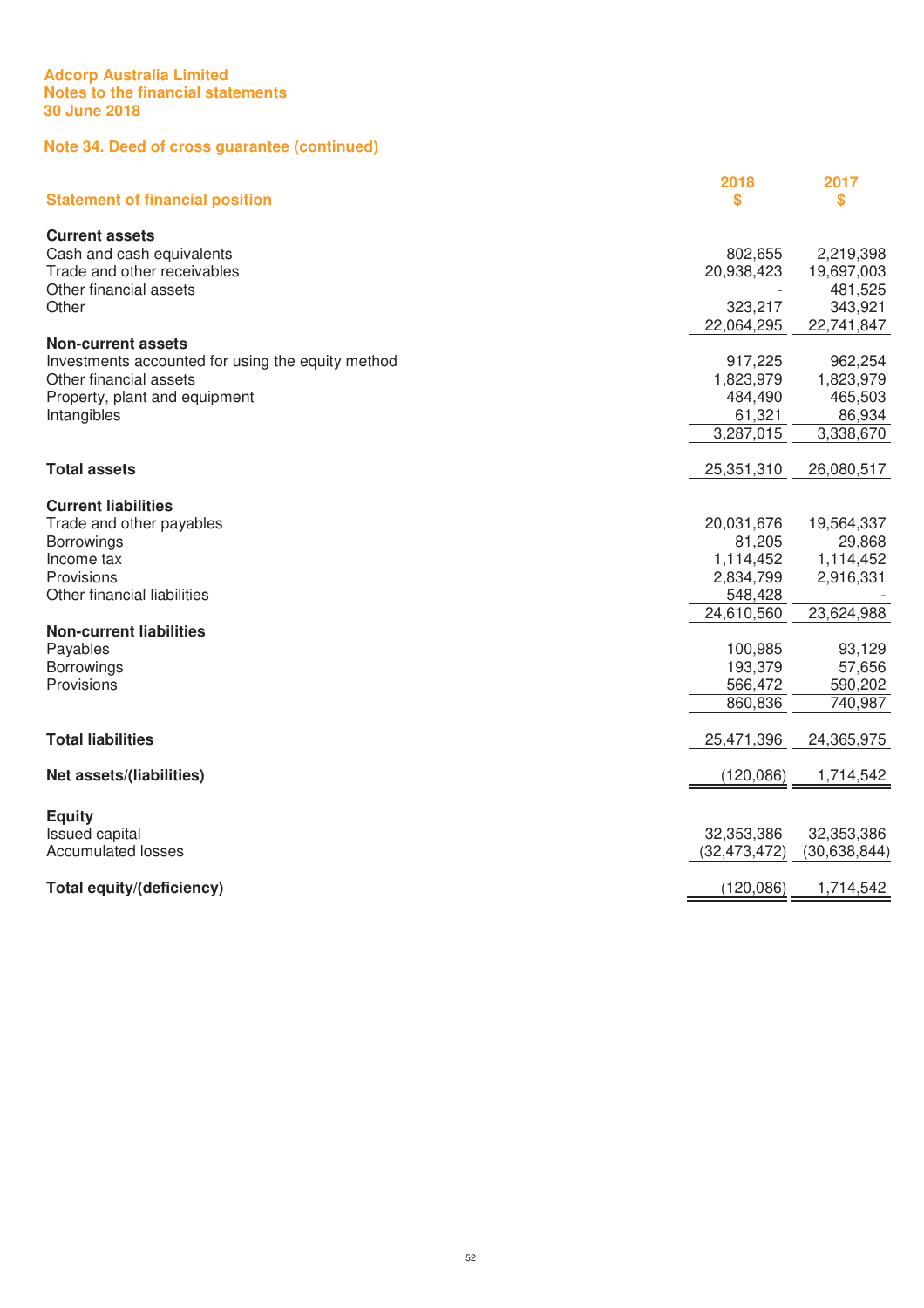# **Note 35. Reconciliation of loss after income tax to net cash used in operating activities**

|                                                       | <b>Consolidated</b> |             |
|-------------------------------------------------------|---------------------|-------------|
|                                                       | 2018<br>\$          | 2017<br>\$  |
| Loss after income tax (expense)/benefit for the year  | (2,084,743)         | (1,409,098) |
| Adjustments for:<br>Depreciation and amortisation     | 2,002,525           | 684,396     |
| Impairment of intangibles                             | 1,577               |             |
| Net loss on disposal of property, plant and equipment | 1,822               | 11,908      |
| Net loss on disposal of intangibles                   |                     | 1,629       |
| Share of loss - associates                            | 45,029              | 46,930      |
| Foreign exchange differences                          | (27, 581)           | (1, 543)    |
| Non-cash investment (note 13)                         |                     | (200,000)   |
| Non-cash expenses                                     | 3,283               | (16, 270)   |
| Non-cash intangibles (notes 10 and 15)                | 114,026             | (931, 059)  |
| Non-operating finance costs                           |                     |             |
| Change in operating assets and liabilities:           |                     |             |
| Decrease in trade and other receivables               | 233,204             | 2,360,357   |
| Decrease in income tax refund due                     | 7,800               | 22,727      |
| Decrease/(increase) in deferred tax assets            | (338, 245)          | 429,649     |
| Decrease/(increase) in prepayments                    | 88,379              | (31,064)    |
| Decrease in trade and other payables                  | (86, 285)           | (1,216,550) |
| Increase/(decrease) in provision for income tax       | (72, 388)           | 37,751      |
| Increase/(decrease) in deferred tax liabilities       | 23,885              | (202, 525)  |
| Decrease in other provisions                          | (43, 340)           | (74, 436)   |
| Increase/(decrease) in other operating liabilities    | (345, 271)          | 374,271     |
| Net cash used in operating activities                 | (476, 323)          | (112, 927)  |

# **Note 36. Non-cash investing and financing activities**

|                            |           | <b>Consolidated</b> |  |
|----------------------------|-----------|---------------------|--|
|                            | 2018      | 2017                |  |
|                            |           | S                   |  |
| Acquisition of intangibles | 1,808,208 | 931,059             |  |

# **Note 37. Changes in liabilities arising from financing activities**

| <b>Consolidated</b>                                                                     | Invoice                     | Chattel            | Total                      |
|-----------------------------------------------------------------------------------------|-----------------------------|--------------------|----------------------------|
|                                                                                         | financing                   | mortgage           | \$                         |
| Balance at 1 July 2016<br>Net cash from/(used in) financing activities<br>Other changes | 382,277<br>86,245<br>13,003 | (87, 194)<br>(330) | 382,277<br>(949)<br>12,673 |
| Balance at 30 June 2017                                                                 | 481.525                     | (87, 524)          | 394,001                    |
| Net cash used in financing activities                                                   | (1,029,953)                 | (187,060)          | (1, 217, 013)              |
| Balance at 30 June 2018                                                                 | (548,428)                   | (274,584)          | (823, 012)                 |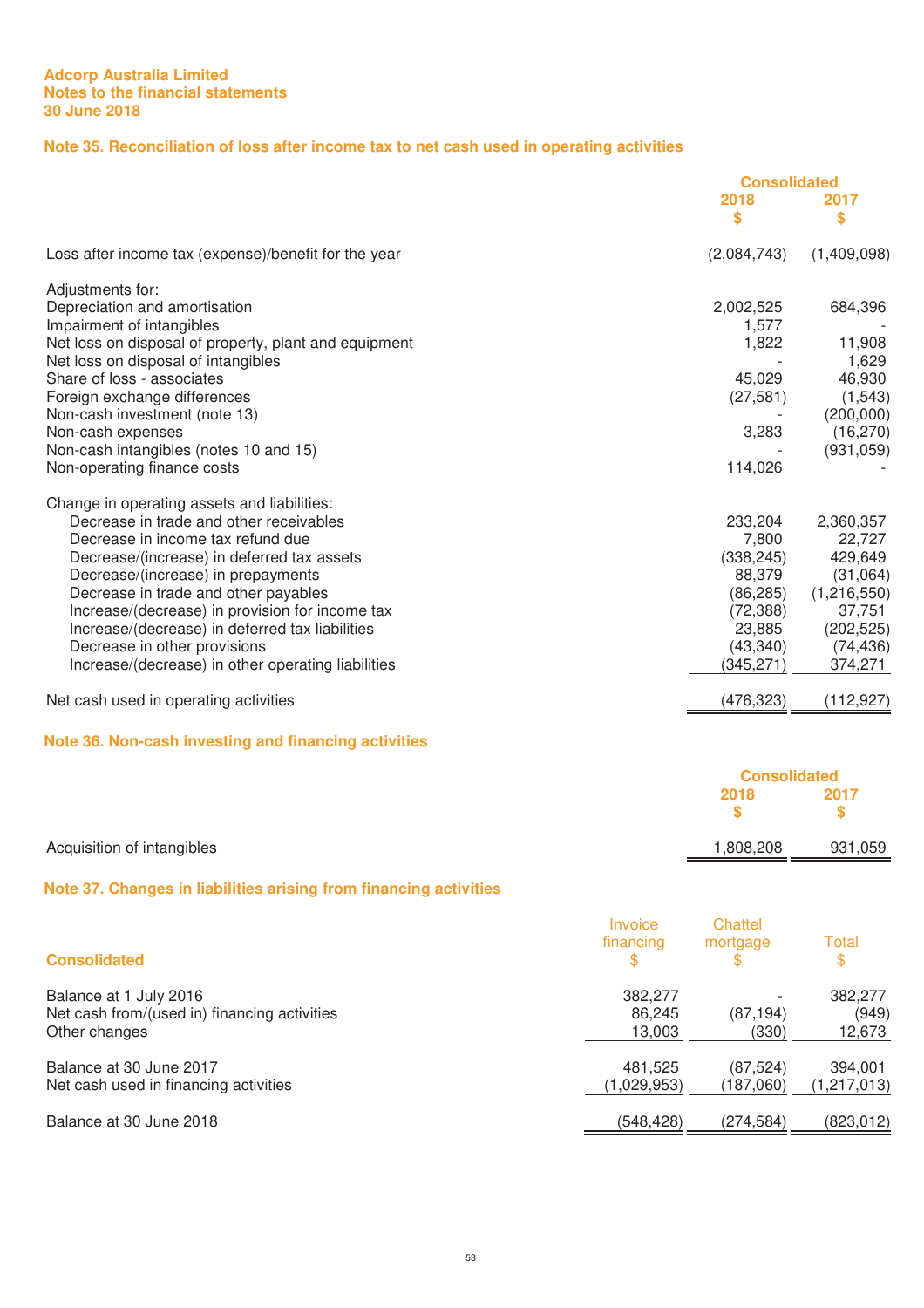# **Note 38. Earnings per share**

|                                                                                           | <b>Consolidated</b>      |                          |
|-------------------------------------------------------------------------------------------|--------------------------|--------------------------|
|                                                                                           | 2018<br>\$               | 2017<br>\$               |
| Loss after income tax<br>Non-controlling interest                                         | (2,084,743)<br>(24, 883) | (1,409,098)<br>(81, 882) |
| Loss after income tax attributable to the owners of Adcorp Australia Limited              | (2,109,626)              | (1,490,980)              |
|                                                                                           | <b>Number</b>            | <b>Number</b>            |
| Weighted average number of ordinary shares used in calculating basic earnings per share   | 182,029,806              | 182,029,806              |
| Weighted average number of ordinary shares used in calculating diluted earnings per share | 182,029,806              | 182,029,806              |
|                                                                                           | <b>Cents</b>             | <b>Cents</b>             |
| Basic earnings per share<br>Diluted earnings per share                                    | (1.16)<br>(1.16)         | (0.82)<br>(0.82)         |

# **Note 39. Share-based payments**

#### *Executive Incentive Share Plan*

On 7 June 2018, shareholders approved the Adcorp Australia Limited Executive Incentive Share Plan ('EISP') to assist in attracting, retaining and motivating key employees of the Consolidated Entity.

#### **Eligibility**

Participants in the EISP may be employees of the Consolidated Entity, a director of the Consolidated Entity, or any other person determined by the Board to be eligible to participate in the EISP.

#### **Trust**

The EISP will be operated and administered through a special purpose Trust known as the Adcorp Executive Incentive Scheme ('EIS') which will be established for the purposes of:

- issuing to certain participants share units in the EIS that carry an entitlement to receive distributions of income received from the Company and which entitle the holder to shares of the Company ('Plan Shares') upon satisfaction of certain conditions that attach to the Plan Shares ('Performance Conditions') before the participants are entitled to the Plan Shares; and
- acquiring or subscribing for and holding Plan Shares in the capital of the Company for the benefit of those participants.

#### Share Units

A Share Unit will entitle the holder of the Share Unit to have distributed to them in specie a certain number of Plan Shares designated as allocated shares if the performance conditions are met or in other specified circumstances.

#### Performance Conditions

The right of the eligible person holding Share Units to receive Plan Shares may be subject to Performance Conditions as determined by the Board.

#### Cessation of Employment

On cessation of employment, other than by reason of special circumstances, the Share Units will lapse and the holder will not be entitled to transfer the allotted shares.

#### Issue Price

The issue price of Share Units and Plan Shares respectively will be determined by the Board at the time of issue. There may be different issue prices for different participants.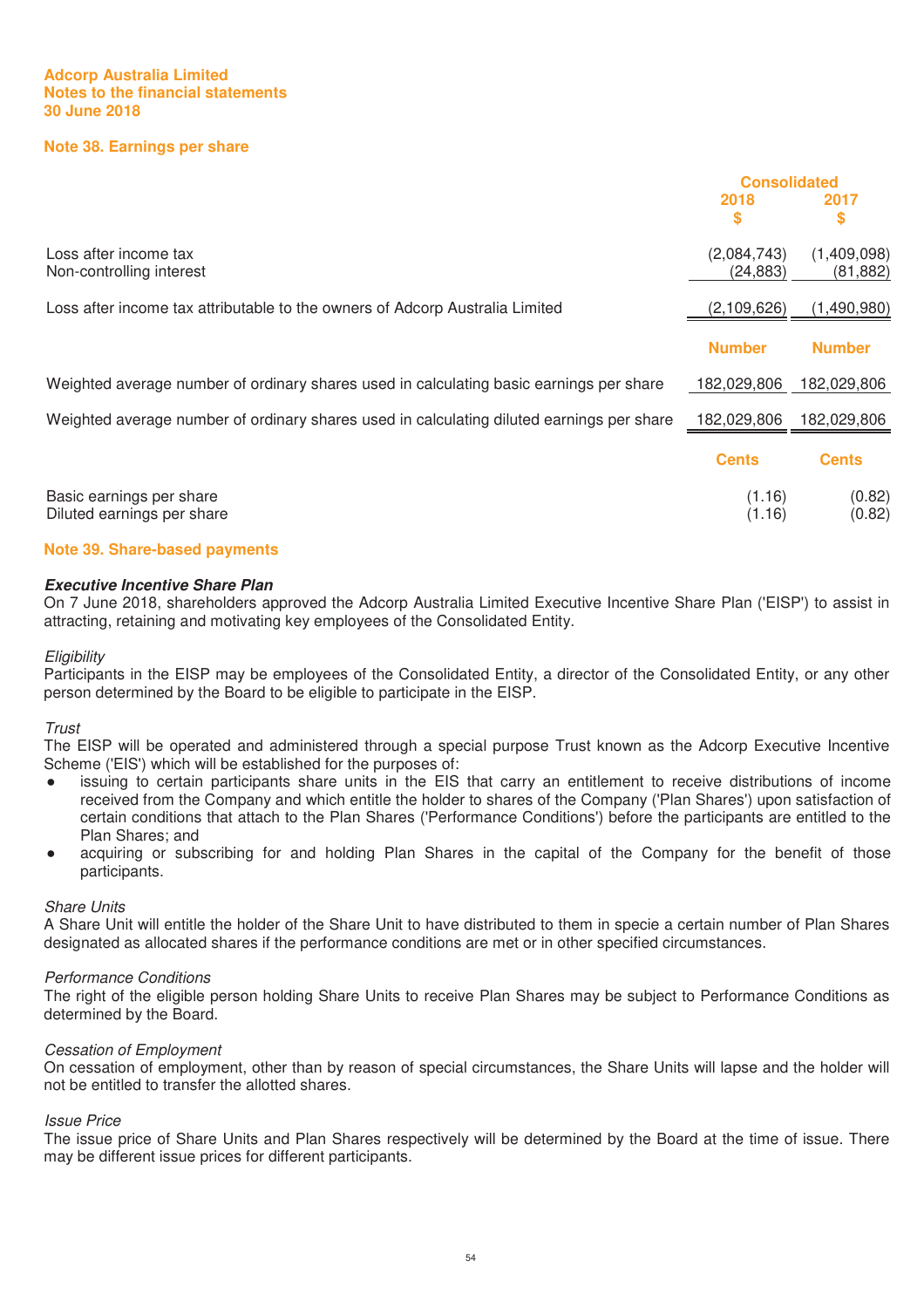# **Note 40. Events after the reporting period**

On 7 June 2018, shareholders agreed to the provision of directors loans to certain directors to fund the issue of Share Units in the Adcorp Executive Incentive Scheme. The provision of directors loans were approved on 1 July 2018 for a total of \$1,977,600 and have interest rates of 5% per annum, however they are yet to be advanced. Interest is payable on 1 July each year commencing 1 July 2019.

On 16 August 2018, Adcorp made the decision to provide notice to terminate its Service Agreement with Colliers International as its preferred supplier of real estate advertising services. The Service Agreement will conclude on 14 December 2018.

No other matter or circumstance has arisen since 30 June 2018 that has significantly affected, or may significantly affect the Consolidated Entity's operations, the results of those operations, or the Consolidated Entity's state of affairs in future financial years.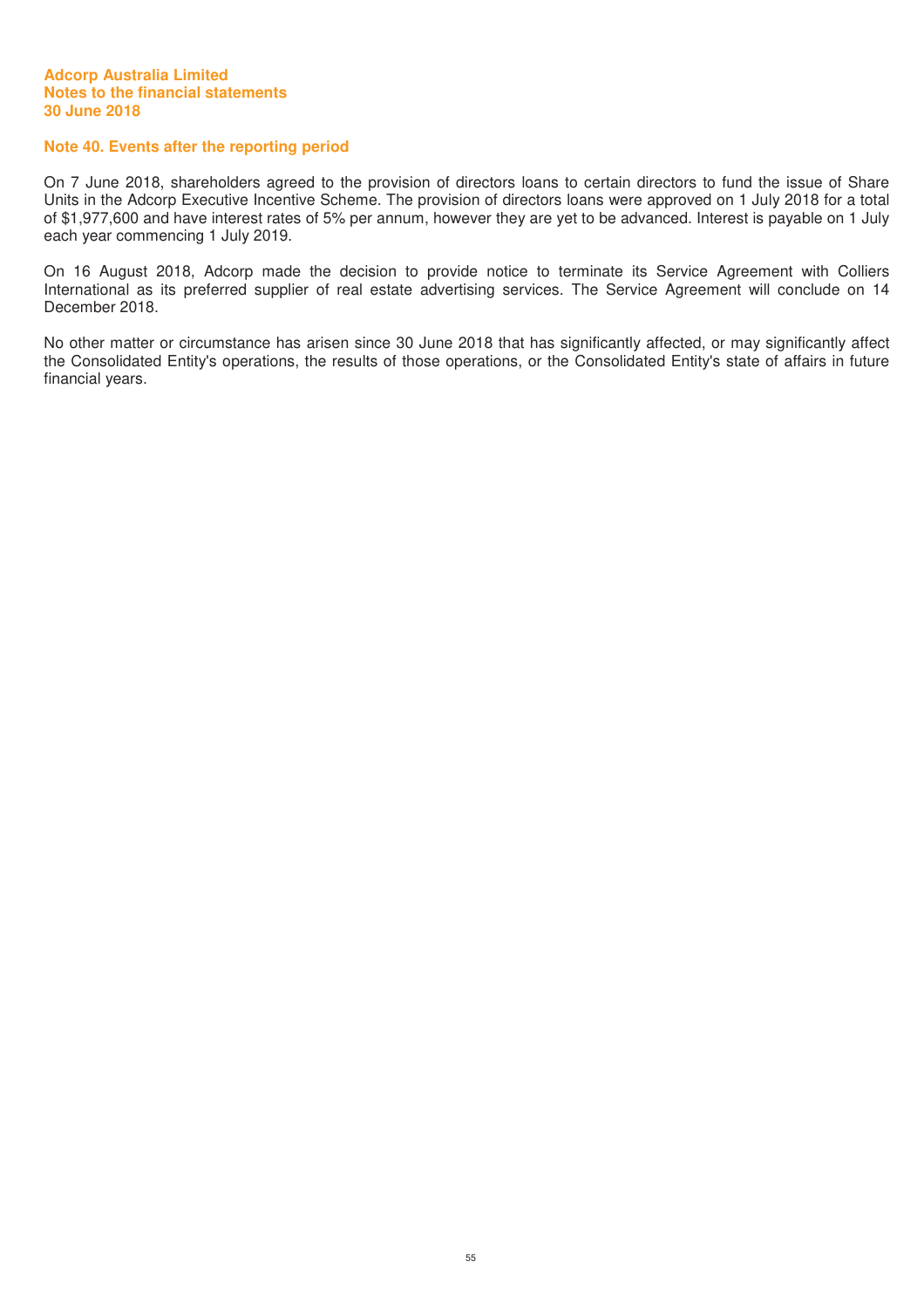# **Adcorp Australia Limited Directors' declaration 30 June 2018**

In the Directors' opinion:

- the attached financial statements and notes comply with the Corporations Act 2001, the Accounting Standards, the Corporations Regulations 2001 and other mandatory professional reporting requirements;
- the attached financial statements and notes comply with International Financial Reporting Standards as issued by the International Accounting Standards Board as described in note 2 to the financial statements;
- the attached financial statements and notes give a true and fair view of the Consolidated Entity's financial position as at 30 June 2018 and of its performance for the financial year ended on that date;
- there are reasonable grounds to believe that the Company will be able to pay its debts as and when they become due and payable; and
- at the date of this declaration, there are reasonable grounds to believe that the members of the Extended Closed Group will be able to meet any obligations or liabilities to which they are, or may become, subject by virtue of the deed of cross guarantee described in note 34 to the financial statements.

The Directors have been given the declarations required by section 295A of the Corporations Act 2001.

Signed in accordance with a resolution of Directors made pursuant to section 295(5)(a) of the Corporations Act 2001.

On behalf of the Directors

\_\_\_\_\_\_\_\_\_\_\_\_\_\_\_\_\_\_\_\_\_\_\_\_\_\_\_ Alex Parsons Chief Executive Officer and Managing Director

31 August 2018 Sydney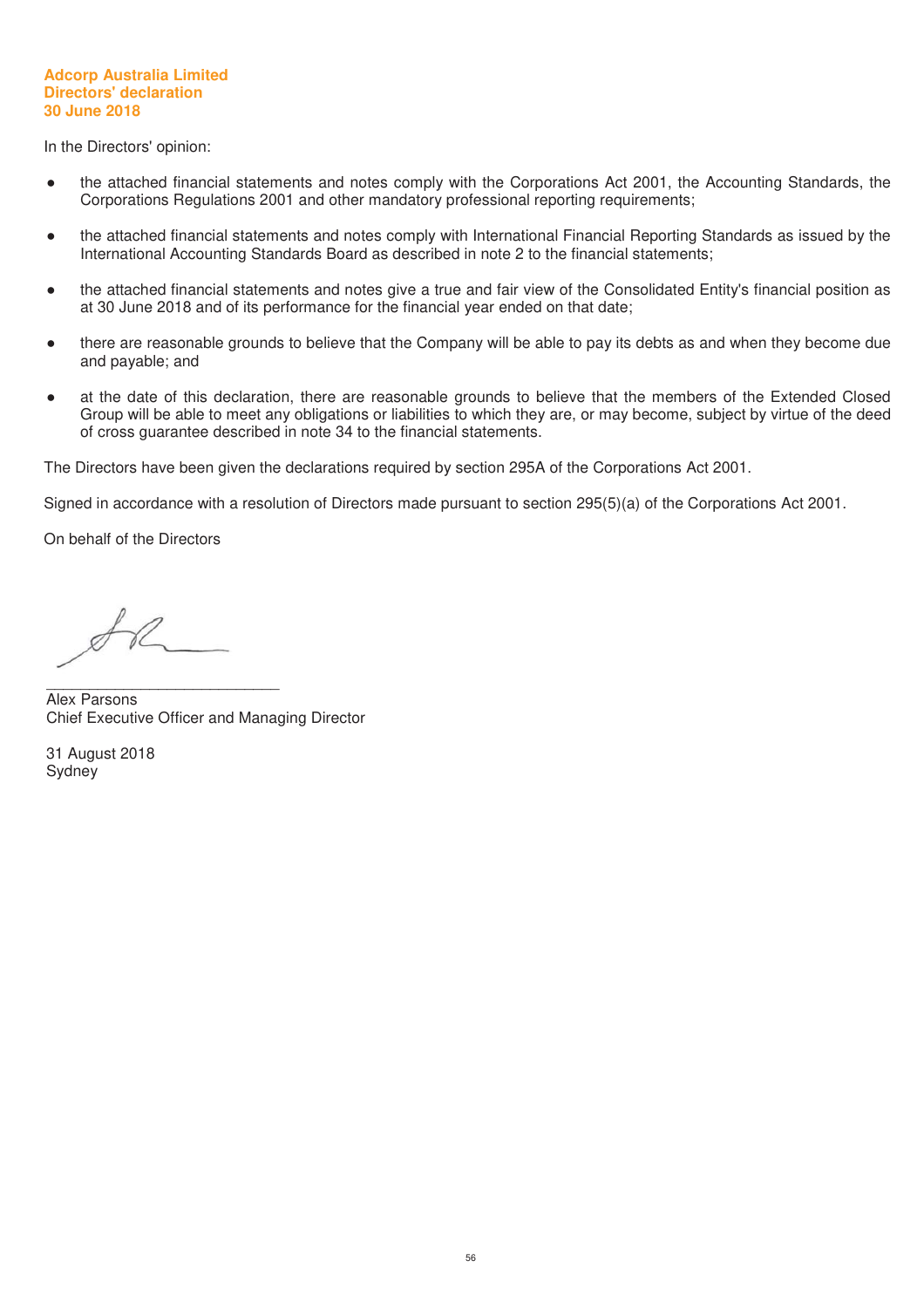

Level 17, 383 Kent Street Sydney NSW 2000

Correspondence to: Locked Bag Q800 QVB Post Office Sydney NSW 1230

**T** +61 2 8297 2400 **F** +61 2 9299 4445 **E** info.nsw@au.gt.com **W** www.grantthornton.com.au

# **Independent Auditor's Report**

To the Members of Adcorp Australia Limited

#### **Report on the audit of the financial report**

#### **Opinion**

We have audited the financial report of Adcorp Australia Limited (the Company) and its subsidiaries (the Group), which comprises the consolidated statement of financial position as at 30 June 2018, the consolidated statement of profit or loss and other comprehensive income, consolidated statement of changes in equity and consolidated statement of cash flows for the year then ended, and notes to the consolidated financial statements, including a summary of significant accounting policies, and the Directors' declaration.

In our opinion, the accompanying financial report of the Group is in accordance with the *Corporations Act 2001*, including:

- a giving a true and fair view of the Group's financial position as at 30 June 2018 and of its performance for the year ended on that date; and
- b complying with Australian Accounting Standards and the *Corporations Regulations 2001*.

#### **Basis for opinion**

We conducted our audit in accordance with Australian Auditing Standards. Our responsibilities under those standards are further described in the *Auditor's Responsibilities for the Audit of the Financial Report* section of our report. We are independent of the Group in accordance with the auditor independence requirements of the *Corporations Act 2001* and the ethical requirements of the Accounting Professional and Ethical Standards Board's APES 110 *Code of Ethics for Professional Accountants* (the Code) that are relevant to our audit of the financial report in Australia. We have also fulfilled our other ethical responsibilities in accordance with the Code.

We believe that the audit evidence we have obtained is sufficient and appropriate to provide a basis for our opinion.

Grant Thornton Audit Pty Ltd ACN 130 913 594 a subsidiary or related entity of Grant Thornton Australia Ltd ABN 41 127 556 389

'Grant Thornton' refers to the brand under which the Grant Thornton member firms provide assurance, tax and advisory services to their clients and/or refers to one or more member firms, as the context requires. Grant Thornton Australia Ltd is a member firm of Grant Thornton International Ltd (GTIL). GTIL and the member firms are not a worldwide partnership. GTIL and each member firm is a separate legal entity. Services are<br>delivered by the member firms. GTIL does not provide services to clients. GTIL and i another and are not liable for one another's acts or omissions. In the Australian context only, the use of the term 'Grant Thomton' may refer to<br>Grant Thornton Australia Limited ABN 41 127 556 389 and its Australian subsid Grant Thornton Australia Limited.

**www.grantthornton.com.au** 

Liability limited by a scheme approved under Professional Standards Legislation.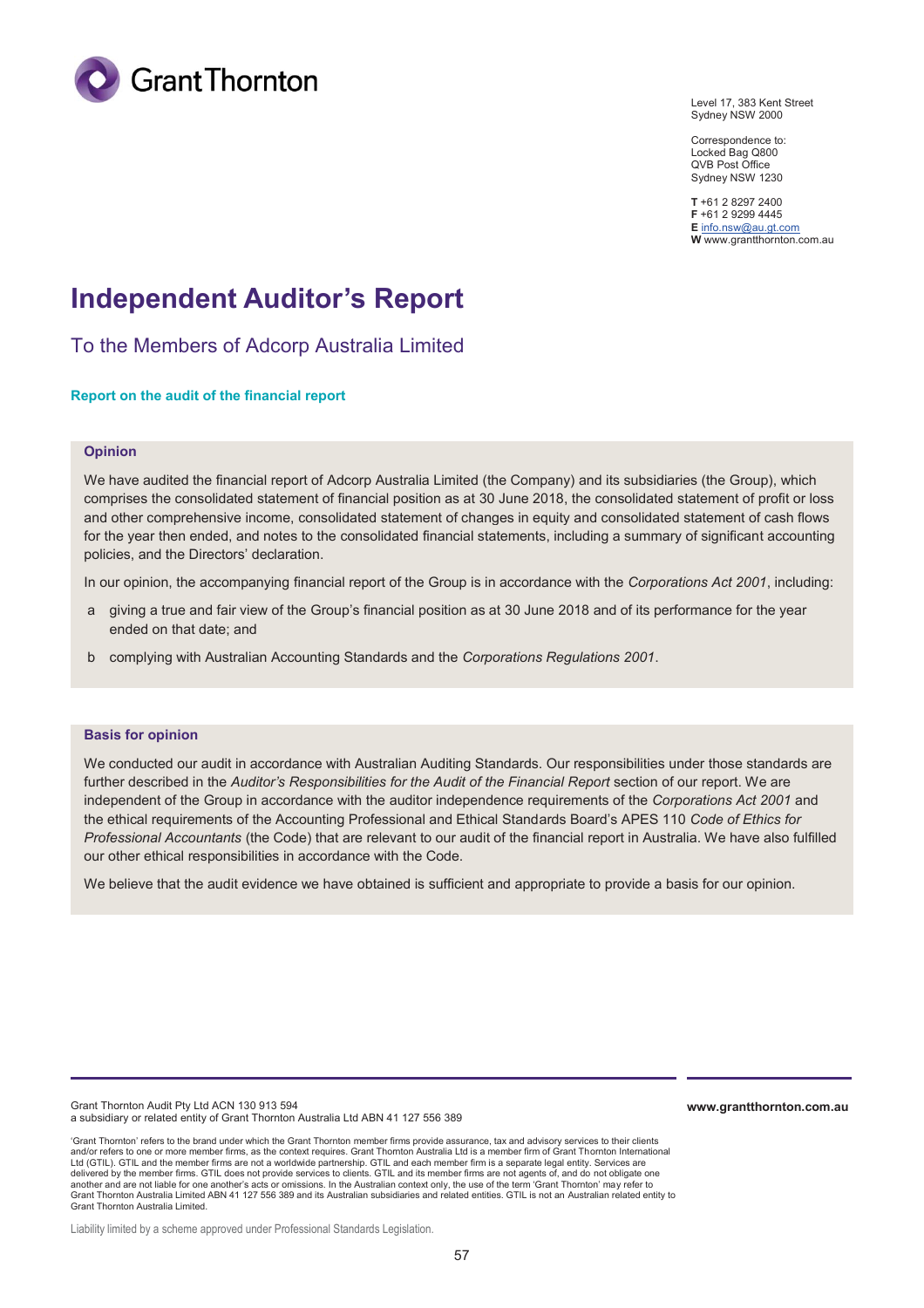

#### **Material uncertainty related to going concern**

We draw attention to Note 2 in the financial statements, which indicates that the Group incurred a net loss after non-controlling interest and other comprehensive income of \$2,109,626 during the year ended 30 June 2018, and as of that date, the Group's current liabilities exceeded its current assets by \$3,623,913. As stated in Note 2, these events or conditions, along with other matters as set forth in Note 2, indicate that a material uncertainty exists that may cast doubt on the Group's ability to continue as a going concern. Our opinion is not modified in respect of this matter.

#### **Key audit matters**

Key audit matters are those matters that, in our professional judgement, were of most significance in our audit of the financial report of the current period. These matters were addressed in the context of our audit of the financial report as a whole, and in forming our opinion thereon, and we do not provide a separate opinion on these matters.

In addition to the matter described in the *Material uncertainty related to going concern* section, we have determined the matters described below to be the key audit matters to be communicated in our report.

| <b>Key audit matter</b>                                                                                                                                                                                                                                                                                                                                                                                                                                                                                                                                                                                                                                                                                                                                                                                                                | How our audit addressed the key audit matter                                                                                                                                                                                                                                                                                                                                                                                                                                                                                                                                                                                                                                                                                                                                                                                                                                                                                                                                                                                                                                                                                                                                                                                                                                                                                                                                                                               |
|----------------------------------------------------------------------------------------------------------------------------------------------------------------------------------------------------------------------------------------------------------------------------------------------------------------------------------------------------------------------------------------------------------------------------------------------------------------------------------------------------------------------------------------------------------------------------------------------------------------------------------------------------------------------------------------------------------------------------------------------------------------------------------------------------------------------------------------|----------------------------------------------------------------------------------------------------------------------------------------------------------------------------------------------------------------------------------------------------------------------------------------------------------------------------------------------------------------------------------------------------------------------------------------------------------------------------------------------------------------------------------------------------------------------------------------------------------------------------------------------------------------------------------------------------------------------------------------------------------------------------------------------------------------------------------------------------------------------------------------------------------------------------------------------------------------------------------------------------------------------------------------------------------------------------------------------------------------------------------------------------------------------------------------------------------------------------------------------------------------------------------------------------------------------------------------------------------------------------------------------------------------------------|
| Recoverability of intangibles relating to TV production<br>$costs - (Note 10)$                                                                                                                                                                                                                                                                                                                                                                                                                                                                                                                                                                                                                                                                                                                                                         |                                                                                                                                                                                                                                                                                                                                                                                                                                                                                                                                                                                                                                                                                                                                                                                                                                                                                                                                                                                                                                                                                                                                                                                                                                                                                                                                                                                                                            |
| The Group capitalises costs in relation to TV production in<br>accordance with AASB 138: Intangible assets. Revenue<br>recognised from royalties and grants received is dependent on .<br>completing certain milestones in the distribution contract.<br>The recoverability of the capitalised production costs is<br>dependent on the realisation of future cash flows relating to<br>royalties earned and grants received on the productions for<br>which the costs were incurred and has therefore been<br>assessed in line with AASB 136: Impairment of Assets. The<br>realisation of future cash flows requires significant<br>management judgement.<br>This area is a key audit matter due to the degree of complexity $\bullet$<br>and management judgement involved in estimating the<br>recoverability of the deferred costs. | Our procedures included, amongst others:<br>Obtaining an understanding of the current progress of the<br>TV productions and discussing with management any<br>major updates on the projects;<br>Agreeing a sample of costs capitalised and assessing<br>$\bullet$<br>whether these costs met the recognition criteria set out<br>within AASB 138;<br>Considering the amortisation method employed by<br>management on a production by production basis and<br>assessing whether it is appropriate based on the<br>milestones detailed in the distribution contracts;<br>Assessing the classification of the production assets by<br>determining when they are expected to be recouped;<br>Comparing the carrying value of the production costs to<br>expected projected cash flows to ensure production costs<br>did not exceed the projected cash flows. For contractual<br>cash flows, we obtained contracts with media distributors to<br>corroborate the assumptions used by management. Where<br>cash flows were not based on contractual inflows, we<br>obtained further explanations and used previous history<br>from management to corroborate these estimates;<br>Assessing for any indicators of impairment in accordance<br>with AASB 136: and<br>Reviewing the appropriateness of the accounting policy and<br>$\bullet$<br>disclosures relating to the recoverability of the intangible<br>production asset. |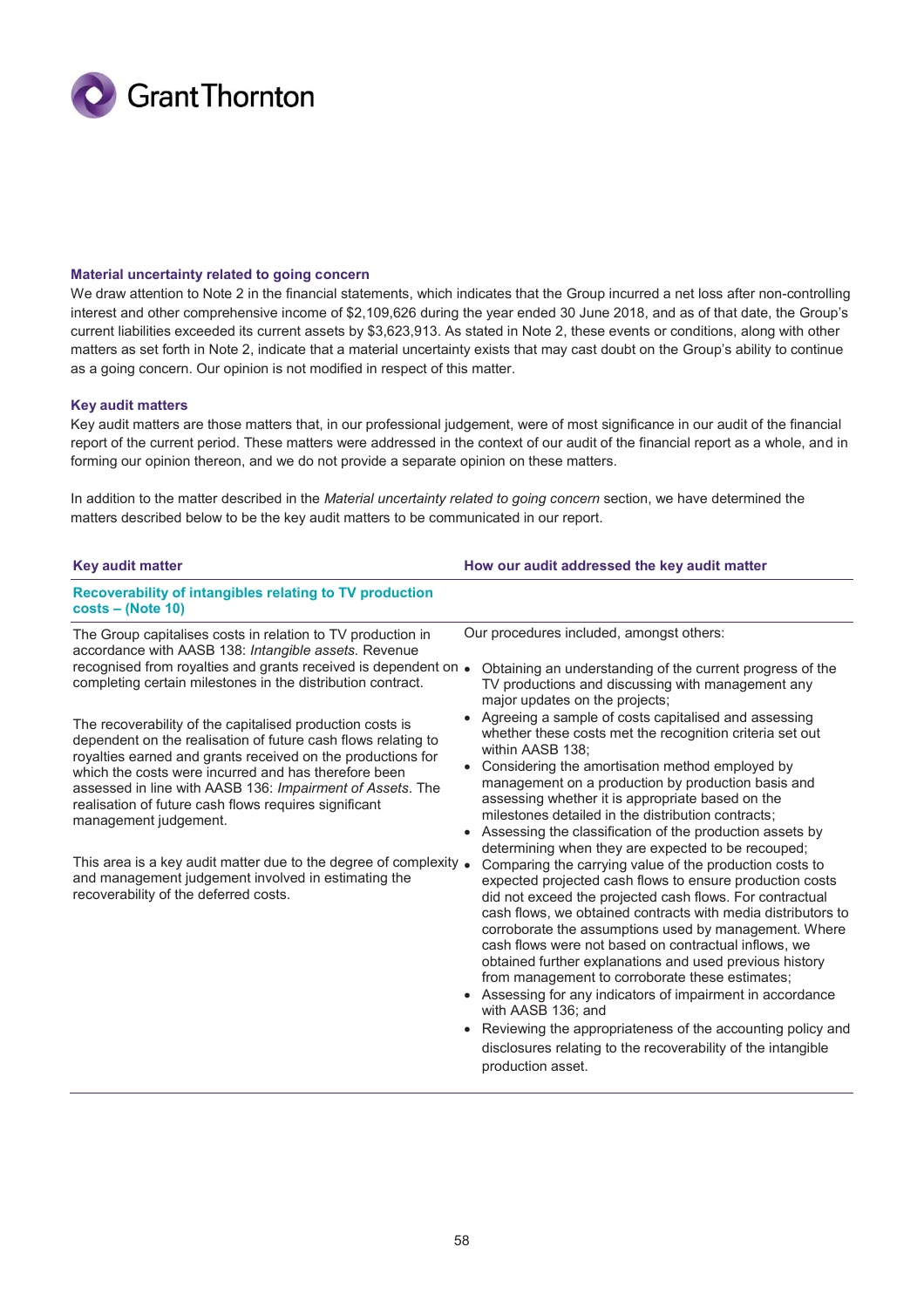

#### **Information other than the financial report and auditor's report thereon**

The Directors are responsible for the other information. The other information comprises the information included in the Group's annual report for the year ended 30 June 2018, but does not include the financial report and our auditor's report thereon.

Our opinion on the financial report does not cover the other information and we do not express any form of assurance conclusion thereon.

In connection with our audit of the financial report, our responsibility is to read the other information and, in doing so, consider whether the other information is materially inconsistent with the financial report or our knowledge obtained in the audit or otherwise appears to be materially misstated.

If, based on the work we have performed, we conclude that there is a material misstatement of this other information, we are required to report that fact. We have nothing to report in this regard.

#### **Responsibilities of the Directors' for the financial report**

The Directors of the Company are responsible for the preparation of the financial report that gives a true and fair view in accordance with Australian Accounting Standards and the *Corporations Act 2001* and for such internal control as the Directors determine is necessary to enable the preparation of the financial report that gives a true and fair view and is free from material misstatement, whether due to fraud or error.

In preparing the financial report, the Directors are responsible for assessing the Group's ability to continue as a going concern, disclosing, as applicable, matters related to going concern and using the going concern basis of accounting unless the Directors either intend to liquidate the Group or to cease operations, or have no realistic alternative but to do so.

#### **Auditor's responsibilities for the audit of the financial report**

Our objectives are to obtain reasonable assurance about whether the financial report as a whole is free from material misstatement, whether due to fraud or error, and to issue an auditor's report that includes our opinion. Reasonable assurance is a high level of assurance, but is not a guarantee that an audit conducted in accordance with the Australian Auditing Standards will always detect a material misstatement when it exists. Misstatements can arise from fraud or error and are considered material if, individually or in the aggregate, they could reasonably be expected to influence the economic decisions of users taken on the basis of this financial report.

A further description of our responsibilities for the audit of the financial report is located at the Auditing and Assurance Standards Board website at: http://www.auasb.gov.au/auditors\_responsibilities/ar1.pdf. This description forms part of our auditor's report.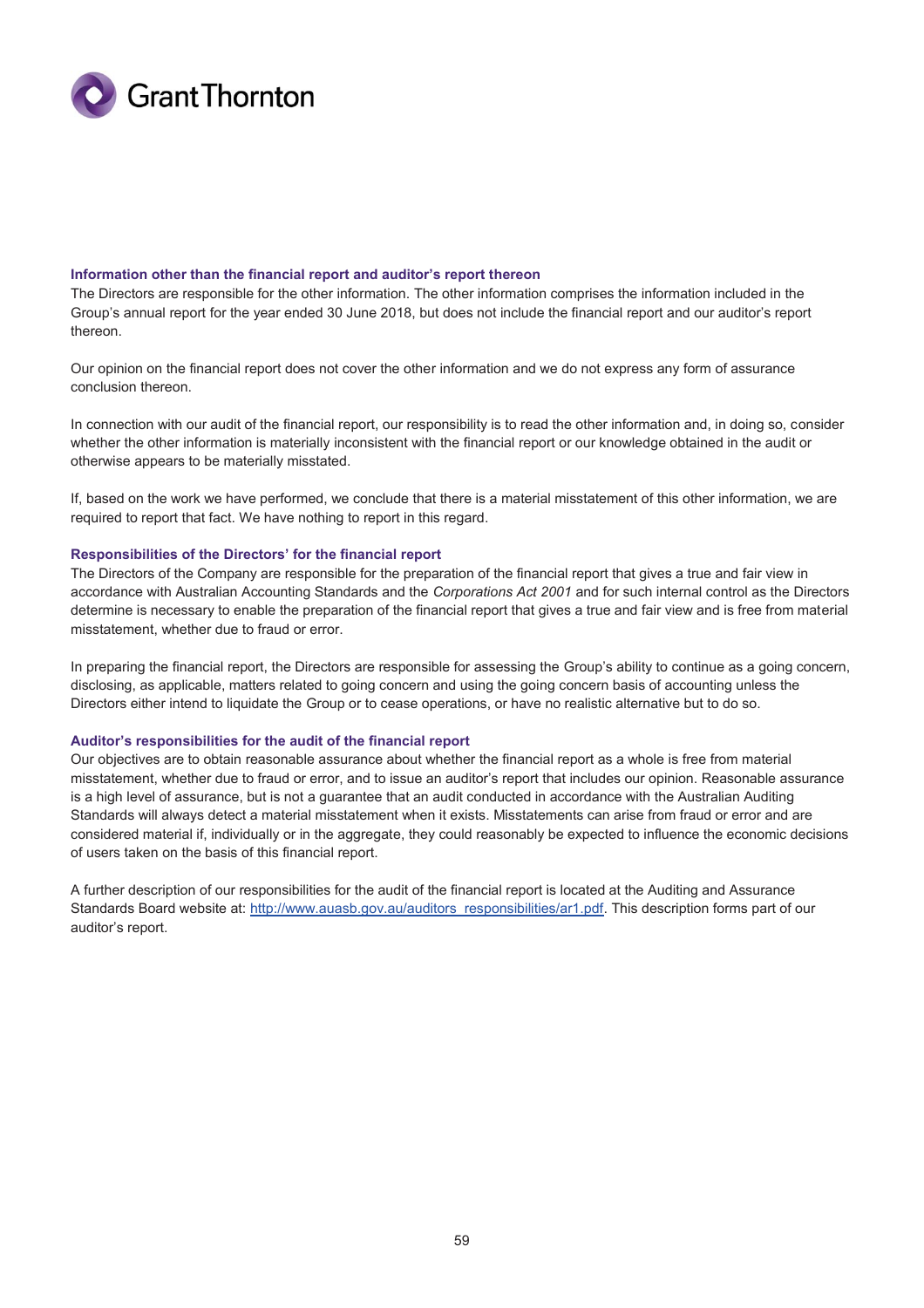

#### **Report on the remuneration report**

# **Opinion on the remuneration report**

We have audited the Remuneration Report included in pages 7 to 12 of the Directors' report for the year ended 30 June 2018.

In our opinion, the Remuneration Report of Adcorp Australia Limited, for the year ended 30 June 2018 complies with section 300A of the *Corporations Act 2001*.

#### **Responsibilities**

The Directors of the Company are responsible for the preparation and presentation of the Remuneration Report in accordance with section 300A of the *Corporations Act 2001*. Our responsibility is to express an opinion on the Remuneration Report, based on our audit conducted in accordance with Australian Auditing Standards.

Grant Thomton

Grant Thornton Audit Pty Ltd Chartered Accountants

Rylskell

R J Isbell Partner – Audit & Assurance

Sydney, 31 August 2018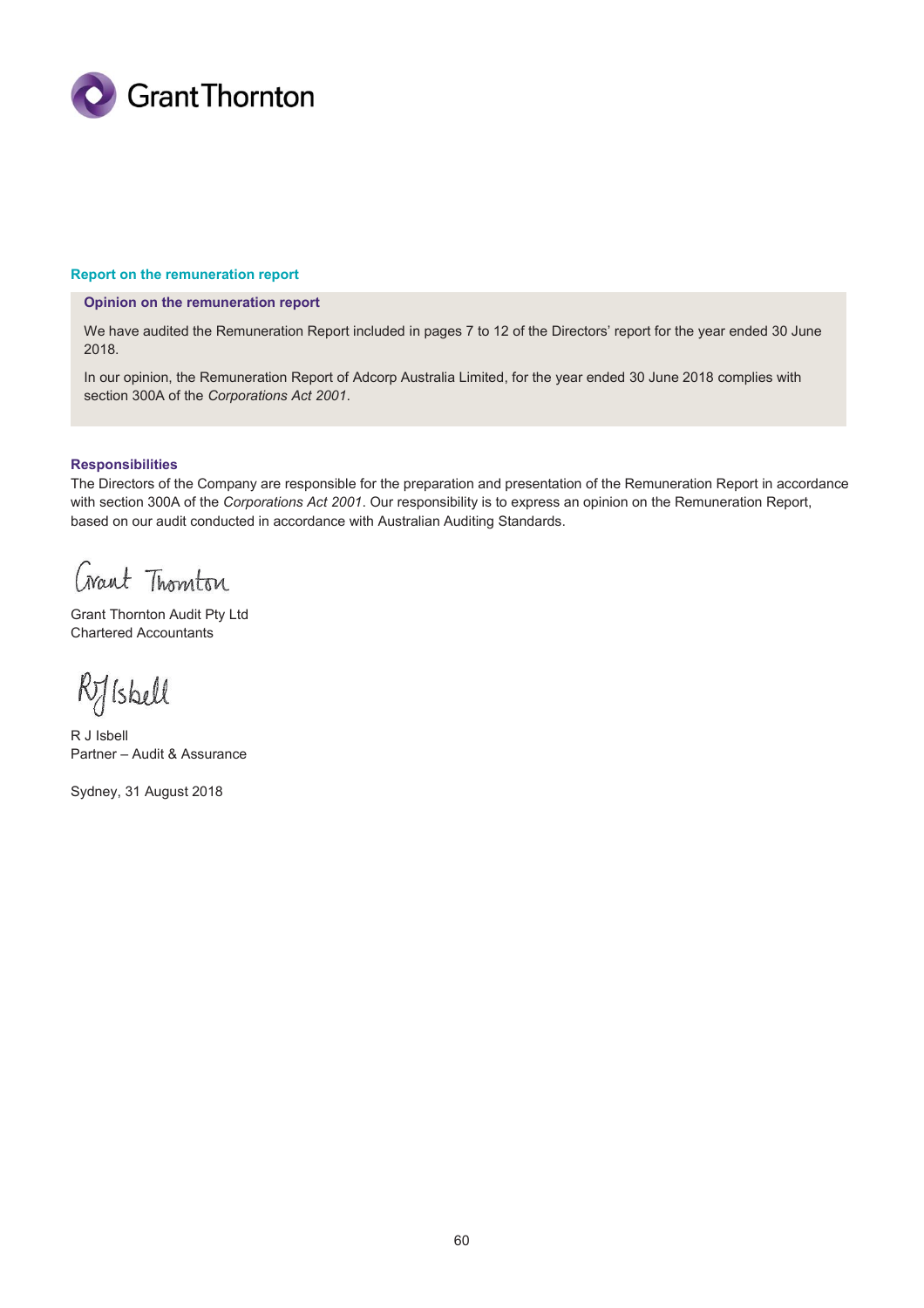# **Adcorp Australia Limited Shareholder information 30 June 2018**

The shareholder information set out below was applicable as at 17 August 2018.

# **Distribution of equitable securities**

Analysis of number of equitable security holders by size of holding:

|                                       | <b>Number</b><br>of holders<br>of ordinary<br>shares |
|---------------------------------------|------------------------------------------------------|
| 1 to $1,000$                          | 146                                                  |
| 1,001 to 5,000                        | 243                                                  |
| 5,001 to 10,000                       | 114                                                  |
| 10,001 to 100,000                     | 205                                                  |
| 100,001 and over                      | 76                                                   |
|                                       | 784                                                  |
| Holding less than a marketable parcel | 646                                                  |

# **Equity security holders**

#### Twenty largest quoted equity security holders

The names of the twenty largest security holders of quoted equity securities are listed below:

|                                                                   | <b>Ordinary shares</b> |                                       |
|-------------------------------------------------------------------|------------------------|---------------------------------------|
|                                                                   | <b>Number held</b>     | % of total<br>shares<br><b>issued</b> |
| MCO Nominees Pty Ltd (AAU Unit A/C)                               | 122,400,489            | 67.24                                 |
| Rodwell Super Pty Ltd (The Rodwell Family S/F A/C)                | 12,912,471             | 7.09                                  |
| Ego Pty Ltd                                                       | 5,312,343              | 2.92                                  |
| Mr Frederick Benjamin Warmbrand (FB & LJ Warmbrand Super A/C)     | 5,082,404              | 2.79                                  |
| Navigator Australia Ltd (MLC Investment Sett A/C)                 | 3,677,081              | 2.02                                  |
| MYJK Pty Ltd (John Murray Super Fund A/C)                         | 2,000,000              | 1.10                                  |
| Mrs Maria Czarnocka                                               | 1,470,000              | 0.81                                  |
| United Family Enterprise Pty Ltd                                  | 1,327,813              | 0.73                                  |
| Lozotu Pty Limited (Superannuation Fund A/C)                      | 993,753                | 0.55                                  |
| Craig G Treasure Pty Ltd (Treasure Super Fund A/C)                | 704,916                | 0.39                                  |
| Mr Peter Howells                                                  | 684,000                | 0.38                                  |
| Mr Christian Merlot                                               | 664,827                | 0.37                                  |
| Mr Dong Rong Lun + Miss Dan Yan Lun (Lun Superannuation Fund A/C) | 648,209                | 0.36                                  |
| Ms Christine Dan Yan Lun                                          | 630,000                | 0.35                                  |
| Mr Alexander James Green                                          | 572,000                | 0.31                                  |
| Cyberloom Pty Ltd                                                 | 534,730                | 0.29                                  |
| Mark S Campbell Pty Ltd (Mark Camplbell Prov Fund A/C)            | 520,901                | 0.29                                  |
| Mr Konstantinos Lazos                                             | 510,000                | 0.28                                  |
| A&J Andonovski Investments Pty Ltd (Andonovski Group Family A/C)  | 500,000                | 0.27                                  |
| Citicorp Nominees Pty Limited (DPSL A/C)                          | 498,300                | 0.27                                  |
|                                                                   | 161,644,237            | 88.81                                 |

Unquoted equity securities

There are no unquoted equity securities.